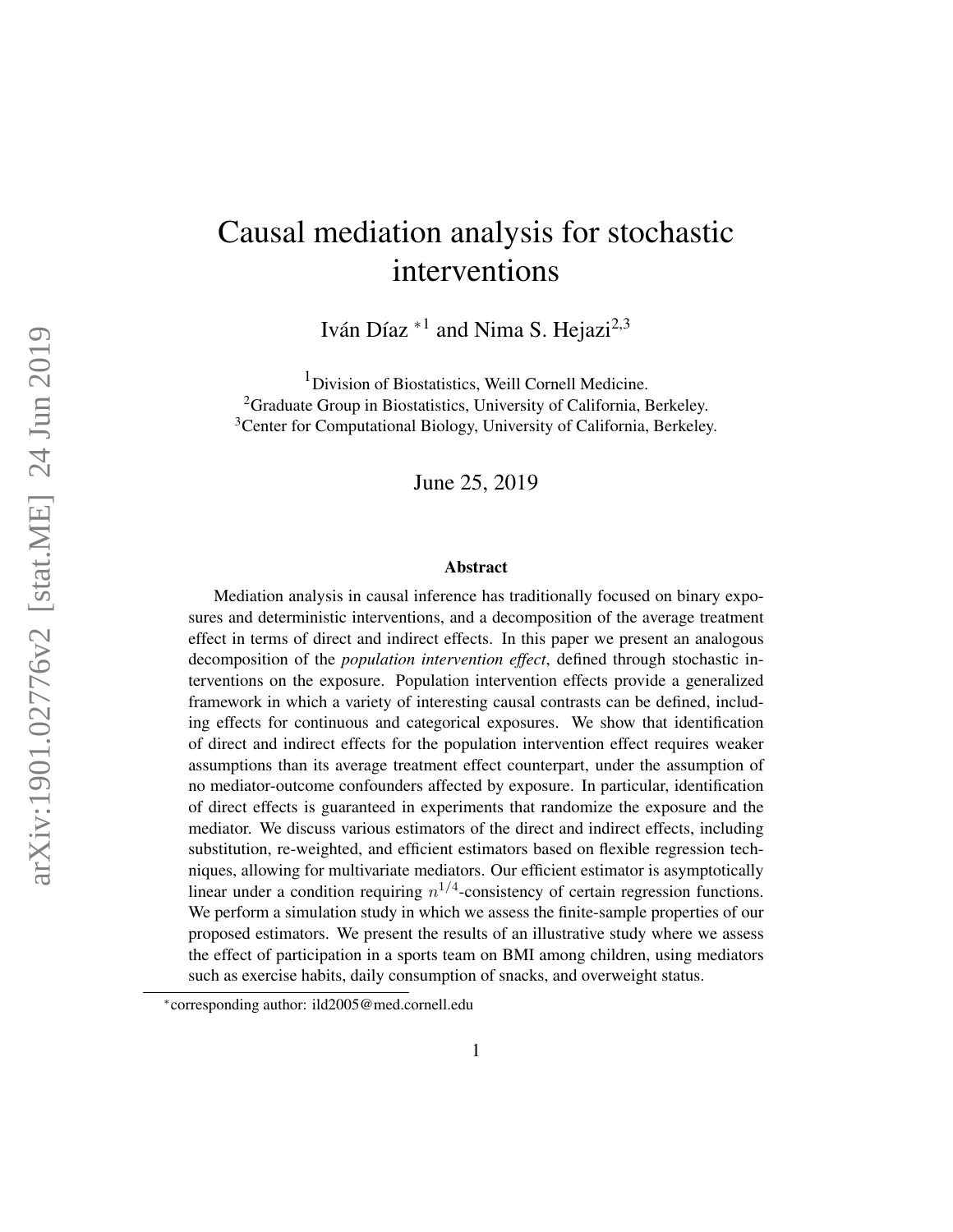## 1 Introduction

Mediation analysis is a powerful analytical tool that allows scientists to unveil the mechanisms through which causal effects operate. The development of tools for mediation analysis has a long history in the statistical sciences, starting with the early work of [Wright](#page-39-0) [\(1921,](#page-39-0) [1934\)](#page-40-0) on path analysis, which provided the foundations for the later development of mediation analysis using structural equation models [\(Goldberger,](#page-35-0) [1972\)](#page-35-0). Indeed, one of the most widely used mediation analysis methods is based on structural equations [\(Baron](#page-33-0) [and Kenny,](#page-33-0) [1986\)](#page-33-0). Recent decades have seen a revolution in the field of causal infer-ence from observational and randomized studies, starting with the seminal work of [Ru](#page-37-0)[bin](#page-37-0) [\(1974\)](#page-37-0) on the potential outcomes framework, which is itself rooted in ideas dating back to [Neyman](#page-36-0) [\(1923\)](#page-36-0). More recently, [Pearl](#page-36-1) [\(1995,](#page-36-1) [2000\)](#page-36-2) has developed a causal inference framework using non-parametric structural equation models, directed acyclic graphs, and the so-called do-calculus. Related approaches have been proposed by [Robins](#page-37-1) [\(1986\)](#page-37-1), [Spirtes et al.](#page-38-0) [\(2000\)](#page-38-0), [Dawid](#page-35-1) [\(2000\)](#page-35-1), and [Richardson and Robins](#page-37-2) [\(2013\)](#page-37-2). These frameworks allow researchers to define causal effects non-parametrically, and to assess the conditions under which causal effects can be identified from data. In particular, novel tools have uncovered important limitations of the earlier work on parametric structural equation models for mediation analysis [\(Pearl,](#page-36-3) [1998;](#page-36-3) [Imai et al.,](#page-35-2) [2010\)](#page-35-2). Essentially, structural equation models impose implausible assumptions on the data generating mechanism, and are thus of limited applicability to complex phenomena in biology, health, economics, and the social sciences. For example, modern causal models have revealed the incorrectness of the widely popular method of [Baron and Kenny](#page-33-0) [\(1986\)](#page-33-0) in several important cases, such as in the presence of confounders of the mediator-outcome relationship (Cole and Hernán, [2002\)](#page-34-0).

Using the potential outcomes framework, [Robins and Greenland](#page-37-3) [\(1992\)](#page-37-3) introduced a non-parametric decomposition of the causal effect of a binary exposure into so-called natural indirect and direct effects. The indirect effect quantifies the effect on the outcome through the mediator and the direct effect quantifies the effect through all other mechanisms. [Pearl](#page-36-4) [\(2001\)](#page-36-4) arrived at an equivalent effect decomposition using non-parametric structural equation models. The identification of these natural (in)direct effects relies on so-called cross-world counterfactual independencies, i.e., independencies on counterfactual variables indexed by distinct hypothetical interventions. An important consequence of this definition is that the natural (in)direct effect is not identifiable in a randomized trial, which is problematic as it implies that scientific claims obtained from these models are not falsifiable through experimentation [\(Popper,](#page-37-4) [1934;](#page-37-4) [Dawid,](#page-35-1) [2000;](#page-35-1) [Robins and Richardson,](#page-37-5) [2010\)](#page-37-5).

In an attempt to solve these problems, several authors have proposed methods that do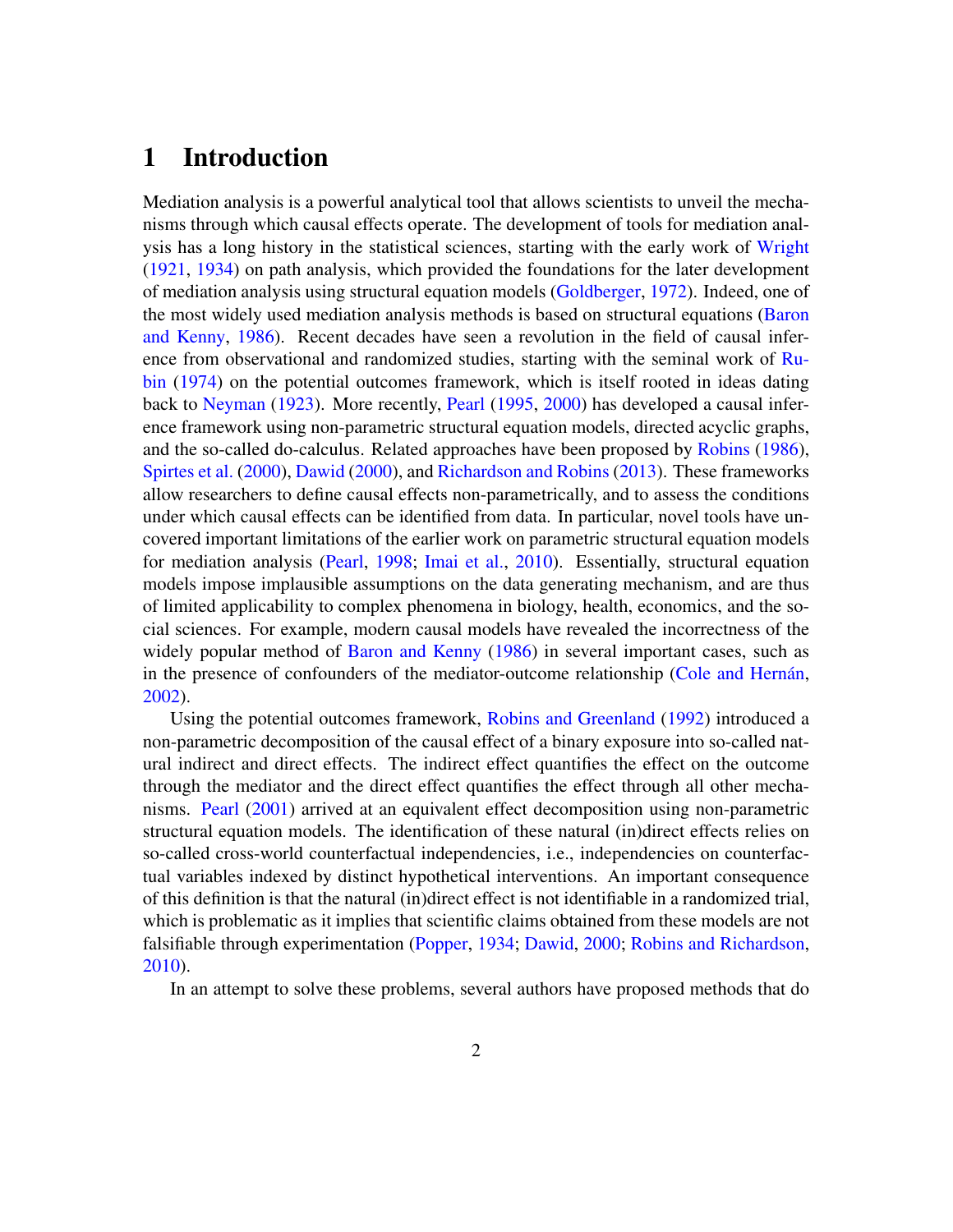away with cross-world counterfactual independencies. These methods can be divided in two types: identification of bounds [\(Robins and Richardson,](#page-37-5) [2010;](#page-37-5) [Tchetgen and Phiri,](#page-38-1) [2014;](#page-38-1) [Miles et al.,](#page-36-5) [2015\)](#page-36-5), and alternative definitions of the (in)direct effect [\(Petersen et al.,](#page-37-6) [2006;](#page-37-6) [van der Laan and Petersen,](#page-38-2) [2008;](#page-38-2) [Vansteelandt and VanderWeele,](#page-39-1) [2012;](#page-39-1) [Vander-](#page-39-2)[Weele et al.,](#page-39-2) [2014\)](#page-39-2). Here, we take the second approach, defining the (in)direct effect in terms of a decomposition of the total effect of a stochastic intervention on the population exposure.

Most causal inference problems consider deterministic interventions that set each unit's exposure to some fixed value that could be a function of the unit's baseline variables. Stochastic interventions are a generalization of this framework, and are loosely defined as interventions which yield an exposure that is a random variable after conditioning on baseline variables. Estimation of total effects of stochastic interventions was first considered by [Stock](#page-38-3) [\(1989\)](#page-38-3) and has been the subject of recent study [\(Robins et al.,](#page-37-7) [2004;](#page-37-7) [Didelez](#page-35-3) [et al.,](#page-35-3) [2006;](#page-35-3) [Tian,](#page-38-4) [2008;](#page-38-4) [Pearl,](#page-36-6) [2009;](#page-38-5) [Taubman et al.,](#page-38-5) 2009; [Stitelman et al.,](#page-38-6) [2010;](#page-38-6) Díaz [and van der Laan,](#page-35-4) [2013;](#page-35-6) Dudík et al., [2014;](#page-35-5) [Haneuse and Rotnitzky,](#page-35-6) 2013; [Young et al.,](#page-40-1) [2014\)](#page-40-1). Particularly relevant to this work are the methods of Díaz and van der Laan  $(2012)$ ; [Haneuse and Rotnitzky](#page-35-6) [\(2013\)](#page-35-6) who define total effects for modified treatment policies, and [Kennedy](#page-36-7) [\(2018a\)](#page-36-7), who study identification and estimation of the total the effect of propensity score interventions that shift a binary exposure distribution. These papers do not address decomposition of the effects of stochastic interventions on the exposure into direct and indirect effects, which is the central theme of our manuscript.

Our methods are also related to a family of new direct and indirect effects [\(Didelez](#page-35-3) [et al.,](#page-35-3) [2006;](#page-35-3) [VanderWeele et al.,](#page-39-2) [2014;](#page-39-2) [Lok,](#page-36-8) [2016;](#page-36-8) [Vansteelandt and Daniel,](#page-39-3) [2017;](#page-39-3) [Zheng](#page-40-2) [and van der Laan,](#page-40-2) [2017;](#page-40-2) [Rudolph et al.,](#page-37-8) [2017;](#page-37-8) [Lok,](#page-36-9) [2019\)](#page-36-9), which have been collectively termed *interventional effects* [\(Nguyen et al.,](#page-36-10) [2019\)](#page-36-10). This family of effects deals with binary exposures and deterministic interventions on the exposure, and is thus not entirely related to our approach, which deals with both continuous and categorical exposures and stochastic interventions on the exposure. Like the effects on the treated of [Vansteelandt](#page-39-1) [and VanderWeele](#page-39-1) [\(2012\)](#page-39-1), interventional effects share the no-cross-world-independence property of our methods. The interested reader is referred to [Nguyen et al.](#page-36-10) [\(2019\)](#page-36-10) for a taxonomy of the several mediation analyses proposed in the causal inference literature up to date.

Stochastic interventions have analytical advantages compared to their deterministic counterparts, such as allowing the seamless definition of causal effects for continuous exposures with an interpretation that is familiar to regular users of linear regression adjustment. For example, [Haneuse and Rotnitzky](#page-35-6) [\(2013\)](#page-35-6) assess the effect of an intervention that reduces a patient's operating time (i.e., the time spent in surgery) on the risk of postoperative outcomes among patients undergoing surgical resection non-small-cell lung can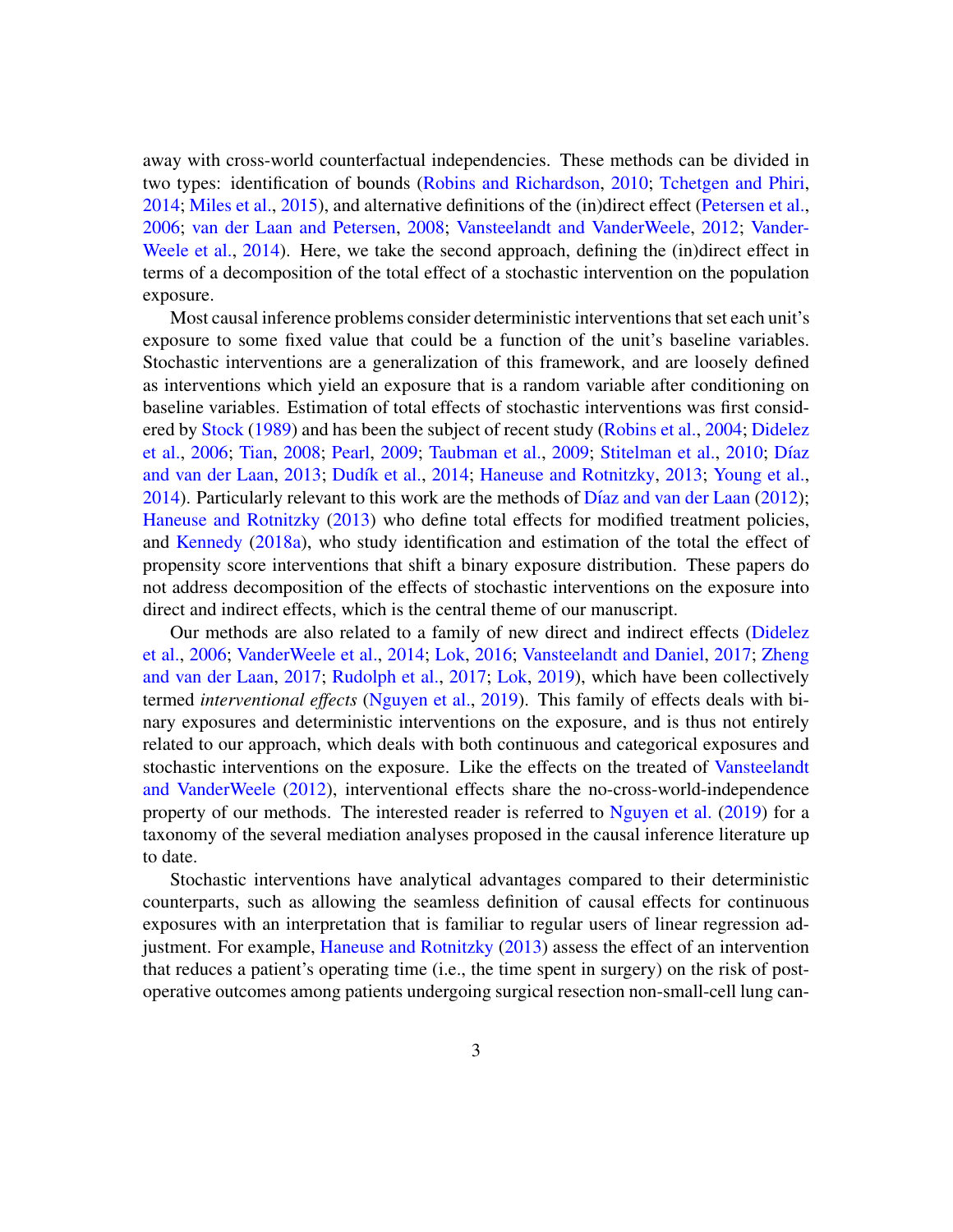cer. Díaz and van der Laan  $(2012)$  study the effect of increasing the amount of leisure time physical activity in the elderly on subsequent all-cause mortality. Díaz and van der Laan [\(2013\)](#page-35-4) study the effect of a (hypothetical) policy that enforces pollution levels below a certain cutoff point. [Kennedy](#page-36-7) [\(2018a\)](#page-36-7) shows that stochastic interventions can also be used in longitudinal studies to define and estimate total effects without relying on the positivity assumption.

In this article, we propose a decomposition of the effect of a stochastic intervention into a direct and an indirect effect, with interpretation analogous to that originally proposed by [Robins and Greenland](#page-37-3) [\(1992\)](#page-37-3) and [Pearl](#page-36-4) [\(2001\)](#page-36-4). We show that the identification of (in)direct effects based on stochastic interventions does not require cross-world counterfactual independencies, therefore yielding scientific results that can be tested through experimentation on both the exposure and mediator. Of high practical relevance, our proposal also allows the definition and estimation of non-parametric mediated effects for continuous exposures, a problem for which no methods or software exist. Parametric mediation methods such as those discussed by [Vansteelandt et al.](#page-39-4) [\(2012\)](#page-39-4) induce unquantifiable amounts of bias by imposing untestable and implausible parametric assumptions on the distribution of cross-world counterfactuals.

We develop a one-step non-parametric estimator based on the efficient influence function, incorporating flexible regression tools from the machine learning literature, and provide  $n^{1/2}$ -rate convergence and asymptotic linearity results. We propose methods to use these asymptotic distributions to construct confidence regions and to test the null hypothesis of no direct effect. Our estimator has roots in semiparametric estimation theory (e.g., [Pfanzagl and Wefelmeyer,](#page-37-9) [1985;](#page-37-9) [Begun et al.,](#page-33-1) [1983;](#page-33-1) [van der Vaart,](#page-39-5) [1991;](#page-39-5) [Newey,](#page-36-11) [1994;](#page-36-11) [Bickel et al.,](#page-34-1) [1997\)](#page-34-1), and in the targeted learning framework of [van der Laan and Rubin](#page-39-6) [\(2006\)](#page-39-6); [van der Laan and Rose](#page-38-7) [\(2011,](#page-38-7) [2018\)](#page-38-8). In particular, we use cross-fitting in order to obtain  $n^{1/2}$ -convergence of our estimators while avoiding entropy conditions that may be violated by the data adaptive estimators we use [\(Zheng and van der Laan,](#page-40-3) [2011;](#page-40-3) [Chernozhukov et al.,](#page-34-2) [2018\)](#page-34-2). Our estimators use a re-parameterization of certain integrals as conditional expectations in order to accommodate multivariate mediators. Software implementing our methods is provided in the form of an open source R package freely available on GitHub.

### 2 Mediation analysis for population intervention effects

Let  $A$  denote a continuous or categorical exposure variable, let  $Y$  denote a continuous or binary outcome, let  $Z$  denote a multivariate mediator, and let  $W$  denote a vector of observed covariates. Let  $O = (W, A, Z, Y)$  represent a random variable with distribution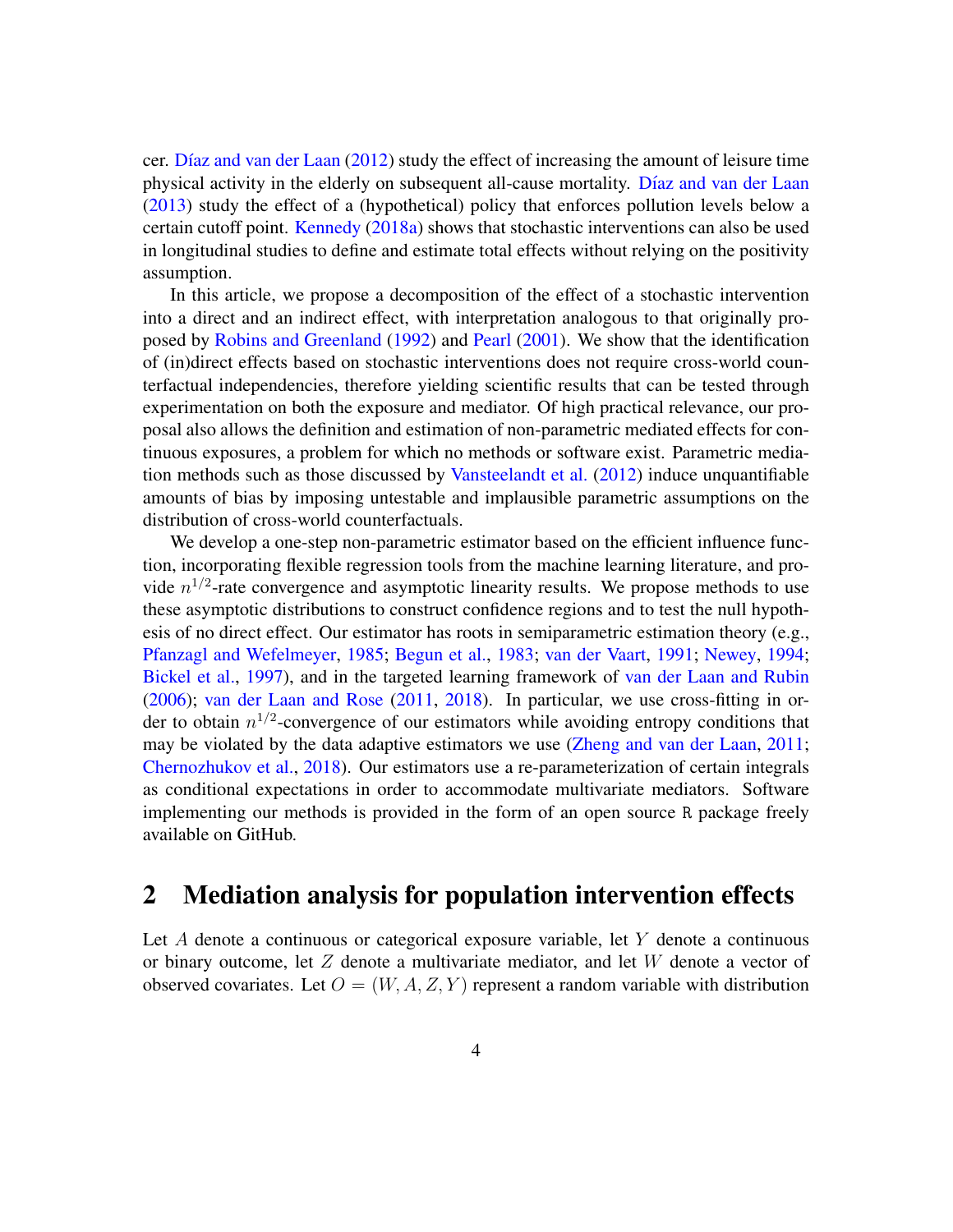P. We use  $\mathbb{P}_n$  to denote the empirical distribution of a sample of n i.i.d. observations  $O_1, \ldots, O_n$ . We let  $\mathbb{P}f = \int f(o) d\mathbb{P}(o)$  for a given function  $f(o)$ , and use E to denote expectations with respect to P. We assume  $P \in \mathcal{M}$ , where M is the nonparametric statistical model defined as all continuous densities on  $O$  with respect to a dominating measure v. Let p denote the corresponding probability density function. We use  $g(a | w)$ to denote the probability density function or the probability mass function of A conditional on  $W = w$ ;  $m(a, z, w)$  and  $b(a, w)$  to denote the outcome regression functions  $\mathbb{E}(Y \mid A =$  $a, Z = z, W = w$ ) and  $\mathbb{E}(Y | A = a, W = w)$ , respectively; and  $e(a | z, w)$  to denote the conditional density or probability mass function of A conditional on  $(Z, W)$ . Let  $g(a \mid w)$  be dominated by a measure  $\kappa(a)$  (e.g., the counting measure for binary A and the Lebesgue measure for continuous A). We use  $q(z \mid a, w)$  and  $r(z \mid w)$  to denote the corresponding conditional densities of Z. The parametrization  $e = \frac{qq}{r}$  will prove fundamental in the construction of our estimators, since it will allow us to avoid estimation of multivariate conditional densities. A similar parameterization is used by [Zheng and](#page-40-4) [van der Laan](#page-40-4) [\(2012\)](#page-40-4) to estimate mediated effects under deterministic interventions. We use  $W, A, Z$  and Y to denote the support of the corresponding random variables.

We formalize the definition of our counterfactual variables using the following nonparametric structural equation model (NPSEM), but note that equivalent methods may be developed by taking the counterfactual variables as primitives. Assume

<span id="page-4-0"></span>
$$
W = f_W(U_W); A = f_A(W, U_A); Z = f_Z(W, A, U_M); Y = f_Y(W, A, ZU_Y).
$$
 (1)

This set of equations represents a mechanistic model assumed to generate the observed data O; furthermore, it encodes several fundamental assumptions. First, an implicit temporal ordering is assumed — that is, Y occurs after  $Z$ , A and  $W$ ; Z occurs after A and W; and A occurs after W. Second, each variable (i.e.,  $\{W, A, Z, Y\}$ ) is assumed to be generated from the corresponding deterministic function (i.e.,  $\{f_W, f_A, f_Z, f_Y\}$ ) of the observed variables that precede it temporally, plus an exogenous variable, denoted by U. Each exogenous variable is assumed to contain all unobserved causes of the corresponding observed variable. Independence assumptions on  $U = (U_W, U_A, U_Z, U_Y)$  necessary for identification will be clarified in Section [2.1.](#page-8-0) Furthermore, we note that we have explicitly excluded outcome-mediator confounders which are affected by exposure. Mediation analysis in the presence of a such variables is notoriously hard [\(Avin et al.,](#page-33-2) [2005\)](#page-33-2); the adaptation of our methods to this problem is possible but it requires a new set of tools which is out of the scope of this paper.

Causal effects are defined in terms of hypothetical interventions on the NPSEM [\(1\)](#page-4-0). In particular, consider an intervention in which the equation corresponding to  $\vec{A}$  is removed, and the exposure is drawn from a user-specified distribution  $g_{\delta}(a | w)$ , which may depend on g and is indexed by a user-specified parameter  $\delta$ . We assume without loss of generality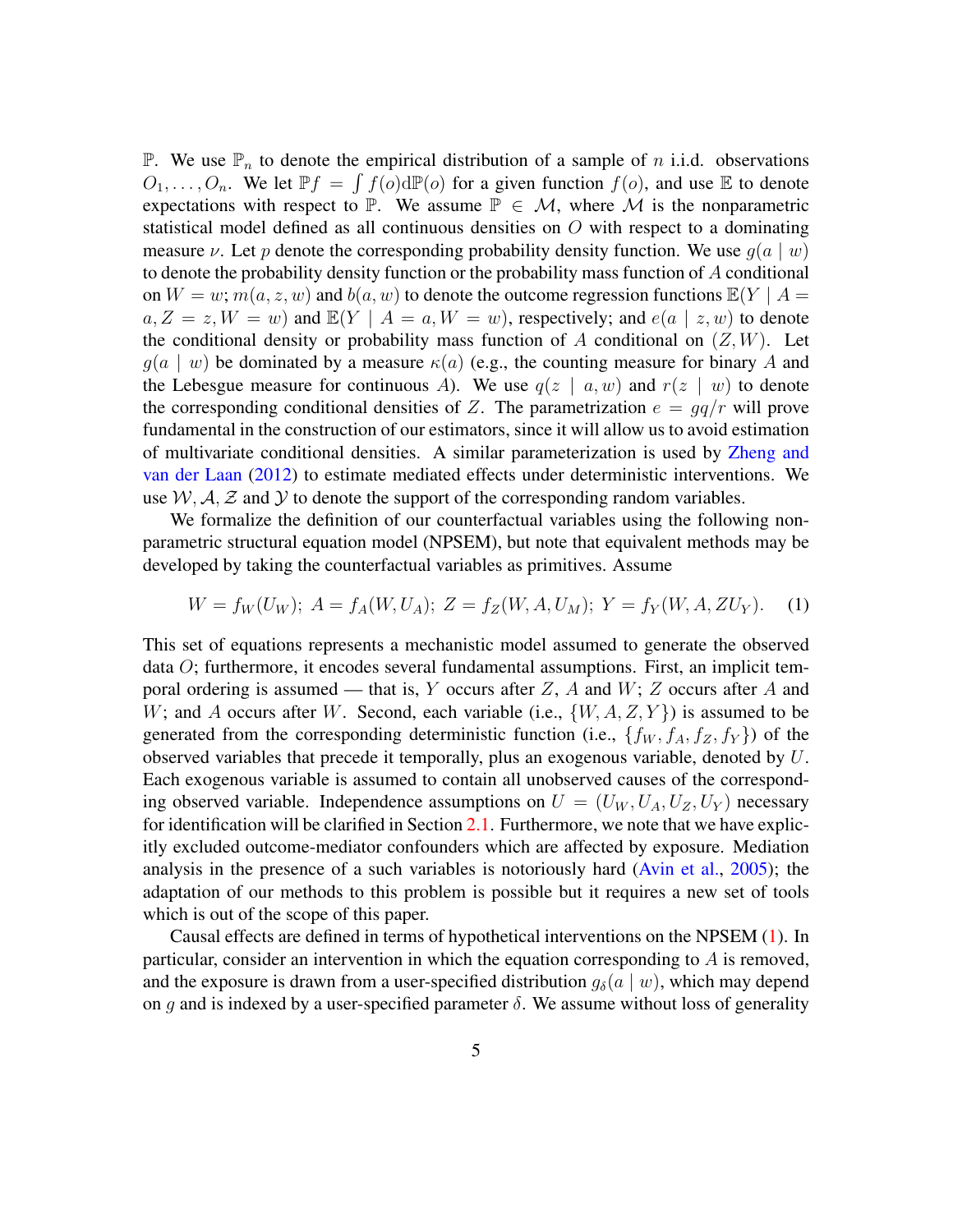that  $g_{\delta=0} = g$ . Let  $A_{\delta}$  denote a draw from  $g_{\delta}(a \mid w)$ . Alternatively, such modifications can sometimes be described in terms of an intervention in which the equation corresponding to A is removed and the exposure is set equal to a hypothetical regime  $d(A, W)$ . Regime  $d$  depends on the natural (that is, under no intervention) exposure level  $A$  and covariates W. The latter intervention is sometimes referred to as depending on the *natural value of exposure*, or as a *modified treatment policy* [\(Haneuse and Rotnitzky,](#page-35-6) [2013\)](#page-35-6). [Young et al.](#page-40-1) [\(2014\)](#page-40-1) provide a discussion of the differences and similarities in the interpretation and identification of these two interventions. Below, we discuss two examples of stochastic interventions: modified treatment policies, and exponential tilting.

<span id="page-5-1"></span>Example 1 (Modified treatment policy [\(Haneuse and Rotnitzky,](#page-35-6) [2013\)](#page-35-6)). Let A denote a continuous exposure, such as operating time in non-small-cell lung cancer. Assume the distribution of A conditional on  $W = w$  is supported in the interval  $(l(w), u(w))$ . That is, the minimum possible operating time for an individual with covariates  $W = w$  is  $l(w)$ . Then one may define a hypothetical post-intervention exposure  $A_{\delta} = d(A, W)$ , where

$$
d(a, w) = \begin{cases} a - \delta & \text{if } a > l(w) + \delta \\ a & \text{if } a \le l(w) + \delta, \end{cases}
$$
 (2)

where  $0 < \delta < u(w)$  is an arbitrary user-given value. Interesting modifications to this regime may be obtained by allowing  $\delta$  to be a function of w, therefore allowing the researcher to specify a different change in operating time as a function of covariates such as comorbidities, age, etc. This intervention was first introduced by Díaz and van der Laan  $(2012)$ , and has been further discussed in Díaz and van der Laan  $(2018)$  and [Haneuse and](#page-35-6) [Rotnitzky](#page-35-6) [\(2013\)](#page-35-6).

<span id="page-5-3"></span>Example 2 (Exponential tilting). We can alternatively define a tilted intervention distribution as

<span id="page-5-0"></span>
$$
g_{\delta}(a \mid w) = \frac{\exp(\delta a)g(a \mid w)}{\int \exp(\delta a)g(a \mid w)\mathrm{d}\kappa(a)},\tag{3}
$$

for  $\delta \in \mathbb{R}$ , and let the hypothetical post-intervention exposure  $A_{\delta}$  be a random draw from  $g_\delta$ , conditional on the natural value of the observed covariates W. For binary A, [Kennedy](#page-36-7)  $(2018a)$  proposed evaluating the total effect of a binary exposure A in terms of incremental propensity score interventions that replace the propensity score  $q(1 | w)$  with a shifted version based on multiplying the odds of exposure by a user-given parameter  $\delta'$ . In particular, the post-intervention propensity score is given by

<span id="page-5-2"></span>
$$
g_{\delta'}(1 \mid w) = \frac{\delta' g(1 \mid w)}{\delta' g(1 \mid w) + 1 - g(1 \mid w)},\tag{4}
$$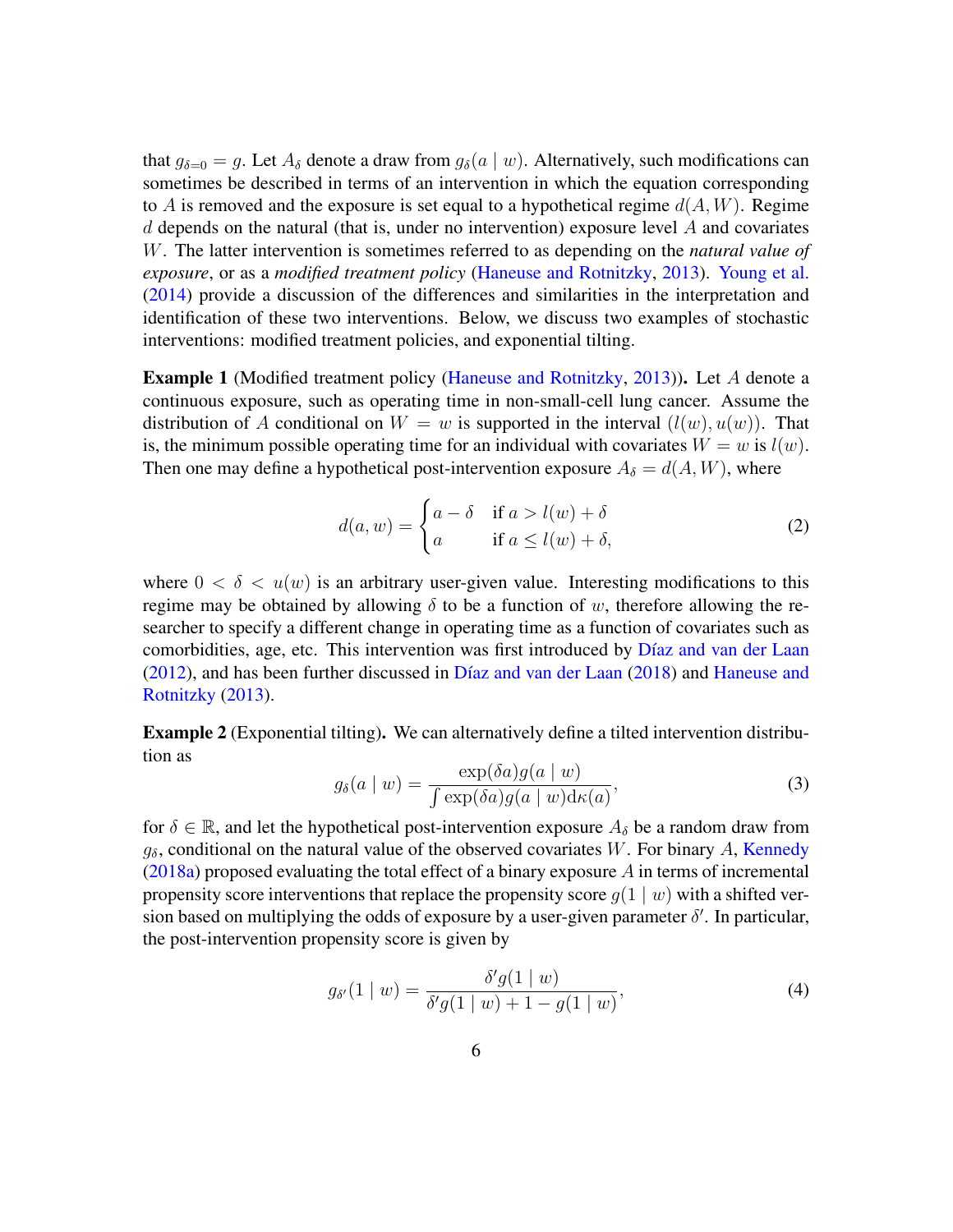for  $0 < \delta' < \infty$ . The proposal of [Kennedy](#page-36-7) [\(2018a\)](#page-36-7) is thus a case of exponential tilting [\(3\)](#page-5-0) under the parameterization  $\delta' = \exp(\delta)$ . This choice of parameterization is motivated by the fact that  $\delta'$  can be interpreted as an odds ratio indicating how the intervention changes the odds of exposure. The extremes of  $\delta' = 0$  and  $\delta' = \infty$  correspond to the standard interventions  $A = 0$  and  $A = 1$  considered in the definition of the average treatment effect.

We now turn our attention to defining the *population intervention effect (PIE)* of A on Y. To proceed, for any values  $(a, z)$ , consider the counterfactual outcome  $Y(a, z) =$  $f_Y(W, a, z, U_Y)$ , and the counterfactual mediator  $Z(a) = f_Z(W, a, U_Z)$ . The counterfactual  $Y(a, z)$  is the outcome in a hypothetical world in which  $(A, Z) = (a, z)$  is fixed externally. The PIE is defined as a contrast comparing the expectation of the outcome under no intervention with the expectation of the counterfactual outcome obtained under an intervention  $A_{\delta}$ :

$$
\psi(\delta) = \mathbb{E}\{Y(A_{\delta}) - Y\}.
$$

Note that the interpretation of the PIE depends on the stochastic intervention considered. For example, for the modified treatment policies of Example [1,](#page-5-1) the PIE describes the difference in outcomes obtained by a reduction of  $\delta$  in operating time. In the case of the incremental propensity score intervention [\(4\)](#page-5-2), the PIE is interpreted as the difference in outcomes obtained by an intervention under which the odds of exposure is  $\delta'$  times higher compared to current practice.

Since A is a cause of Z, an intervention that changes the exposure to  $A_{\delta}$  also induces a counterfactual mediator  $Z(A_\delta)$ . As a consequence of the consistency implied by the NPSEM, we have  $Y(A, Z) = Y$ . Similarly, the law of composition [\(Pearl,](#page-36-2) [2000\)](#page-36-2) allows us to write  $Y(A_\delta, Z(A_\delta)) = Y(A_\delta)$ . Thus, the PIE may be decomposed in terms of a *population intervention direct effect (PIDE)* and a *population intervention indirect effect (PIIE)*:

<span id="page-6-0"></span>
$$
\psi(\delta) = \overbrace{\mathbb{E}\{Y(A_{\delta}, Z(A_{\delta})) - Y(A_{\delta}, Z)\}^{\text{PIIE}} + \overbrace{\mathbb{E}\{Y(A_{\delta}, Z) - Y(A, Z)\}}^{\text{PIDE}}.
$$
\n(5)

This decomposition of the PIE as the sum of direct and indirect effects has an interpretation analogous to the corresponding standard decomposition of the average treatment effect [\(Pearl,](#page-36-4) [2001\)](#page-36-4). In particular, the direct effect represents the effect of an intervention that changes the distribution of the exposure while keeping the distribution of the mediators fixed at the value that it would have taken under no intervention. The indirect effect measures the effect of an indirect intervention on the mediators generated by intervening on the exposure, while holding the intervention on the exposure constant.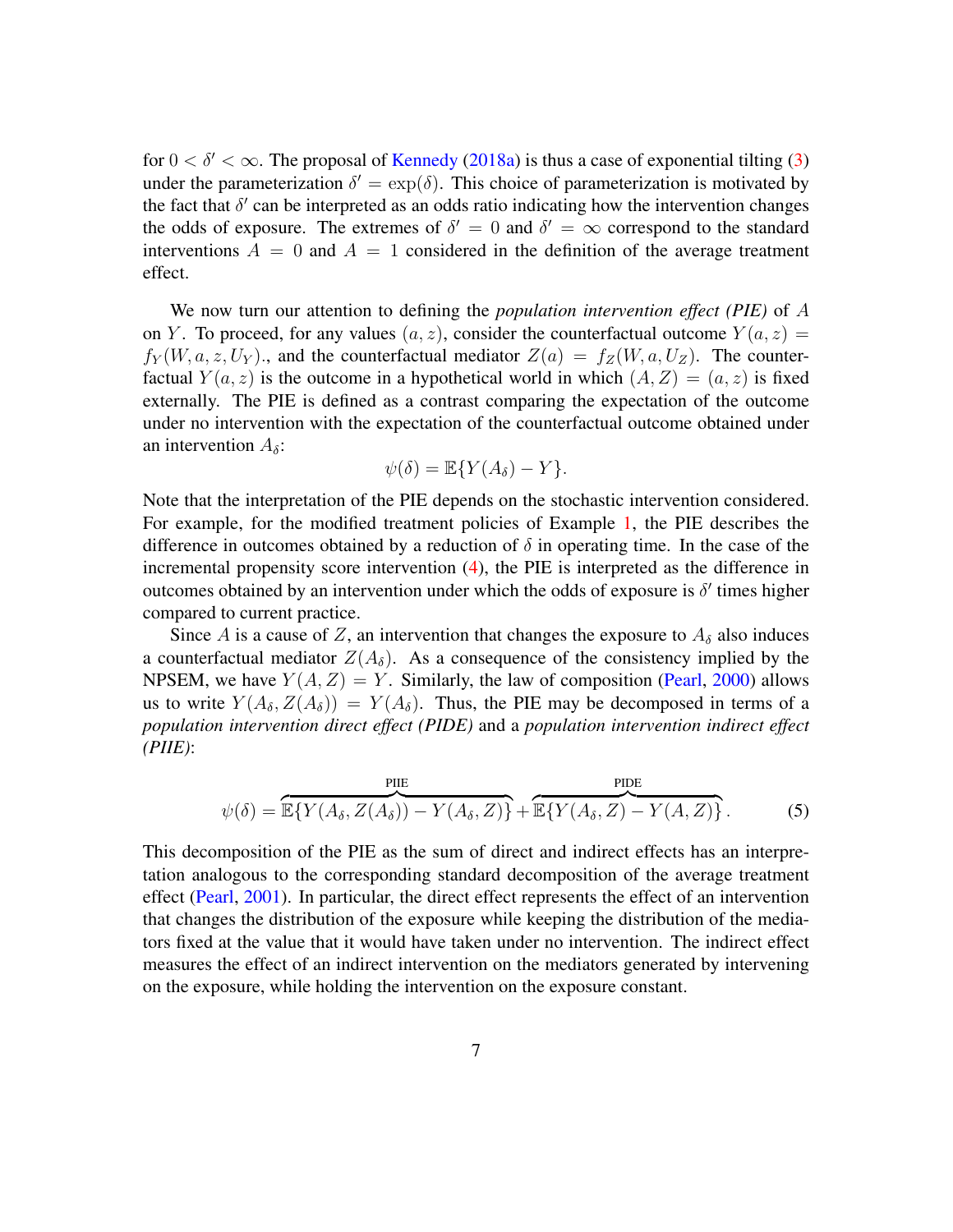The intervention in Example [1](#page-5-1) arises naturally as a modified treatment policy. In contrast, the intervention in Example [2](#page-5-3) arises directly as a stochastic intervention that modifies the distribution of the variables — it is unclear as of yet whether this quantity may be interpreted as a modified treatment policy. Drawing on the work of [Haneuse and Rotnitzky](#page-35-6) [\(2013\)](#page-35-6), we make the following assumption for modified treatment policies, which ensures that we can use the change of variable formula when computing integrals over  $A$ . This is useful for studying properties of the parameter and estimators we propose.

<span id="page-7-0"></span>A1 (Piecewise smooth invertibility). For each  $w \in W$ , assume that the interval  $\mathcal{I}(w) =$  $(l(w,), u(w))$  may be partitioned into subintervals  $\mathcal{I}_{\delta,i}(w) : j = 1, \ldots, J(w)$  such that  $d(a, w)$  is equal to some  $d_j(a, w)$  in  $\mathcal{I}_{\delta,j}(w)$  and  $d_j(\cdot, w)$  has inverse function  $h_j(\cdot, w)$  with derivative  $h'_j(\cdot, w)$ .

Under this assumption, the distribution of a modified treatment policy  $A_{\delta} = d(A, W)$ may be recovered through (see [Haneuse and Rotnitzky,](#page-35-6) [2013\)](#page-35-6):

<span id="page-7-1"></span>
$$
g_{\delta}(a \mid w) = \sum_{j=1}^{J(w)} I_{\delta,j} \{ h_j(a, w), w \} g \{ h_j(a, w) \mid w \} h'_j(a, w), \tag{6}
$$

where  $I_{\delta,j}\{u,w\} = 1$  if  $u \in \mathcal{I}_{\delta,j}(w)$  and  $I_{\delta,j}\{u,w\} = 0$  otherwise. In Example [1,](#page-5-1) the stochastic intervention becomes

$$
g_{\delta}(a \mid w) = g(a \mid w) 1\{l(w) \le a \le l(w) + \delta\} + g(a + \delta \mid w) 1\{l(w) \le a \le u(w) - \delta\}.
$$

Therefore, under [A1,](#page-7-0) a modified treatment policy may also be represented as a change by which the equation  $f_A$  is removed from the NPSEM and A is replaced by a draw  $A_\delta$ from the distribution  $g_{\delta}(a \mid w)$ . As a result of these two representations, the intervention may be interpreted in two different ways: (i) a change in the probabilistic mechanism used to assign exposure level, and (ii) a subject-specific change in exposure from  $A$  to  $A_{\delta} = d(A, W)$ , where only interpretation (i) requires [A1.](#page-7-0) Note, however, that the population distribution of the exposure is the same under both interventions [\(Young et al.,](#page-40-1) [2014\)](#page-40-1); thus, both representations lead to exactly the same marginal counterfactual outcome distributions.

Several estimators of the functional  $\psi(\delta)$  have previously been proposed. For the case of a continuous exposure, Díaz and van der Laan  $(2012)$  developed inverse probability weighted, outcome regression, and doubly robust estimators based on the framework of targeted minimum loss-based estimation (TMLE) [\(van der Laan and Rose,](#page-38-7) [2011\)](#page-38-7), using data adaptive estimators of the relevant nuisance parameters. Díaz and van der Laan [\(2018\)](#page-35-8) improved on the previous methodology by constructing a TMLE algorithm with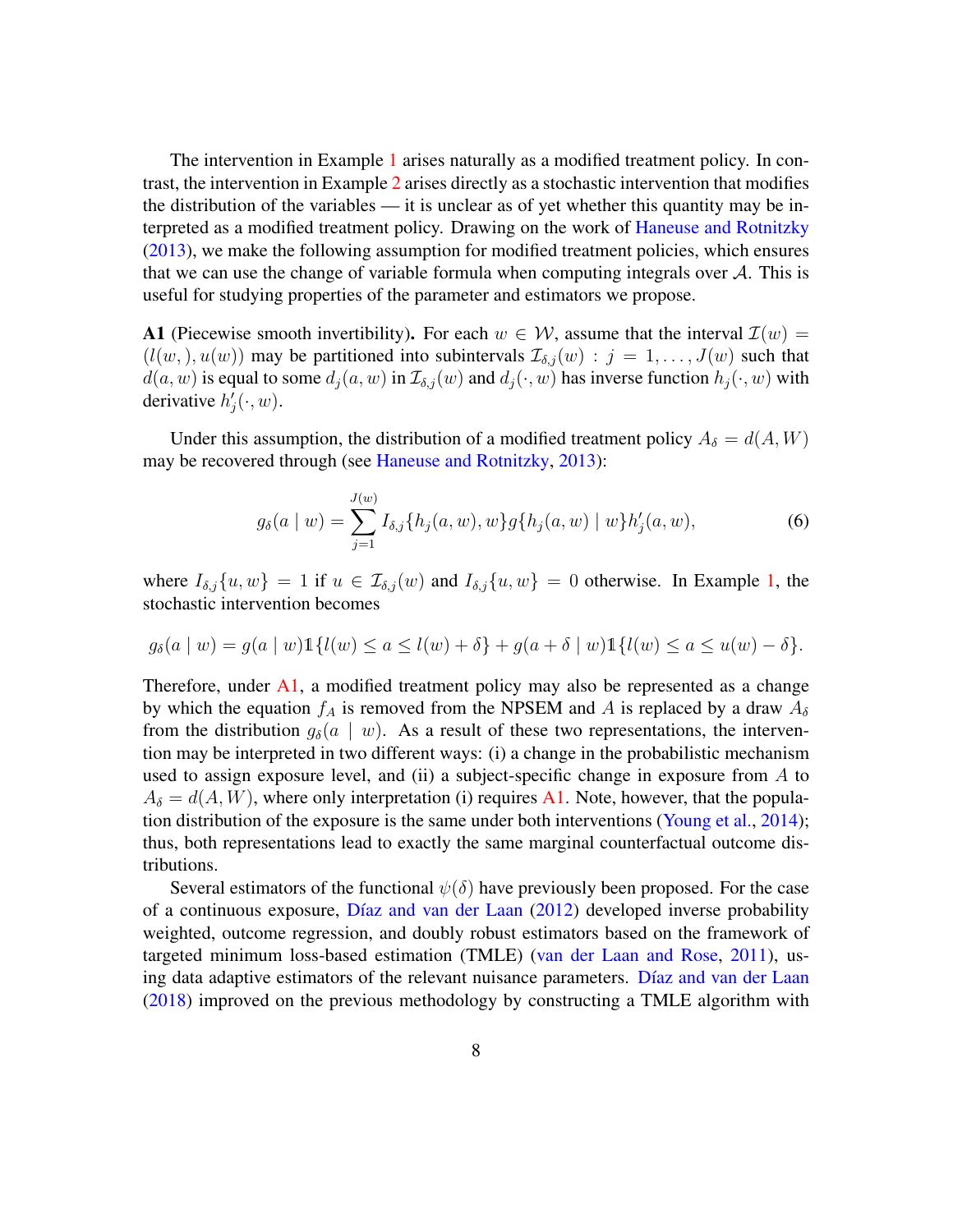lower computational complexity that preserves the desirable asymptotic properties of the original approach. [Haneuse and Rotnitzky](#page-35-6) [\(2013\)](#page-35-6) propose estimators that rely on correctly specified parametric models. Such methods are of limited applicability since they are reliable only in situations where the nuisance parameters involve only few categorical variables, where correctly specified (that is, saturated) parametric models can conscientiously be constructed. For the binary case with  $g_\delta$  as in Example [2,](#page-5-3) [Kennedy](#page-36-7) [\(2018a\)](#page-36-7) proposed an estimator for  $\psi(\delta)$ . This estimator is efficient, asymptotically linear, and it allows incorporation of data adaptive estimators of the nuisance parameters.

Since  $\mathbb{E}(Y)$  is trivially estimated by the empirical mean in the sample, our optimality theory and estimators focus on  $\theta(\delta) = \mathbb{E}\{Y(A_{\delta}, Z)\}\.$  We present two types of results: for general modified treatment policies satisfying  $(A1)$ , and for the particular stochastic intervention of Example [2.](#page-5-3) We compare the assumptions required for both.

#### <span id="page-8-0"></span>2.1 Identification

In this section we introduce the counterfactual variable  $Y(a, z)$ , defined as the outcome that would be observed in a hypothetical world in which  $\mathbb{P}\{(A, Z) = (a, z)\} = 1$ . This is the same counterfactual variable that is often used to perform mediation analyses on the average treatment effect [\(Robins and Greenland,](#page-37-3) [1992;](#page-37-3) [Pearl,](#page-36-4) [2001\)](#page-36-4).

We introduce the following identification assumptions:

<span id="page-8-1"></span>**A2** (Common support). Assume supp ${g_\delta(\cdot | w)} \subseteq \text{supp}{g(\cdot | w)}$  for all  $w \in \mathcal{W}$ .

<span id="page-8-2"></span>A3 (Conditional exchangeability of exposure and mediator assignment). Assume

 $\mathbb{E}\{Y(a,z) \mid A, W, Z\} = \mathbb{E}\{Y(a,z) \mid W, Z\}$  for all  $(a, z) \in \mathcal{A} \times \mathcal{Z}$ .

Assumption [A2](#page-8-1) is standard in the analysis of causal effects, and simply states that the δ-specific intervention of interest is supported in the data. This assumption holds for all δ in the interventions described in Examples [1](#page-5-1) and [2](#page-5-3) (Díaz and van der Laan, [2012;](#page-35-7) [Kennedy,](#page-36-7) [2018a\)](#page-36-7). Assumption [A3](#page-8-2) is related to the assumption that [Vansteelandt and VanderWeele](#page-39-1) [\(2012\)](#page-39-1) used for identification of mediated effects among the treated. In that proposal the authors assume  $Y(a, z) \perp (A, Z) \mid W$ , which would imply the stronger assumption  $\mathbb{E}{Y(a,z) | A, W, Z} = \mathbb{E}{Y(a,z) | W}$ . This assumption would be satisfied for any pre-exposure variable W in a randomized experiment in which exposure and mediator are randomized. Thus, the direct effect for a population intervention corresponds to contrasts between treatment regimes of a randomized experiment via interventions on A and Z, unlike the natural direct effect for the average treatment effect [\(Robins and Richardson,](#page-37-5) [2010\)](#page-37-5). This claim is made rigorous in the identification result of Theorem [1](#page-9-0) presented below. A proof is available in the Supplementary Materials, together with the assumptions on the NPSEM exogenous errors  $U$  which are compatible with  $A3$ .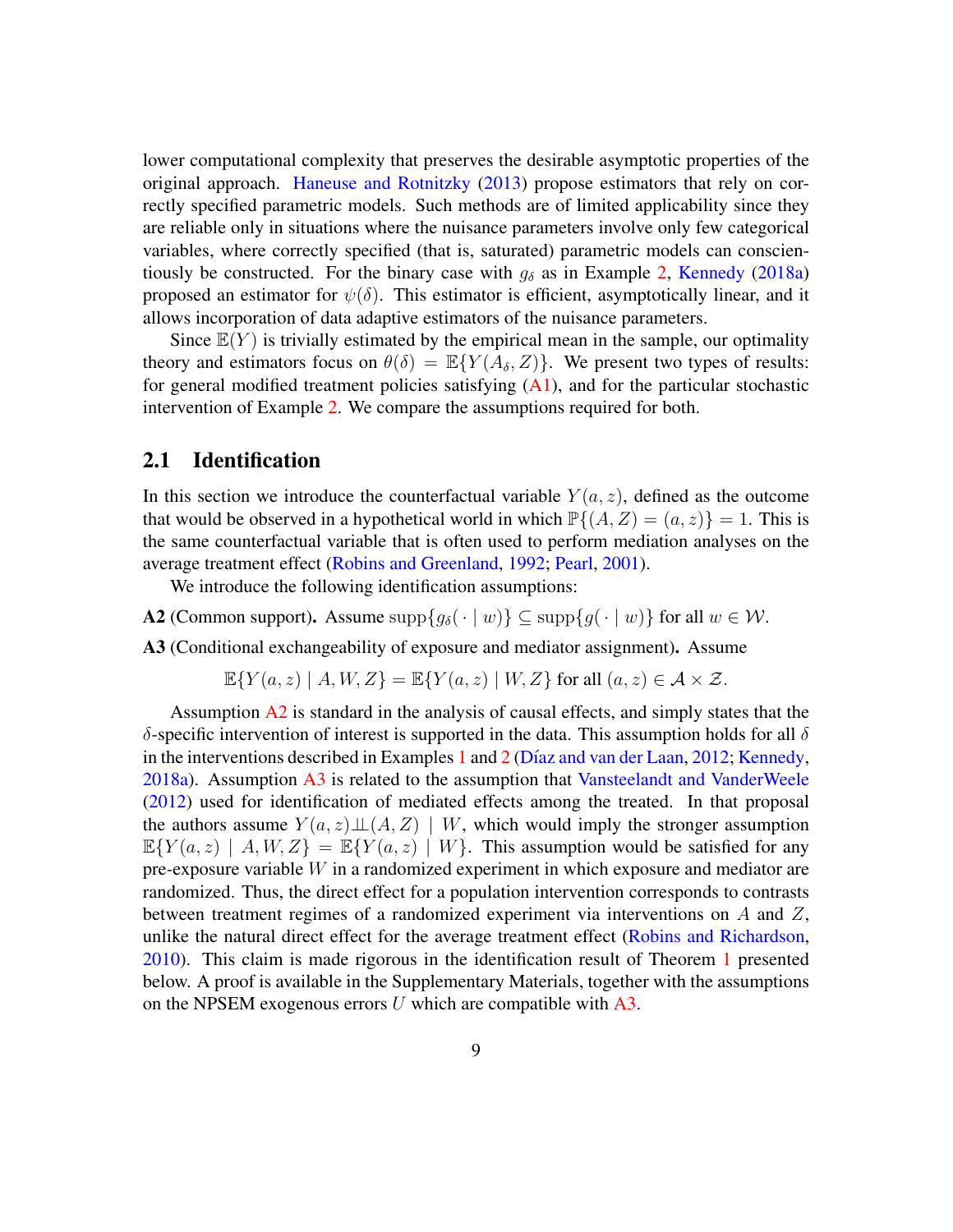<span id="page-9-0"></span>**Theorem 1** (Identification). *Under*  $A2$  *and*  $A3$ ,  $\theta(\delta)$  *is identified and is given by* 

<span id="page-9-3"></span>
$$
\theta(\delta) = \int m(a, z, w) g_{\delta}(a \mid w) p(z, w) d\nu(a, z, w). \tag{7}
$$

Remark 1 (Mediator-outcome confounder not affected by exposure). *Note that, like the natural direct effect of [Pearl](#page-36-4) [\(2001\)](#page-36-4), we require that all confounders of the mediatoroutcome relation are measured. This assumption is implicit in [A3.](#page-8-2) To see why, consider the DAG in Figure [1.](#page-9-1) Conditioning on the collider* Z *opens a pathway from* A *to*  $Y(a, z)$ *through the outcome-mediator confounder* V *. If* V *is not measured and adjusted for (i.e.,*  $V \subseteq W$ *), then [A3](#page-8-2) fails.* 

$$
A \longrightarrow Z \longleftarrow V \longrightarrow Y(a, z)
$$

<span id="page-9-1"></span>Figure 1: Directed acyclic sub-graph of the variables involved in the case of an unmeasured mediator-outcome confounder.

Remark 2 (Mediator-outcome confounded by exposure). *The methods presented here cannot be used if the mediator-outcome confounder* V *is affected by exposure. This is due to the introduction of a new counterfactual variable*  $V(a)$ *. In particular, consider the DAG in Figure [2,](#page-9-2) where we have included only the relevant factual and counterfactual variables. In this case, conditioning on the collider* V *would open a path*  $A \rightarrow V$   $\leftarrow$  $U_V \rightarrow V(a) \rightarrow Y(a, z)$ , and would make [A3](#page-8-2) invalid. However, conditioning on V is nec*essary for* [A3](#page-8-2) *in order to close the path*  $A \to Z \leftarrow V \to U_V \to V(a) \to Y(a, z)$ *, which gets open when we condition on the collider* Z*. A comprehensive discussion of issues in identification of path effects that includes this issue as a particular problem may be found in [Avin et al.](#page-33-2) [\(2005\)](#page-33-2). [VanderWeele et al.](#page-39-2) [\(2014\)](#page-39-2) propose a solution to this problem which involves a stochastic intervention on the mediator* Z*. We note that this is intrinsically different from the problem treated here, since we are interested in stochastic interventions on* A *(not on* Z*) and do not address mediator-outcome confounders affected by exposure.*



<span id="page-9-2"></span>Figure 2: Directed acyclic sub-graph of the variables involved in the case of an outcomemediator confounder affected by exposure.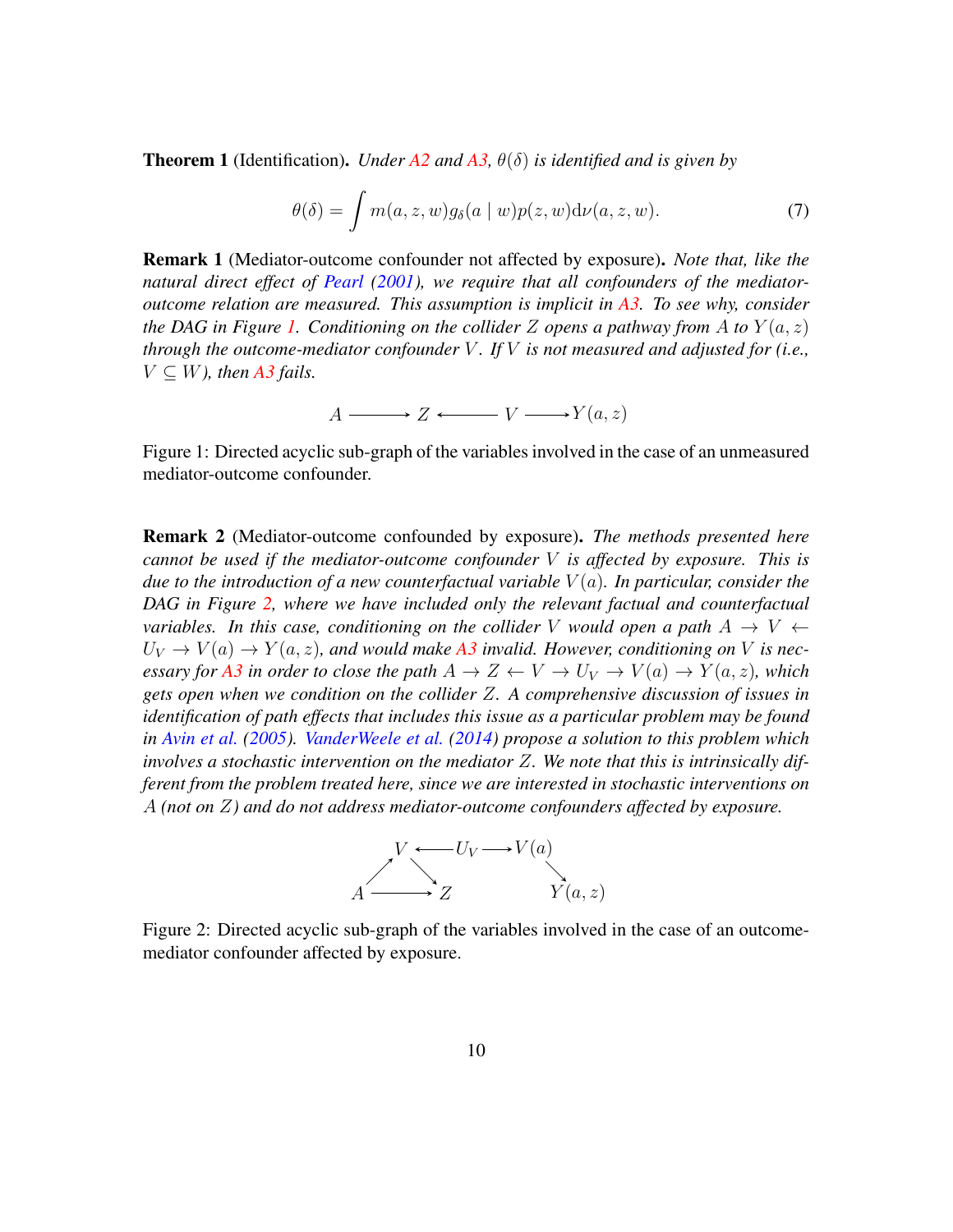### 3 Optimality theory for estimation of the direct effect

Thus far we have discussed the decomposition of the effect of a stochastic intervention into direct and indirect effects, and have provided identification results under weaker assumptions in comparison to the natural direct effect. In the sequel, we turn our attention to a discussion of efficiency theory for the estimation of  $\theta(\delta)$  in the nonparametric model M. The *efficient influence function* (EIF) is a key object in semi-parametric estimation theory, as it characterizes the asymptotic behavior of all regular and efficient estimators [\(Bickel et al.,](#page-34-1) [1997;](#page-34-1) [van der Vaart,](#page-39-7) [2002\)](#page-39-7). Knowledge of the EIF has important practical implications. First, the EIF is often useful in constructing locally efficient estimators. There are three common approaches for this: (i) using the EIF as an estimating equation (e.g., [van der Laan and Robins,](#page-38-9) [2003\)](#page-38-9), (ii) using the EIF in a one-step bias correction (e.g., [Pfanzagl and Wefelmeyer,](#page-37-9) [1985\)](#page-37-9), and targeted minimum loss-based estimation [\(van der](#page-39-6) [Laan and Rubin,](#page-39-6) [2006;](#page-39-6) [van der Laan and Rose,](#page-38-7) [2011,](#page-38-7) [2018\)](#page-38-8). Second, the EIF estimating equation often enjoys desirable properties such as multiple robustness, which allows for some components of the data distribution to be inconsistently estimated while preserving consistency of the estimator. Third, the asymptotic analysis of estimators constructed using the EIF often yields second-order bias terms, which require slow convergence rates (e.g.,  $n^{-1/4}$ ) for the nuisance parameters involved, thereby enabling the use of flexible regression techniques in estimating these quantities.

In Theorem [2](#page-10-0) we present the EIF for a general stochastic intervention. Although the components of the EIF associated with Y and  $(Z, W)$  are the same, the component associated with the model for the distribution of A must be computed on a case-by-case basis, that is, for each intervention of interest. Proofs for all results are available in the Supplementary Materials.

<span id="page-10-0"></span>**Theorem 2** (Efficient influence function). Let  $\eta = (g, m, e)$ . The efficient influence func*tion for*  $\theta(\delta)$  *in the nonparametric model* M *is*  $D_{\eta,\delta}^Y(o) + D_{\eta,\delta}^A(o) + D_{\eta,\delta}^{Z,W}(o) - \theta(\delta)$ , *where*

$$
D_{\eta,\delta}^Y(o) = \frac{g_\delta(a \mid w)}{e(a \mid z, w)} \{y - m(a, z, w)\}
$$
  

$$
D_{\eta,\delta}^{Z,W}(o) = \int m(a, z, w) g_\delta(a \mid w) d\kappa(a),
$$

and  $D_{\eta,\delta}^{A}(o)$  is the efficient score corresponding to the non-parametric model for g.

An immediate consequence of Theorem [2](#page-10-0) is that, in a randomized trial, we have  $D_{\eta,\delta}^A(o) = 0$ . Lemmas [1](#page-11-0) and [2](#page-11-1) below present the  $D_{\eta,\delta}^A(o)$  components for modified treat-ment policies satisfying [A1](#page-7-0) and for the exponential tilting of Example [2,](#page-5-3) respectively.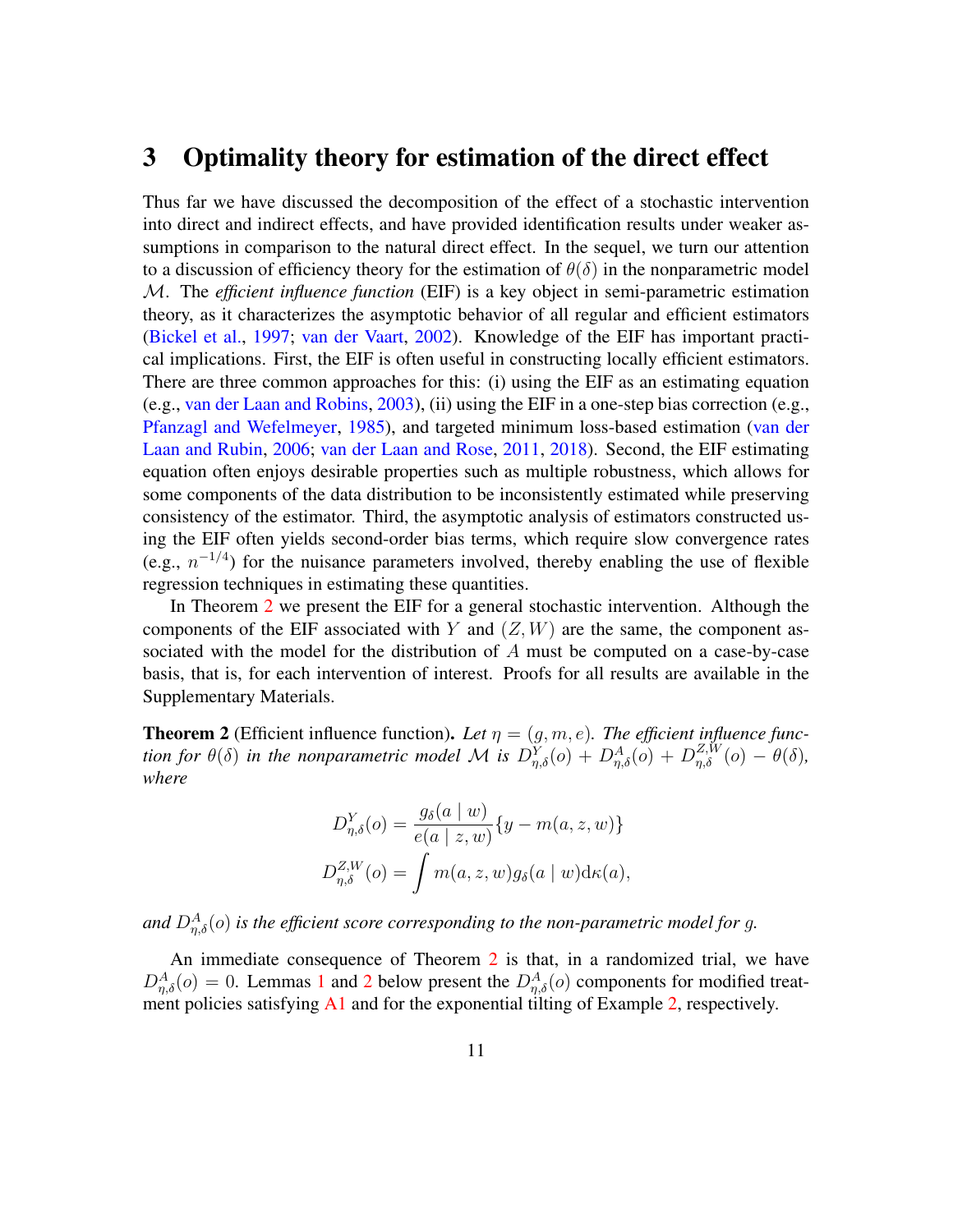<span id="page-11-0"></span>Lemma 1 (Modified treatment policies). *Define the nuisance parameter*

$$
\phi(a, w) = \int m(d(a, w), z, w)r(z \mid w)d\nu(z)
$$
\n(8)

$$
= \mathbb{E}\left\{\frac{g(A \mid W)}{e(A \mid Z, W)}m(d(A, W), Z, W) \mid A = a, W = w\right\},
$$
 (9)

*and augment*  $\eta$  *as*  $\eta = (g, m, e, \phi)$ *. If the modified treatment policy*  $d(A, W)$  *satisfies* [A1,](#page-7-0) *then*

<span id="page-11-4"></span><span id="page-11-2"></span>
$$
D_{\eta,\delta}^A(o) = \phi(a,w) - \int \phi(a,w)g(a \mid w) d\kappa(a).
$$

<span id="page-11-1"></span>Lemma 2 (Exponential tilt). *Define the nuisance parameter*

$$
\phi(a, w) = \int m(a, z, w) r(z \mid w) d\nu(z)
$$
\n(10)

<span id="page-11-5"></span><span id="page-11-3"></span>
$$
= \mathbb{E}\left\{\frac{g(A \mid W)}{e(A \mid Z, W)}m(A, Z, W) \mid A = a, W = w\right\},\tag{11}
$$

*and augment*  $\eta$  *as*  $\eta = (q, m, e, \phi)$ *. If the stochastic intervention is the exponential tilt [\(3\)](#page-5-0), then*

$$
D_{\eta,\delta}^A(o) = \frac{g_\delta(a \mid w)}{g(a \mid w)} \left\{ \phi(a, w) - \int \phi(a, w) g_\delta(a \mid w) d\kappa(a) \right\}.
$$

Expressions [\(8\)](#page-11-2) and [\(10\)](#page-11-3) show that estimators based on the respective influence functions require integration with respect to the mediator  $Z$ , as well as estimation of the possibly multivariate conditional density  $r(z | w)$ , which may pose an estimation challenge due to the curse of dimensionality. To solve the issue, we propose an alternative parametriza-tion [\(9\)](#page-11-4) and [\(11\)](#page-11-5) of the EIF based on a sequential regression  $\phi$ , rather than using the density of Z conditional on  $(A, W)$  and W. This choice has important consequences for the purpose of estimation, as it helps to bypass estimation of the (possibly high-dimensional) conditional density of the mediators, instead allowing for regression methods, which are far more commonly found in the statistics literature and software, to be used for estimation of the relevant quantity. In particular, if  $r(z | w)$  is hard to estimate, estimators of  $\phi$  may be computed by first estimating q,  $m$ , and  $e$ , computing the pseudo-outcomes defined in the lemmas, and applying regression techniques to estimate the outer conditional expectation.

For binary exposures, the EIF corresponding to the incremental propensity score intervention may be simplified as in the following corollary.

<span id="page-11-6"></span>Corollary 1 (Efficient influence function for incremental propensity score interventions). Let A take values on  $\{0,1\}$ , and let the exponentially tilted intervention  $g_{\delta,0}(1 \mid W)$  be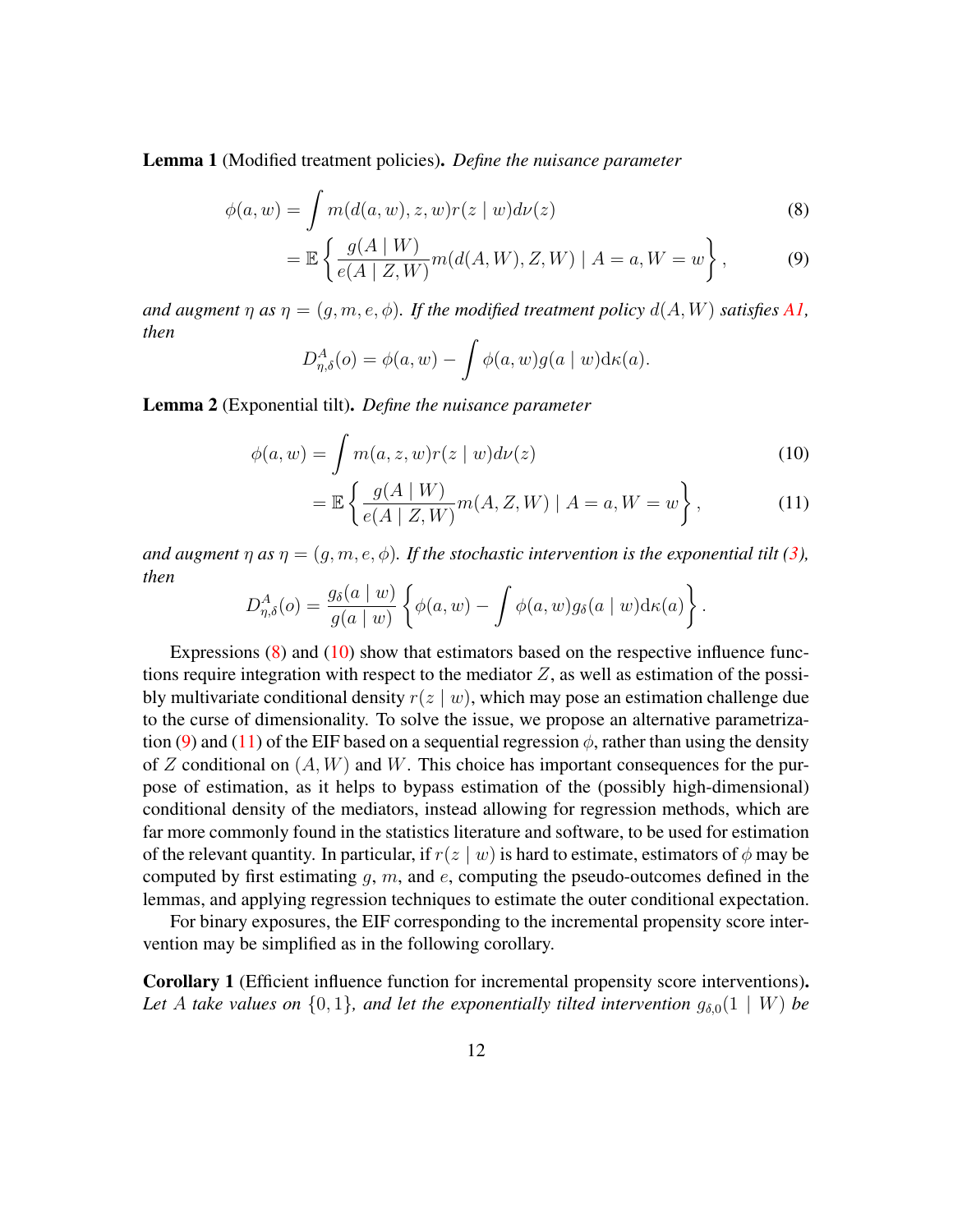*as in [\(4\)](#page-5-2). Then, the EIF of Lemma [2](#page-11-1) may be simplified as follows. Define the nuisance parameter*

$$
\phi(w) = \mathbb{E} \{ m(1, Z, W) - m(0, Z, W) \mid W = w \},
$$

*and let*  $\eta = (g, m, e, \phi)$ *. Then* 

$$
D_{\eta,\delta}^{A}(o) = \frac{\delta\phi(w)\{a - g(1 \mid w)\}}{\{\delta g(1 \mid w) + 1 - g(1 \mid w)\}^{2}}
$$

.

Note that in Lemmas [1,](#page-11-6) [2,](#page-11-1) and Corollary 1, we have used  $\phi$  to represent different parameters. We have allowed this abuse of notation because the nature of this auxiliary parameter is the same for all three cases, and having one symbol will allow us to state our estimation results in some generality. In the sequel, the difference will always be clear from context. Note also that  $q(a | w)$  could be pulled out of the expectation in the definition of  $\phi(a, w)$ . We decided to leave it inside the expectation as we conjecture that it may act as a stabilizing factor for the inverse probability weights  $\{e(a \mid z, w)\}^{-1}$ .

In contrast to the efficient influence function for the natural direct effect [\(Tchetgen Tch](#page-38-10)[etgen and Shpitser,](#page-38-10) [2012\)](#page-38-10), the contribution of the exposure process to the EIF for the PIE mediated effect is non-zero. This is a direct consequence of the fact that the parameter of interest depends on g; moreover, this implies that, unlike the natural direct effect, the efficiency bound in observational studies differs from the efficiency bound in randomized studies. As we see in the lemmas below, this also implies that it is not generally possible to obtain estimating equations that are robust to inconsistent estimation of  $g$ . However, such robustness will be possible if the stochastic intervention is also a modified treatment policy satisfying [A1.](#page-7-0)

Lemma 3 (Multiple robustness for modified treatment policies). *Let the modified treat-ment policy satisfy [A1,](#page-7-0) and let*  $\eta_1 = (g_1, e_1, m_1, \phi_1)$  *be such that one of the two following conditions hold:*

- *(i)*  $q_1 = q$  *and either*  $e_1 = e$  *or*  $m_1 = m$ *,*
- *(ii)*  $m_1 = m$  *and*  $\phi_1 = \phi$ *.*

*Then*  $\mathbb{P}D_{n_1,\delta} = \theta(\delta)$ *, with*  $D_{n,\delta}$  *as defined in Theorem* [2](#page-10-0) *and Lemma* [1.](#page-11-0)

The above lemma implies that it is possible to construct consistent estimators for  $\theta$ under consistent estimation of at least two of the nuisance parameters in  $\eta$ , in the configurations described in the lemma. This lemma is a direct consequence of Theorem [5,](#page-30-0) found in the Supplementary Materials. We note, however, that part (ii) of the lemma may be uninteresting if the parameterization [\(9\)](#page-11-4) is used to estimate  $\phi$ . In that case  $\phi_1 = \phi$  will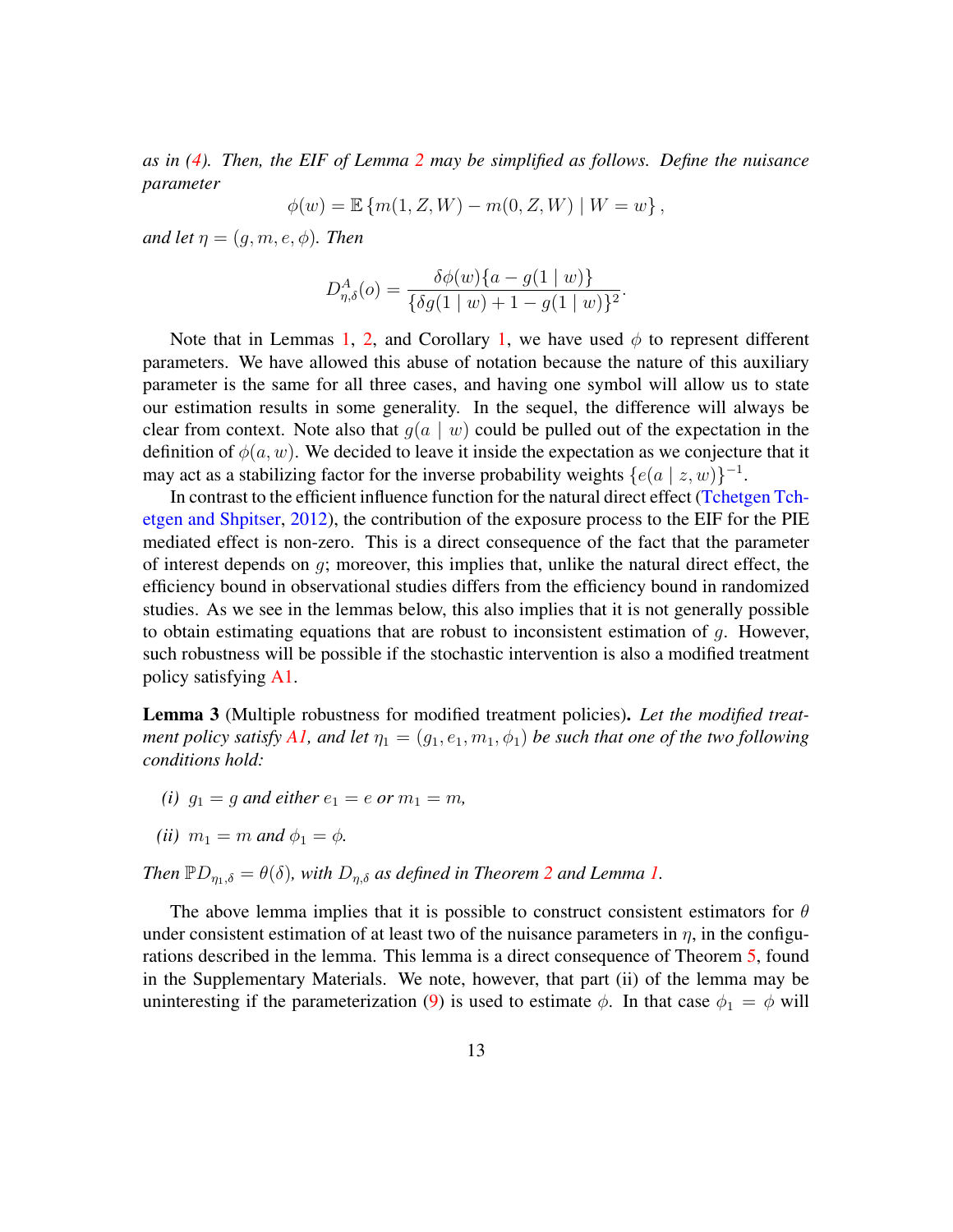generally require  $g_1 = g$ ,  $e_1 = e$ , and  $m_1 = m$ , as well as consistency of the estimator for the outer expectation. In contrast, if the parameterization  $(8)$  is used to estimate  $\phi$ , then the case  $m_1 = m$  and  $\phi_1 = \phi$  would be trivially satisfied if  $m_1 = m$  and  $r_1 = r$ , where  $r_1$  is the density used to compute  $\phi_1$ . To some readers it may seem surprising that estimation of  $\theta(\delta)$  may be robust to estimation of g, even when the parameter definition in  $(7)$  is explicitly dependent on q. We offer some intuition into this surprising result by noting that assumption  $\mathbf{A}1$  allows us to use the change of variable formula to obtain

$$
\theta(\delta) = \mathbb{E}\left\{ \int m(d(A, W), z, W)r(z \mid, W)d\nu(z) \right\}.
$$

Estimation of this parameter without relying on  $q$  may be carried out by consistently estimating  $m, r$ , and using the empirical distribution as an estimator of the outer expectation. This behavior has been previously observed for the total effect  $\psi(\delta)$  under [A1](#page-7-0) (Díaz and [van der Laan,](#page-35-7) [2012;](#page-35-7) [Haneuse and Rotnitzky,](#page-35-6) [2013\)](#page-35-6).

The robustness properties of the EIF for an exponential tilt are presented below.

<span id="page-13-0"></span>**Lemma 4** (Robustness for exponential tilting). Let  $g_\delta$  be defined as in [\(3\)](#page-5-0). Let  $\eta_1$  =  $(g_1, e_1, m_1, \phi_1)$  *be such that*  $g_1 = g$  *and either*  $e_1 = e$  *or*  $m_1 = m$ *. Then*  $\mathbb{P}D_{\eta_1,\delta} = \theta(\delta)$ *, with*  $D_{\eta,\delta}$  *as defined in Theorem* [2](#page-10-0) *and Lemma* [2.](#page-11-1)

Lemma [4](#page-13-0) is a direct consequence of Theorem [6](#page-32-0) in the Supplementary Materials. The corresponding proof reveals that the EIF for the binary distribution is not multiply robust — that is, the intervention fails to satisfy assumption [A1](#page-7-0) and integrals over the range of A cannot be computed using change of variable formula. This behavior has been previously observed for other interventions that do not satisfy [A1](#page-7-0) (Díaz and van der Laan, [2013\)](#page-35-4). Even though this lemma implies that consistent estimation of  $q$  is required, the bias terms are still second-order, so an estimator of g converging at rate  $n^{1/4}$  or faster is sufficient, as we will see in the sequel.

### <span id="page-13-2"></span>4 Estimation and statistical inference

We start this section describing two simple estimators, the substitution and re-weighted estimators. These estimators are motivated by the fact that  $\theta(\delta)$  has the two following alternative representations:

<span id="page-13-1"></span>
$$
\theta(\delta) = \mathbb{E}\left\{ \int m(a, Z, W) g_{\delta}(a \mid W) d\kappa(a) \right\} \tag{12}
$$

$$
= \mathbb{E}\left\{\frac{g_{\delta}(A \mid W)}{e(A \mid Z, W)} Y\right\},\tag{13}
$$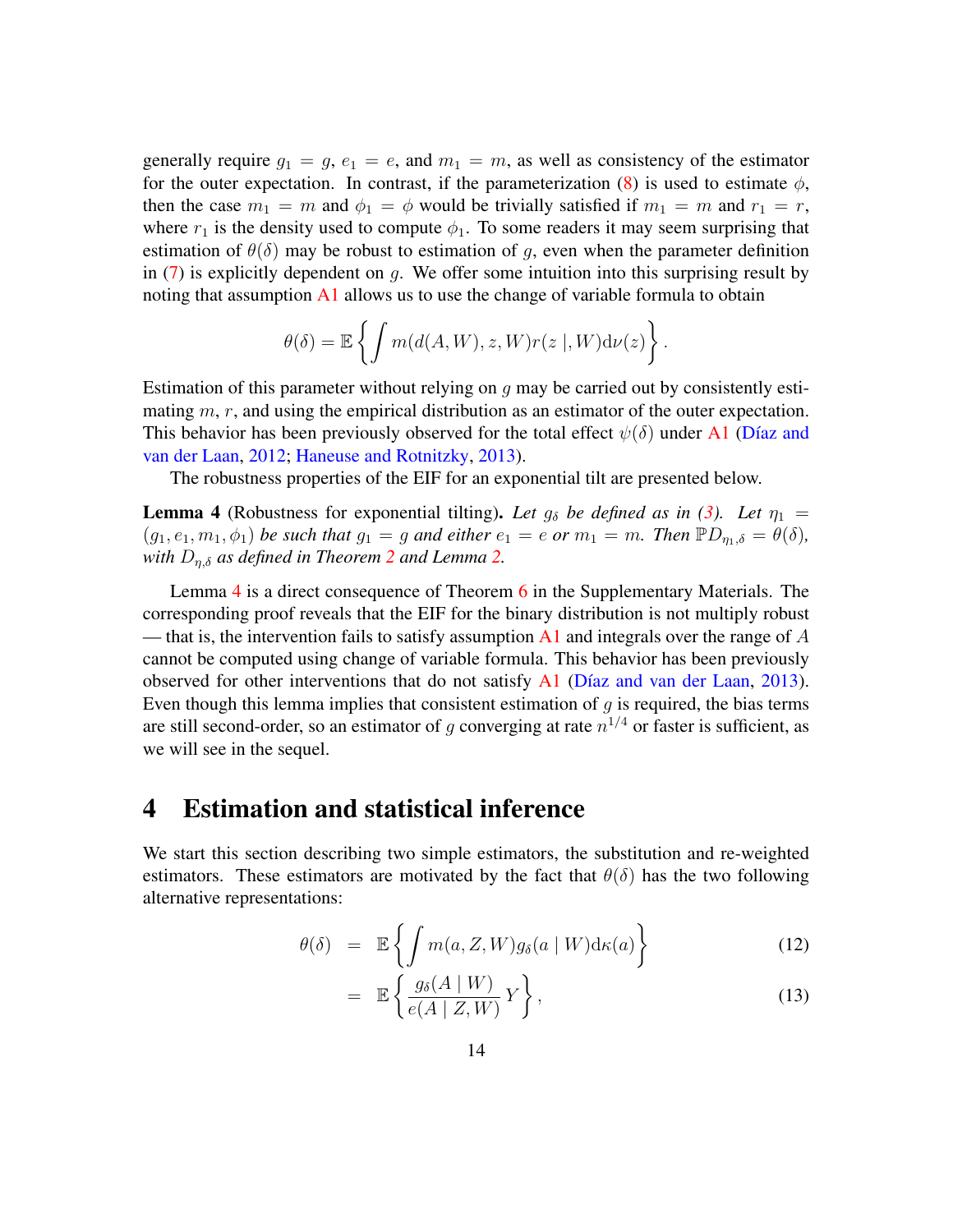where we remind the reader that  $e(a \mid z, w)$  denotes the probability density function of A conditional on  $(Z, W)$ . Equation [\(13\)](#page-13-1) follows from noting that  $qq/r = e$ . This parameterization has the advantage that only the univariate conditional density  $e(a \mid z, w)$  has to be estimated, instead of the conditional densities of the possibly high-dimensional mediator Z. A similar result was also used by [Zheng and van der Laan](#page-40-4) [\(2012\)](#page-40-4) to develop a targeted minimum loss-based estimator of natural direct effects under a binary exposure variable.

The substitution estimator is simply defined by plugging in estimators of m and  $g_{\delta}$  into the identification result given in  $(12)$ . Consistency of this estimator requires consistent estimation of the outcome regression m and the intervention distribution  $g_{\delta}$ . The second estimator is a re-weighting estimator based on the alternative representation of the iden-tification result given in [\(13\)](#page-13-1), which requires consistent estimation of  $g_\delta$  and e. In the remainder of this section, we discuss an efficient estimator that combines ideas from the previous two estimators as well as the efficient influence function derived in the previous section, in order to build an estimator that is both efficient and robust to model misspecification. We discuss an asymptotic linearity result for the doubly robust estimator that allows computation of asymptotically correct confidence intervals and hypothesis tests.

In the sequel, we assume that preliminary estimators  $\hat{m}$ ,  $\hat{g}_{\delta}$ ,  $\phi$  and  $\hat{e}$  of m,  $g_{\delta}$ ,  $\phi$ , and e, respectively, are available. These estimators may be obtained from flexible regression techniques such as support vector machines, regression trees, boosting, neural networks, splines, or ensembles thereof [\(Breiman,](#page-34-3) [1996;](#page-34-3) [van der Laan et al.,](#page-39-8) [2007\)](#page-39-8). As previously discussed, the consistency of these estimators will determine the consistency of our estimators of the population mediation intervention mean  $\theta$ .

#### 4.1 Substitution estimator and re-weighted estimators

First, we discuss a substitution estimator based on [\(12\)](#page-13-1), computed as

<span id="page-14-0"></span>
$$
\hat{\theta}_{\text{sub}}(\delta) = \int \frac{1}{n} \sum_{i=1}^{n} \hat{m}(a, Z_i, W_i) \hat{g}_{\delta}(a \mid W_i) \mathrm{d}\kappa(a), \tag{14}
$$

where we have substituted estimators of m and  $q_{\delta}$  in [\(12\)](#page-13-1), and have estimated the expectation with respect to the joint density  $p(z, w)$  by the empirical mean. The re-weighted estimator is based on  $(13)$ , and is defined by

<span id="page-14-1"></span>
$$
\hat{\theta}_{\text{re}}(\delta) = \frac{1}{n} \sum_{i=1}^{n} \frac{\hat{g}_{\delta}(A_i \mid W_i)}{\hat{e}(A_i \mid, Z_i, W_i)} Y_i
$$
\n(15)

If  $\hat{m}$ ,  $\hat{g}_{\delta}$ , and  $\hat{e}$  are estimated within parametric models, then, by the delta method, both  $\hat{\theta}_{sub}(\delta)$  and  $\hat{\theta}_{re}(\delta)$  are asymptotically linear and  $n^{1/2}$ -consistent. The bootstrap or an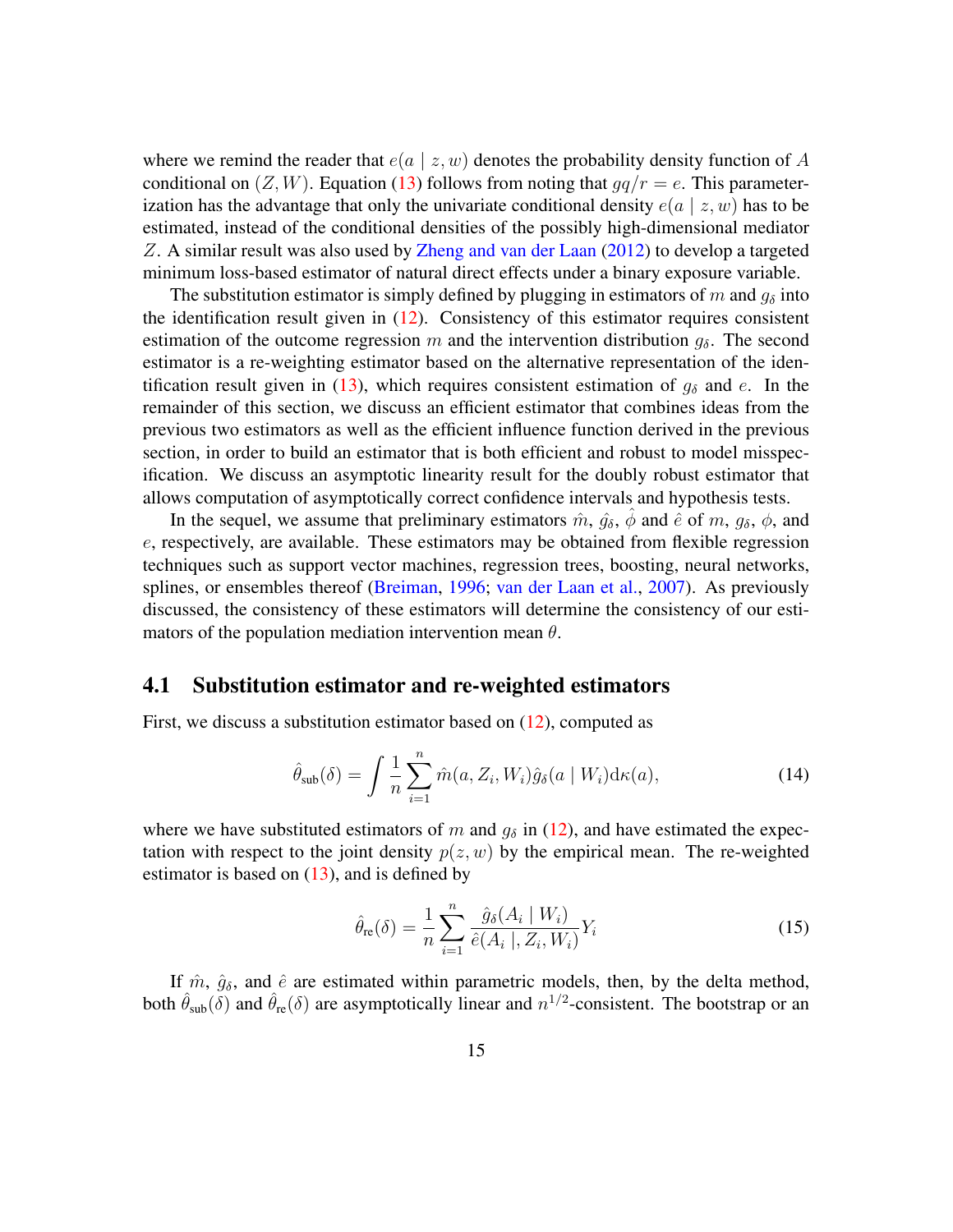influence function-based estimator may be used to construct asymptotically correct confidence intervals. However, if either the mediators or confounders are high-dimensional, the required consistency of  $\hat{m}$ ,  $\hat{g}_{\delta}$ , and  $\hat{e}$  will hardly be achievable within parametric models. This issue may be alleviated through the use of data adaptive estimators. Unfortunately,  $n^{1/2}$ -consistency of  $\hat{\theta}_{sub}(\delta)$  and  $\hat{\theta}_{re}(\delta)$  will generally require that  $\hat{m}$ ,  $\hat{g}_{\delta}$ , and  $\hat{e}$  are consistent in  $L_2(\mathbb{P})$ -norm at parametric rate, which is generally not possible within data adaptive estimation of high-dimensional regressions. Thus, the asymptotic distribution will generally be unknown, rendering the construction of confidence intervals and hypothesis tests impossible. In the following section, we use the efficient influence function to propose an estimator that is  $n^{1/2}$ -consistent and efficient under a weaker assumption, requiring only  $n^{1/2}$ -convergence of second-order regression bias terms.

### 4.2 Efficient estimator

We propose using the efficient influence function  $D_{\eta,\delta}$  to construct a robust and efficient estimator, constructed as the solution to the estimating equation  $\mathbb{P}_nD_{\hat{n},\delta} = 0$  in  $\theta$ , for a preliminary estimator  $\hat{\eta}$  of  $\eta$ . In order to avoid imposing entropy conditions on the initial estimators, we advocate for the use of cross-fitting [\(Zheng and van der Laan,](#page-40-3) [2011;](#page-40-3) [Chernozhukov et al.,](#page-34-4) [2016\)](#page-34-4) in the estimation procedure. Let  $V_1, \ldots, V_J$  denote a random partition of the index set  $\{1, \ldots, n\}$  into J prediction sets of approximately the same size. That is,  $\mathcal{V}_j \subset \{1,\ldots,n\}$ ;  $\bigcup_{j=1}^J \mathcal{V}_j = \{1,\ldots,n\}$ ; and  $\mathcal{V}_j \cap \mathcal{V}_{j'} = \emptyset$ . In addition, for each j, the associated training sample is given by  $\mathcal{T}_j = \{1, \ldots, n\} \setminus \mathcal{V}_j$ . Denote by  $\hat{\eta}_j$  the estimator of  $\eta = (g, m, e, \phi)$ , obtained by training the corresponding prediction algorithm using only data in the sample  $\mathcal{T}_j$ . Further, let  $j(i)$  denote the index of the validation set which contains observation  $i$ . The estimator is thus defined as:

<span id="page-15-3"></span>
$$
\hat{\theta}(\delta) = \frac{1}{n} \sum_{i=1}^{n} D_{\hat{\eta}_{j(i)},\delta}(O_i) = \frac{1}{n} \sum_{i=1}^{n} \left\{ D_{\hat{\eta}_{j(i)},\delta}^{Y}(O_i) + D_{\hat{\eta}_{j(i)},\delta}^{A}(O_i) + D_{\hat{\eta}_{j(i)},\delta}^{Z,W}(O_i) \right\}.
$$
 (16)

In a randomized trial the estimator may also be computed by setting  $D_{\hat{\eta}_{j(i)},\delta}^A(O_i) = 0$ . M-estimation theory may be used to derive the asymptotic distribution of  $\theta(\delta)$ . Asymptotic linearity and efficiency of the estimator for modified treatment policies is detailed in the following theorem:

<span id="page-15-0"></span>**Theorem 3** (Pointwise weak convergence for modified treatment policies). Let  $\|\cdot\|$  denote the  $L_2(\mathbb{P})$ -norm defined as  $\|f\|^2 = \int f^2 \mathrm{d}\mathbb{P}$ . Assume

<span id="page-15-2"></span><span id="page-15-1"></span>(i) 
$$
\|\hat{m} - m\| \{\|\hat{g} - g\| + \|\hat{e} - e\|\} + \|\hat{g} - g\| \|\hat{\phi} - \phi\| = o_{\mathbb{P}}(n^{-1/2})
$$
, and  
\n(ii)  $\mathbb{P}\{|D_{\eta,\delta}(O)| \le C\} = \mathbb{P}\{|D_{\hat{\eta},\delta}(O)| \le C\} = 1$  for some  $C < \infty$ , and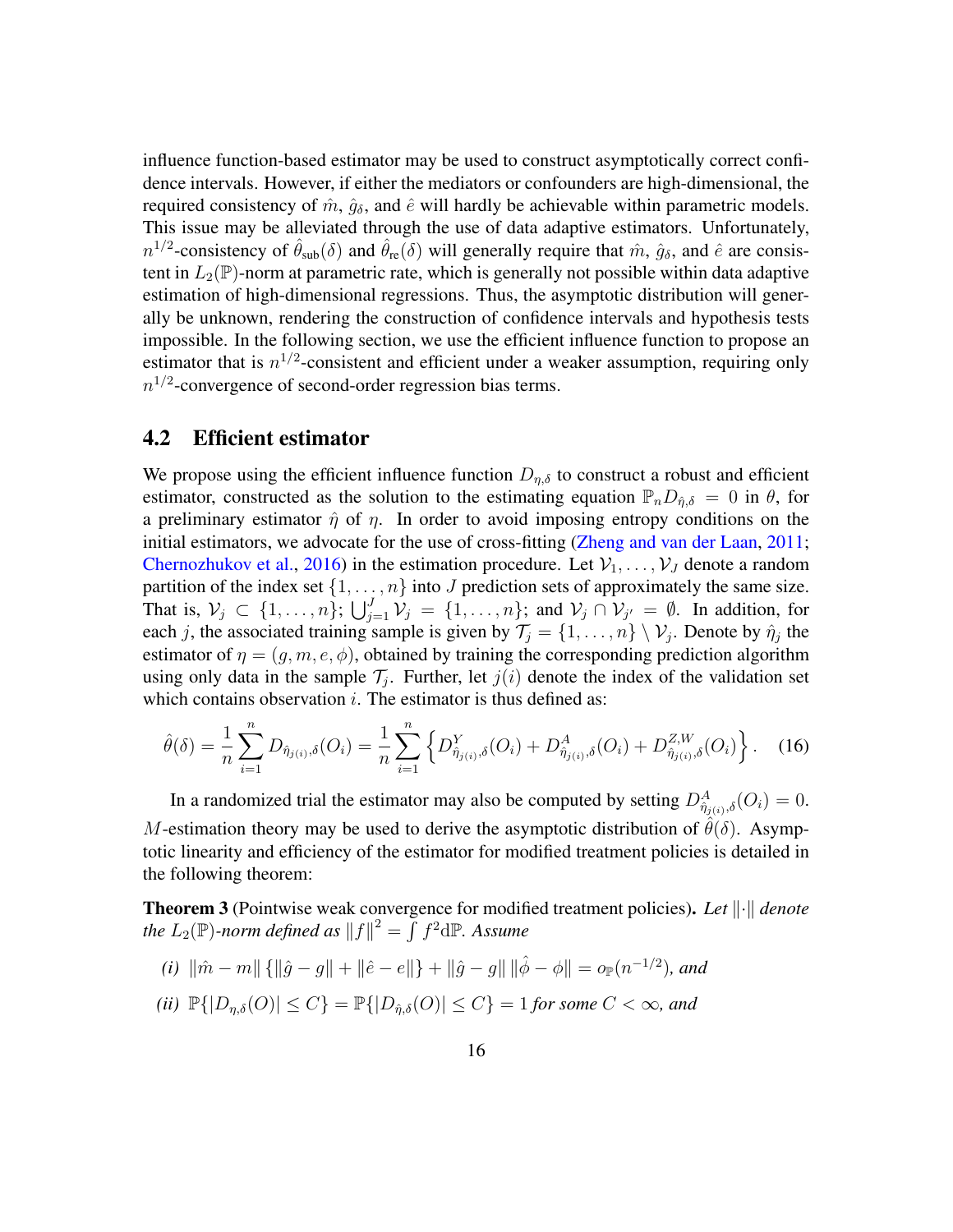*(iii) The modified treatment policy*  $d(a, w)$  *is piecewise smooth invertible*  $(AI)$ *.* 

*Then*

$$
\sqrt{n} \{\hat{\theta}(\delta) - \theta(\delta) \} \rightsquigarrow N(0, \sigma^2(\delta)),
$$

*where*  $\sigma^2(\delta) = \text{Var}\{D_{\eta,\delta}(O)\}\$  *is the efficiency bound.* 

Theorem [3](#page-15-0) establishes the weak convergence of  $\hat{\theta}(\delta)$  pointwise in  $\delta$ . This convergence is useful to derive confidence intervals in situations where the modified treatment policy has a suitable scientific interpretation for a given  $\delta$ , such as in our Example [1.](#page-5-1) Under the assumptions of the theorem, an estimator  $\hat{\sigma}^2(\delta)$  of  $\sigma^2(\delta)$  may be obtained as the empirical variance of  $D_{\hat{\eta}_{j(i)},\delta}(O_i)$ , and a Wald-type confidence interval may be constructed as  $\hat{\theta}(\delta) \pm \hat{\theta}(\delta)$  $z_{1-\alpha/2}\hat{\sigma}(\delta)/\sqrt{n}.$ 

For the remainder of this section, we turn our attention to a discussion of uniform convergence of  $\hat{\theta}(\delta)$ . Such a convergence result will prove useful in the following section, where we establish a hypothesis test of no direct effect. Such a test is constructed by rejecting the hypothesis if the direct effect is non-significant (at level  $\alpha$ ), uniformly in  $\delta$ . To build such a testing procedure, we focus on the intervention defined in terms of exponential tilting [\(3\)](#page-5-0). Results for modified treatment policies are possible as well; however, these require smoothness assumptions on the map  $\delta \mapsto g_{\delta}(a \mid w)$ . Inspection of [\(6\)](#page-7-1) reveals that this may in turn require smoothness assumptions on  $a \mapsto g(a \mid w)$ , which may not be justifiable in a number of applications. We thus focus on exponential tilting, which yields smooth maps  $\delta \mapsto g_{\delta}(a \mid w)$  by construction. This discussion, together with Lemmas [1](#page-11-0) and [2,](#page-11-1) thus reveals a trade-off between smoothness and robustness in estimation of modified treatment policies and exponential tilting.

<span id="page-16-0"></span>**Theorem 4** (Uniform weak convergence for exponential tilting). Let  $g_{\delta}$  be the exponential *tilting intervention distribution [\(3\)](#page-5-0) and let*  $\Delta = [\delta_l, \delta_u]$  *denote an interval with*  $0 < \delta_l \leq$  $\delta_u < \infty$ . Define  $c(w) = \{\int_a \exp(\delta a)g(a \mid w)\}^{-1}$ . Assume  $||\hat{c} - c||^2 = o_{\mathbb{P}}(n^{-1/2})$  as well *as [\(i\)](#page-15-1) and [\(ii\)](#page-15-2) stated in Theorem [3.](#page-15-0) Then*

$$
\sqrt{n} \{ \hat{\theta}(\delta) - \theta(\delta) \} \rightsquigarrow \mathbb{G}(\delta)
$$

in l $\ell^{\infty}(\Delta)$ , where for any  $\delta_1, \delta_2 \in \Delta$ ,  $\mathbb{G}(\cdot)$  is a mean-zero Gaussian process with covariance  $\text{function }\mathbb{E}\{\mathbb{G}(\delta_{1})\mathbb{G}(\delta_{2})\} = \mathbb{E}\{D_{\eta,\delta_{1}}(O)D_{\eta,\delta_{2}}(O)\}.$ 

#### 4.3 Uniform inference and tests for the hypothesis of no direct effect

In this section, we consider estimation of the direct effect  $\beta(\delta) = \theta(\delta) - \mathbb{E}(Y)$ . Define the corresponding (uncentered) influence function  $S_{\eta,\delta}(o) = D_{\eta,\delta}(o) - y$ . A straightforward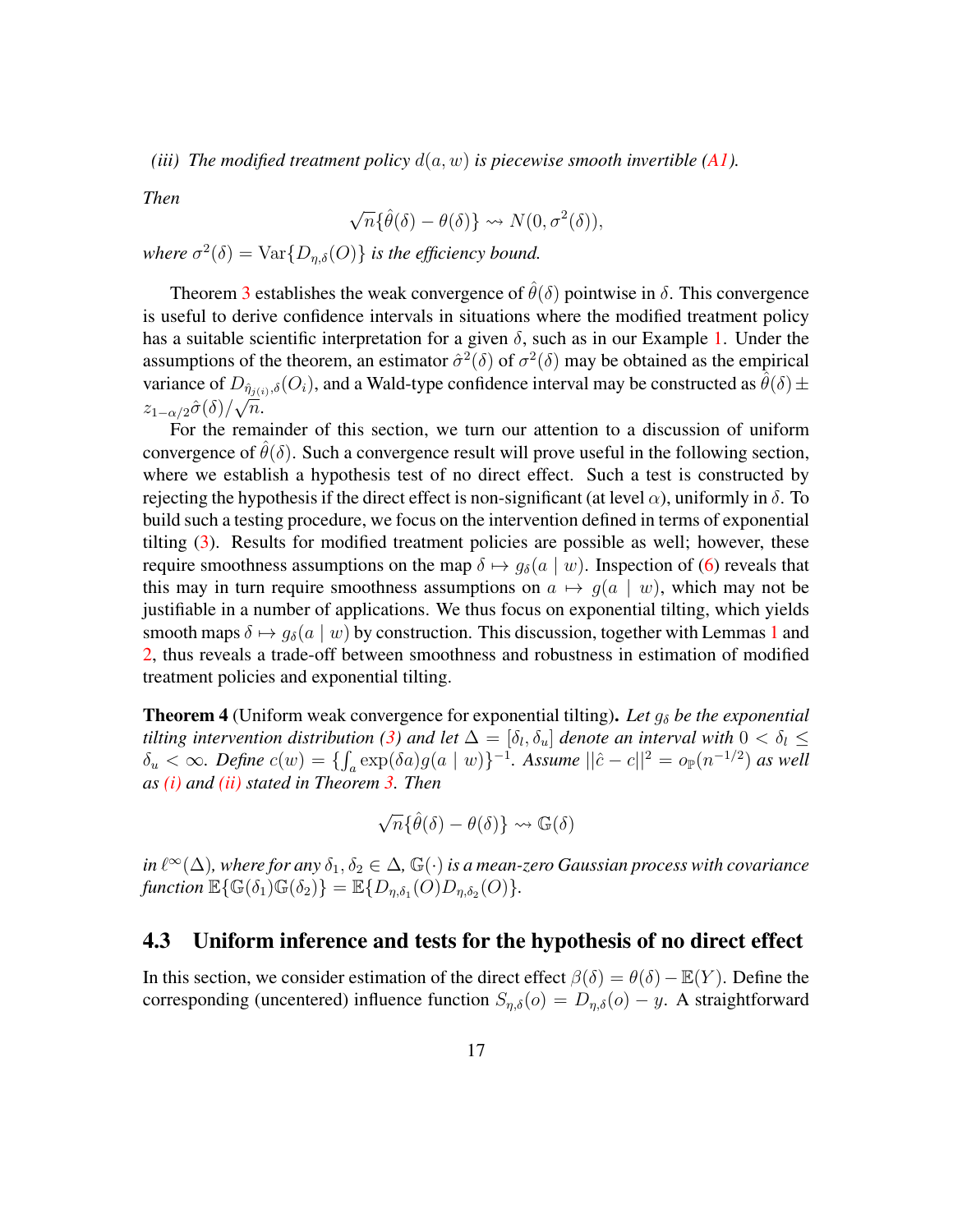extension of Theorem [4](#page-16-0) shows that  $\hat{\beta}(\delta) = \hat{\theta}(\delta) - \bar{Y}$  converges weakly to a process  $\mathbb{G}(\delta)$ with covariance function  $\mathbb{E}\{\mathbb{G}(\delta_1)\mathbb{G}(\delta_2)\} = \mathbb{E}\{S_{\eta,\delta_1}(O)S_{\eta,\delta_2}(O)\}.$ 

We now present an approach to constructing uniform confidence bands on the function  $\beta(\delta)$ , allowing testing of the null hypothesis of no direct effect H : sup<sub> $\delta \in \Delta$ </sub>  $\beta(\delta) = 0$ . This hypothesis test is useful for checking the existence of a direct effect even if the interpretation of the exponential tilt  $g_{\delta}$  (e.g., as the odds ratio comparing post vs pre-intervention odds of exposure) does not answer a particularly meaningful question in a given application. Let  $\hat{\sigma}(\delta)$  denote the empirical variance of  $S_{\hat{\eta}_{j(i)},\delta}(O_i)$ . Our goal will be achieved by finding a value  $c_{\alpha}$  such that  $\hat{\rho}(c_{\alpha}) = 1 - \alpha$ , where  $\hat{\rho}$  is a function such that

<span id="page-17-0"></span>
$$
\hat{\rho}(t) = \mathbb{P}\left(\sup_{\delta \in \Delta} \left| \frac{\hat{\beta}(\delta) - \beta(\delta)}{\hat{\sigma}(\delta)/\sqrt{n}} \right| \le t \right) + o_{\mathbb{P}}(1). \tag{17}
$$

Confidence bands may be computed as  $\hat{\theta} \pm n^{-1/2} c_{\alpha} \hat{\sigma}(\delta)$ , and p-values for H can be computed by evaluating  $1 - \hat{\rho}(t)$  at the observed value of the supremum test statistic. The function  $\hat{\rho}(t)$  may be obtained by approximating the distribution of sup<sub>δ∈△</sub>  $\mathbb{G}(\delta)$ , where  $\mathbb{G}(\delta)$  is the Gaussian process defined above. In this paper we take the approach proposed by [Kennedy](#page-36-7) [\(2018a\)](#page-36-7), using the multiplier bootstrap (Giné and Zinn, [1984;](#page-35-9) [van der Vaart](#page-39-9) [and Wellner,](#page-39-9) [1996;](#page-39-9) [Chernozhukov et al.,](#page-34-5) [2013;](#page-34-5) [Belloni et al.,](#page-34-6) [2015\)](#page-34-6). We omit the relevant proofs as they are identical to those presented by [Kennedy](#page-36-7) [\(2018a\)](#page-36-7). In comparison with the nonparametric bootstrap, the multiplier bootstrap has the computational advantage that the nuisance estimators  $\hat{\eta}$  need not be re-estimated. In comparison with directly sampling  $\sup_{\delta \in \Delta} \mathbb{G}(\delta)$ , the proposed procedure does not require the evaluation of potentially large covariance matrices; therefore, it is far more computationally efficient and convenient.

The multiplier bootstrap approximates the distribution of sup $_{\delta \in \Delta} \mathbb{G}(\delta)$  with the supremum of the process

$$
\mathbb{M}(\delta) = \frac{1}{\sqrt{n}} \sum_{i=1}^{n} \frac{\xi_i \{ S_{\hat{\eta}_{j(i)},\delta}(O_i) - \hat{\beta}(\delta) \}}{\hat{\sigma}(\delta)},
$$

where randomness is introduced through sampling the multipliers  $(\xi_1, \ldots, \xi_n)$ , despite the process being conditional on the observed data  $O_1, \ldots, O_n$ . The multiplier variables are i.i.d. with mean zero and unit variance, and are drawn independently from the sample. Typical choices are Rademacher ( $\mathbb{P}(\xi = -1) = \mathbb{P}(\xi = 1) = 0.5$ ) or Gaussian multipliers. Under the assumptions of Theorem [4,](#page-16-0) plus uniform consistency of  $\hat{\sigma}(\delta)$ , it can be shown that [\(17\)](#page-17-0) holds for

$$
\hat{\rho}(t) = \mathbb{P}\left(\sup_{\delta \in \Delta} \left|\mathbb{M}(\delta)\right| \leq t \middle| O_1, \ldots, O_n\right).
$$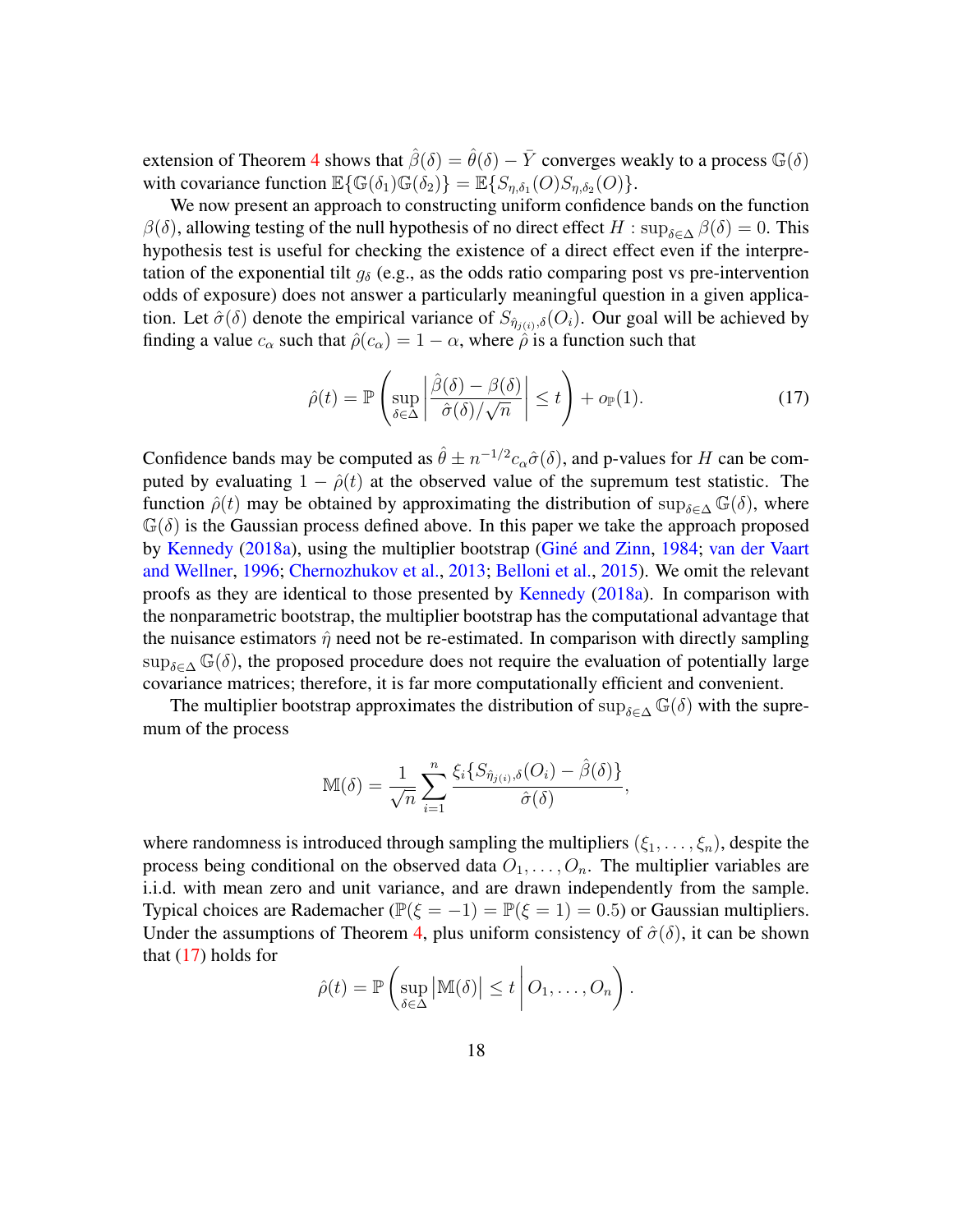As a consequence, computation of the critical value, p-values, and confidence intervals only requires simulation of a large number of realizations of the multipliers over a fine grid over  $\Delta$ .

### 5 Simulation study

We now turn to comparing the three estimators of the direct effect, previously considered in Section [4.](#page-13-2) In particular, we investigate the performance of the substitution  $(12, 14)$  $(12, 14)$  $(12, 14)$ , re-weighted  $(13, 15)$  $(13, 15)$  $(13, 15)$ , and efficient  $(16)$  estimators in the case of an incremental propensity score (IPS) intervention on a binary intervention variable of interest. The estimators are evaluated on data simulated from the following data-generating mechanism:

$$
W_1 \sim \text{Bern}(0.50); W_2 \sim \text{Bern}(0.65); W_3 \sim \text{Bern}(0.35)
$$
  
\n
$$
A \sim \text{Bern}\left(\frac{1}{4} \cdot \sum_{j=1}^{3} W_j + 0.1\right)
$$
  
\n
$$
Z_1 \sim \text{Bern}\left(1 - \text{expit}\left[\frac{A + W_1}{A + W_1 + 0.5}\right]\right)
$$
  
\n
$$
Z_2 \sim \text{Bern}\left(\text{expit}\left[\frac{(A - 1) + W_2}{W_3 + 3}\right]\right)
$$
  
\n
$$
Z_3 \sim \text{Bern}\left(\text{expit}\left[\frac{(A - 1) + 2 \cdot W_1 - 1}{2 \cdot W_1 + 0.5}\right]\right)
$$
  
\n
$$
Y = Z_1 + Z_2 - Z_3 + A - 0.1 \cdot \left(\sum_{j=1}^{3} W_j\right)^2 + \epsilon,
$$

where  $\text{Bern}(p)$  is the Bernoulli distribution with parameter  $p$ ,  $\exp(t(x) = \{1 + \exp(-x)\}^{-1}$ is the CDF of the logistic distribution (as implemented in the plogis function in the R programming language), and  $\epsilon \sim N(0, 0.25)$ . The data available on a single observational unit is denoted by the random variable  $O = (W_1, W_2, W_3, A, Z_1, Z_2, Z_3, Y)$ , where, in any given simulation, we consider observing  $n$  i.i.d. copies of  $O$  for one of seven sample sizes  $n \in \{400, 900, 1600, 2500, 3600, 4900, 6400\}.$ 

Under the above data-generating mechanism, we seek to estimate the direct effect under an incremental propensity score intervention  $\delta = 0.5$ , for which the true value of the natural direct effect is approximately 0.137. We approximated this effect by using the alternative representation of  $\theta(\delta)$  as

$$
\theta(\delta) = \mathbb{E}\left\{ \int m(a, Z, W) g_{\delta}(a \mid W) d\nu(a) \right\},\,
$$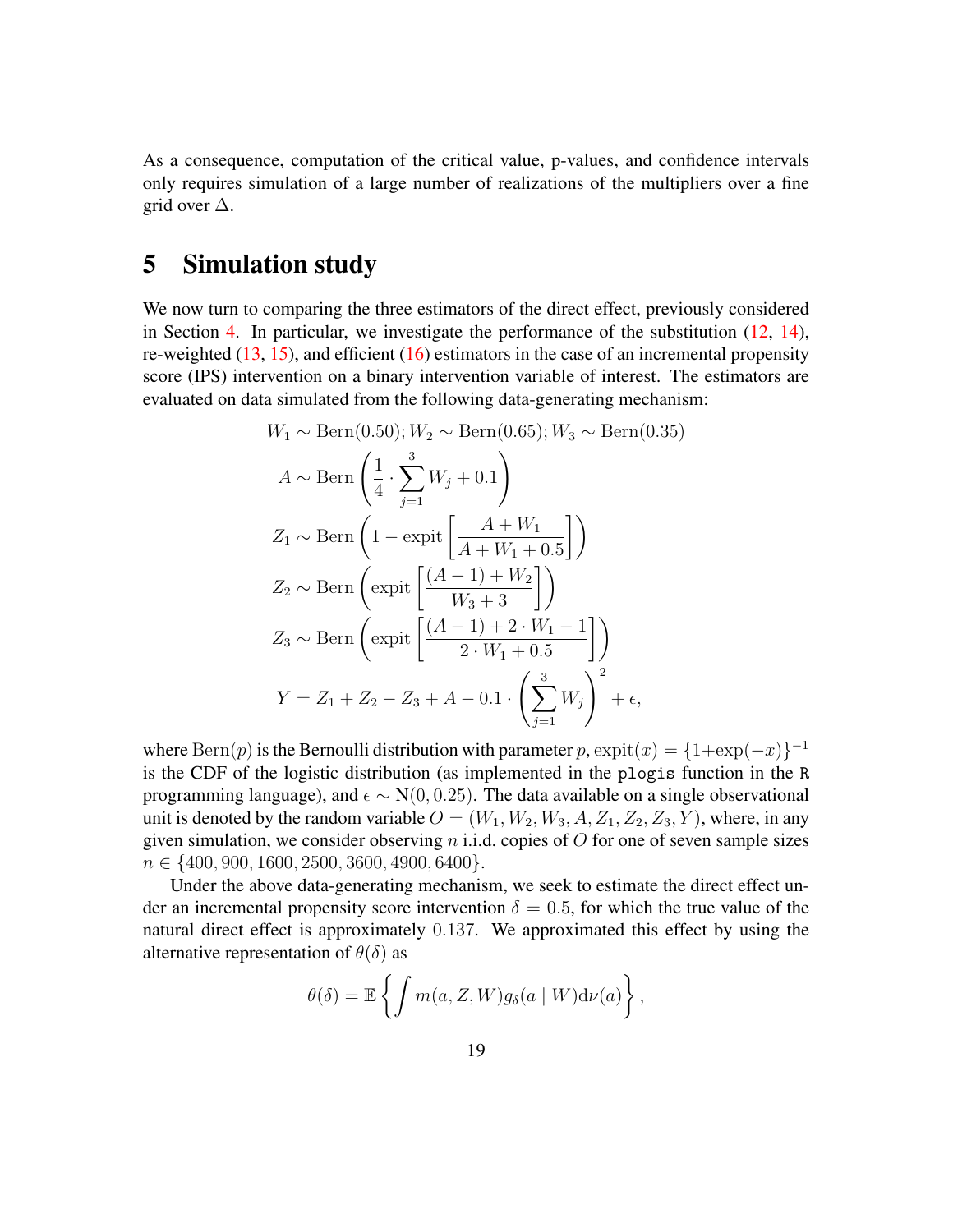where the inner integral is approximated by Monte Carlo integration through a large sample  $a_1, \ldots, a_m$  of uniformly distributed numbers in the range of A, and the outer expectation is approximated through the law of large numbers by drawing a large sample  $(W_1, Z_1), \ldots, (W_k, Z_k)$  from the joint distribution of  $(W, Z)$ . Each of the estimators is evaluated by contrasting regimes in which the appropriate nuisance parameters are fit via a well-specified nonparametric regression or misspecified by fitting an intercept model. The enumerated set of estimators and regimes is summarized in Table [1](#page-19-0) and Figure [3.](#page-20-0) In order to ensure a well-specified nonparametric regression for the nuisance parameters, we rely on the highly adaptive lasso (HAL) estimator, a recently proposed nonparametric regression function with properties guaranteeing convergence of estimated nuisance components at the  $n^{1/4}$ -rates required by our theorems [\(Benkeser and van der Laan,](#page-34-7) [2016;](#page-34-7) [van](#page-38-11) [der Laan,](#page-38-11) [2017;](#page-38-11) [van der Laan and Benkeser,](#page-38-12) [2018\)](#page-38-12).

<span id="page-19-0"></span>

|                              | $\, n$ |       |       |       |       |       |       |
|------------------------------|--------|-------|-------|-------|-------|-------|-------|
| Estimator                    | 400    | 900   | 1600  | 2500  | 3600  | 4900  | 6400  |
| Substitution                 | 0.083  | 0.086 | 0.084 | 0.077 | 0.072 | 0.074 | 0.075 |
| Reweighted (IPW)             | 0.105  | 0.120 | 0.111 | 0.116 | 0.107 | 0.112 | 0.109 |
| Efficient                    | 0.092  | 0.086 | 0.071 | 0.072 | 0.068 | 0.067 | 0.065 |
| Efficient (E mis.)           | 0.060  | 0.060 | 0.060 | 0.059 | 0.054 | 0.059 | 0.058 |
| Efficient (M mis.)           | 0.165  | 0.130 | 0.110 | 0.107 | 0.099 | 0.103 | 0.097 |
| Efficient $(G \text{ mis.})$ | 0.436  | 0.829 | 1.255 | 1.912 | 2.662 | 3.543 | 4.519 |

Table 1: Mean-squared errors (MSE), scaled by  $n$ , of the three key estimators of the direct effect under an IPS intervention  $\delta = 0.5$ , across 1000 Monte Carlo simulations for each of seven sample sizes. Substitution and reweighted estimators are computed using HAL for  $g, m$ , and  $e$ . "E mis." denotes that  $e$  was inconsistently estimated via an intercept-only logistic regression model, "M mis." and "G mis." denote analogous estimators.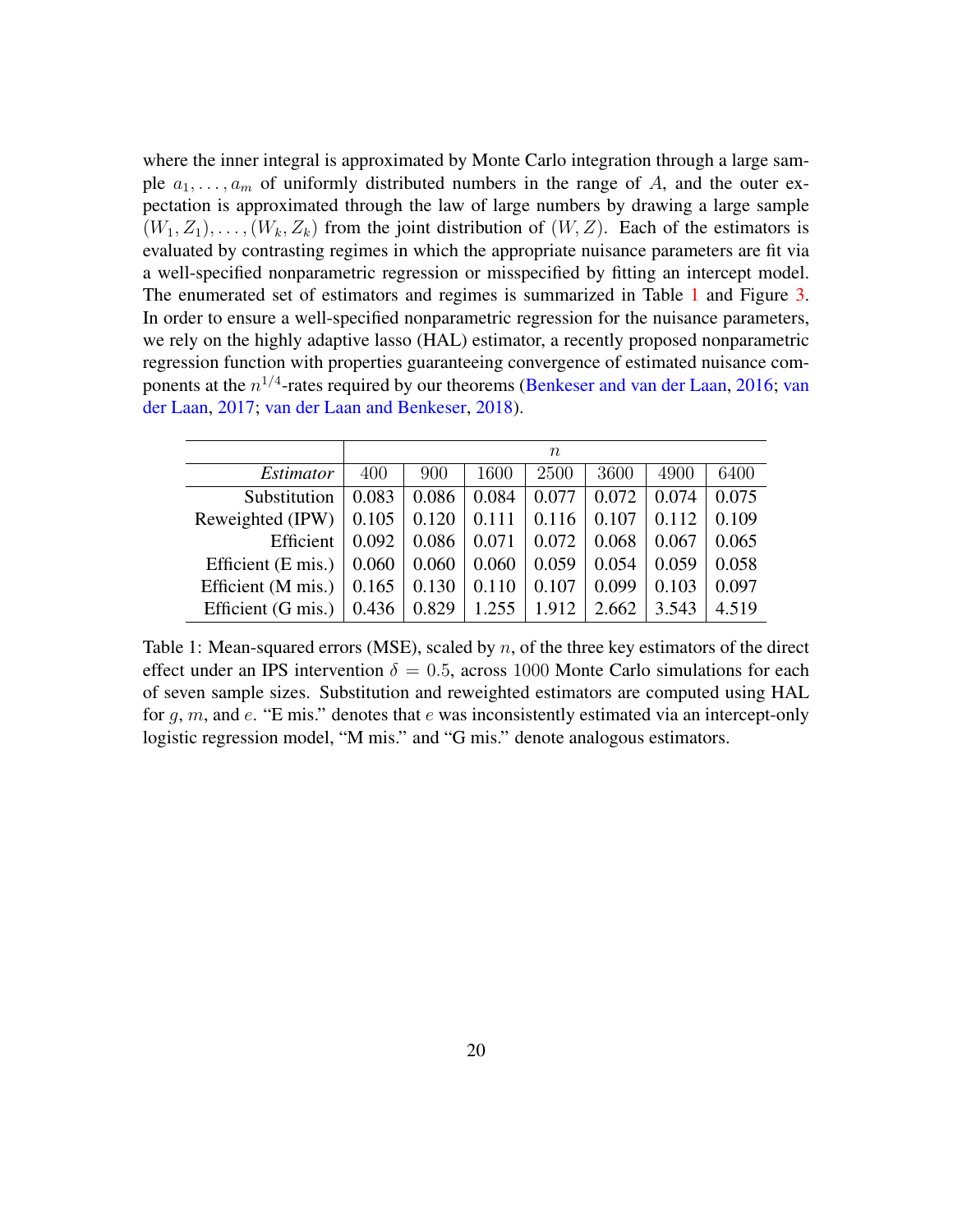<span id="page-20-0"></span>

Figure 3: Statistics for the three key estimators (and variations thereof) of the direct effect under an IPS intervention  $\delta = 0.5$ , across 1000 Monte Carlo simulations for each of seven sample sizes.

Inspection of the mean-squared error, after scaling by  $\sqrt{n}$ , reveals that the substitution estimator and the efficient one-step estimator both display excellent, essentially equivalent performance when nuisance components are estimated using the highly adaptive lasso. The one-step estimator has slightly better performance, which seems to be driven by a better bias-variance trade-off. In contrast to the substitution estimator, the efficient onestep estimator carries the advantage of being double robust, allowing misspecification of either the outcome regression (denoted "M") or the mediator-inclusive propensity score (denoted "E"). The robustness of the efficient estimator to the misspecification of these nuisance components — and the lack of robustness to the mediator-exclusive propensity score (denoted "G") — are demonstrated in the last three rows of Table [1.](#page-19-0) Figure  $3$  visualizes the performance of the estimators, and their misspecified variants, in terms of both the MSE (as presented in Table [1\)](#page-19-0) and its individual components, the bias and standard error. This comparison of the estimators reveals that the correctly-specified one-step efficient estimator displays excellent performance in terms of both bias and variance while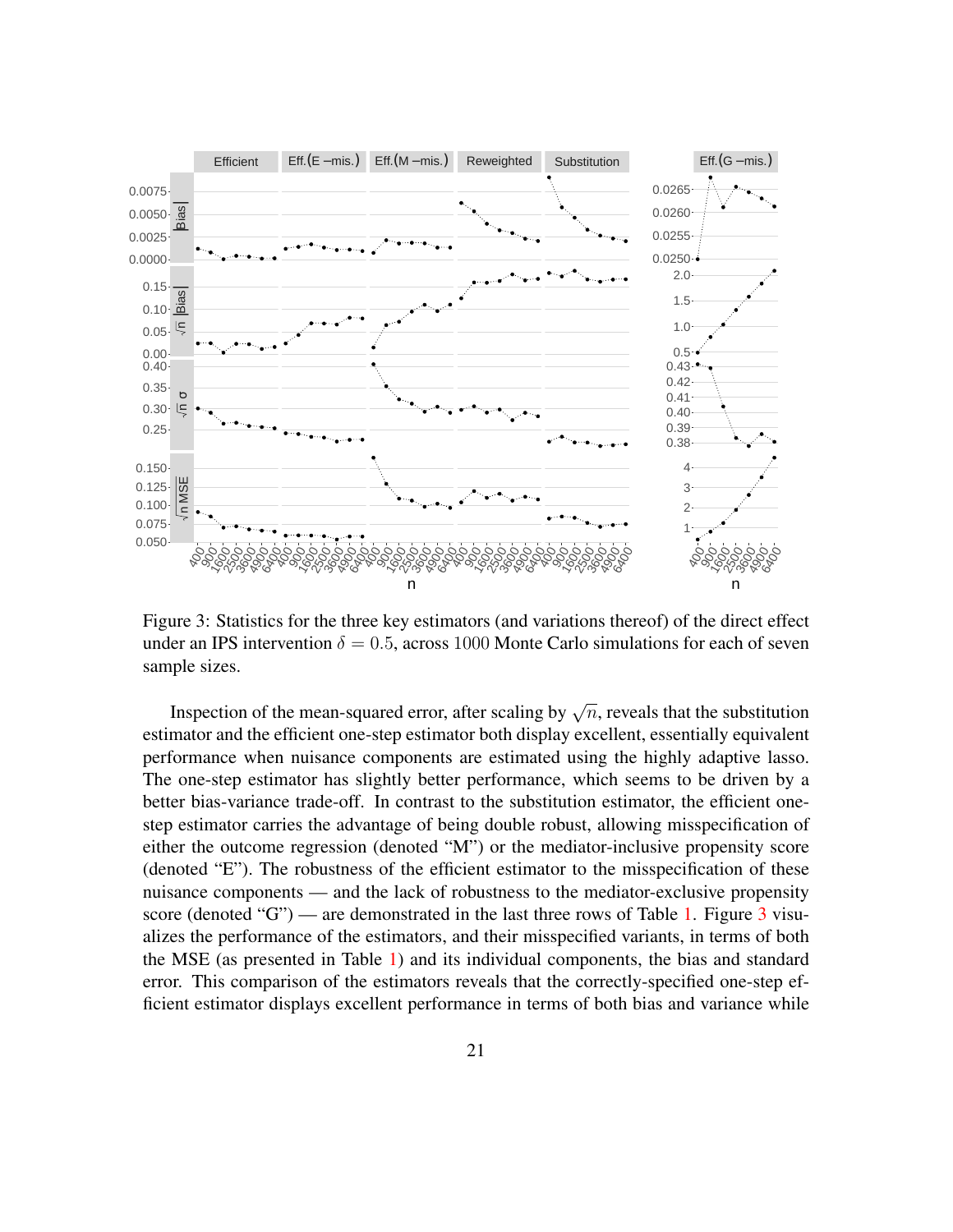its non-robust misspecified variant displays an asymptotic bias that grows with sample size. Interestingly, the one-step estimator with  $e$  inconsistently estimated displayed better performance than the fully efficient version. This is possibly an idiosyncrasy of this simulation due to the fact that misspecification through an intercept-only model generates smaller variable weights. Altogether, these numerical investigations demonstrate the utility of the proposed estimators in settings where the nonparametric estimation of nuisance components is viable; moreover, in applied data analytic settings where this procedure may be of interest, the one-step efficient estimator is clearly preferable on account of its multiple robustness. All numerical studies of the estimators were performed using the implementations available in the medshift software package (Hejazi and Díaz, [2019\)](#page-35-10) for the R language and environment for statistical computing [\(R Core Team,](#page-37-10) [2019\)](#page-37-10).

### 6 Application

We now turn to considering a scenario in which the decomposition proposed in equation  $5$  and the proposed efficient estimator  $(16)$  may be used to estimate direct and indirect effects. To proceed, we take as example a simple data set from an observational study of the relationship between BMI and children's behavior, distributed as part of the mma R package, available via the Comprehensive R Archive Network ([https://CRAN.](https://CRAN.R-project.org/package=mma)  $R-project.org/package=mma)$  $R-project.org/package=mma)$ . The documentation of this data set describes it as a "database obtained from the Louisiana State University Health Sciences Center, New Orleans, by Dr. Richard Scribner [who] explored the relationship between BMI and kids behavior through a survey at children, teachers and parents in Grenada in 2014. This data set includes 691 observations and 15 variables." In particular, we consider a modified version of this data set with all missing values removed, as these are irrelevant to the demonstration of the proposed methodology. In standard data analytic practice, we advocate for the use of the proposed methodology in tandem with a correction for missing data, such as imputation or weighting by inverse probability of censoring. [\(Carpenter et al.,](#page-34-8) [2006;](#page-34-8) [Vansteelandt et al.,](#page-39-10) [2010;](#page-39-10) [Seaman et al.,](#page-37-11) [2012\)](#page-37-11).

To demonstrate the assessment of the direct and indirect effect with this observational data set, we consider the effect of participation in a sports team on the BMI of children, taking several related covariates as mediators (including snacking, exercising, and overweight status) and all other collected covariates as potential confounders. As the intervention variable is binary, we frame our proposal in terms of an incremental propensity score intervention [\(Kennedy,](#page-36-7) [2018a\)](#page-36-7), wherein the odds of participating in a sports team is increased by a factor of  $\delta = 2$  for each individual. Such a stochastic exposure regime may be interpreted as the introduction of a school program or policy that motivates children to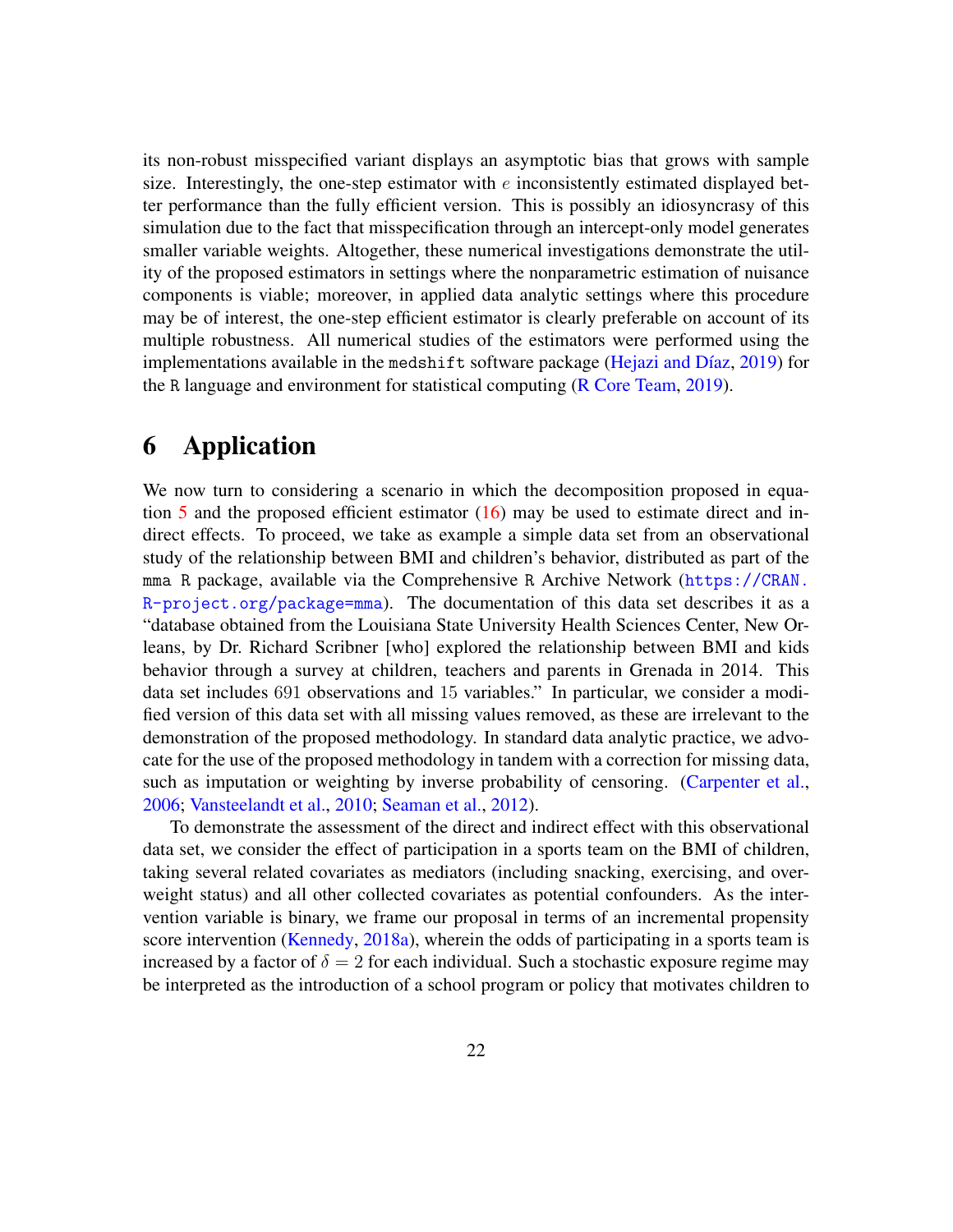opt in to participating in a sports team, doubling the odds of such voluntary participation.

### 6.1 Estimation Strategy

As noted in equation [5,](#page-6-0) the population intervention effect admits a decomposition in terms of components that allow estimation of the direct and indirect effects. We compute each of the components of the direct and indirect effects using appropriate estimators as follows

- for  $\mathbb{E}\{Y(A, Z)\} = \mathbb{E}Y$ , the natural value of the outcome under no intervention, the empirical mean in the sample serves as an efficient estimator;
- for  $\mathbb{E}\{Y(A_\delta, Z)\} = \theta(\delta)$ , the mean outcome under an intervention altering the exposure mechanism but not the mediation mechanism, a one-step efficient estimator, denoted  $\hat{\theta}(\delta)$ , is proposed as equation [16](#page-15-3) and made available via the medshift R package (Hejazi and Díaz, [2019\)](#page-35-10);
- for  $\mathbb{E}\{Y(A_\delta)\} = \psi(\delta)$ , the mean outcome under an intervention altering both the exposure and mediation mechanisms, a one-step efficient estimator, denoted  $\psi(\delta)$  in the sequel, is easily estimable using the npcausal R package [\(Kennedy,](#page-36-12) [2018b\)](#page-36-12).

In the construction of estimators for  $\theta(\delta)$  and  $\psi(\delta)$ , data adaptive nonparametric regression procedures are incorporated to allow the relevant nuisance parameters of each estimator to be computed in a flexible manner using various R packages. The npcausal package allows the estimator  $\hat{\psi}(\delta)$  to be constructed using the ranger algorithm [\(Wright and](#page-39-11) [Ziegler,](#page-39-11) [2015\)](#page-39-11), an efficient and fast implementation of random forests [\(Breiman,](#page-34-9) [2001\)](#page-34-9). In constructing  $\theta(\delta)$ , the medshift package provides facilities for estimating nuisance parameters data adaptively via the Super Learner algorithm [\(van der Laan et al.,](#page-39-8) [2007\)](#page-39-8) for constructing ensemble learners through cross-validation, using its implementation in the sl3 package [\(Coyle et al.,](#page-35-11) [2018\)](#page-35-11). In particular, the Super Learner procedure was used to create a weighted ensemble of algorithms from a library including extreme gradient boosting via the xgboost package [\(Chen and Guestrin,](#page-34-10) [2016\)](#page-34-10), with variants including 50, 100, and 300 boosting iterations; variants of random forests using 50, 100, and 500 trees;  $L_1$ penalized lasso and  $L_2$ -penalized ridge GLMs via the glmnet package [\(Friedman et al.,](#page-35-12) [2009\)](#page-35-12); an elastic net GLM with equally weighted  $L_1$  and  $L_2$  penalization terms (also via glmnet); a main terms GLM; an intercept model; and the highly adaptive lasso [\(Benkeser](#page-34-7) [and van der Laan,](#page-34-7) [2016\)](#page-34-7), with 5–fold cross-validation and up to either 3-way or 5-way interaction terms, using the hal9001 package [\(Coyle and Hejazi,](#page-34-11) [2018\)](#page-34-11).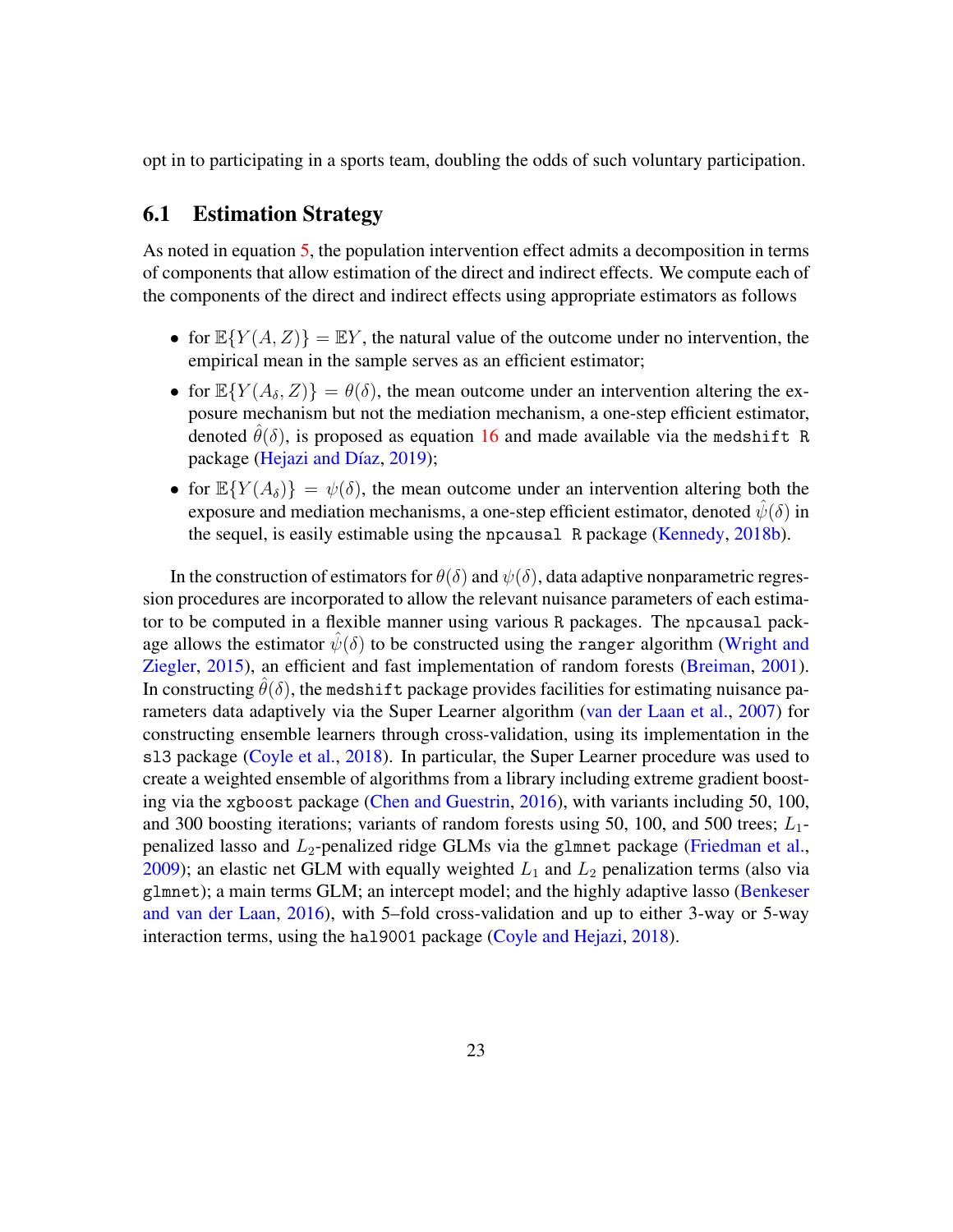#### 6.2 Estimating the Direct and Indirect Effects

From the decomposition given in equation [5,](#page-6-0) the direct effect may be denoted  $\beta(\delta)$  =  $\theta(\delta)$  – EY. An estimator of the direct effect,  $\hat{\beta}(\delta)$  may be expressed as a composition of estimators of its constituent parameters:

$$
\hat{\beta}(\delta) = \hat{\theta}(\delta) - \frac{1}{n} \sum_{i=1}^{n} Y_i.
$$

Using the estimation strategies previously outlined, we may construct an estimate of the direct effect through a straightforward application of the delta method, yielding both a point estimate and associated standard errors under our proposed stochastic intervention policy. Similarly, the indirect effect  $\psi(\delta) - \theta(\delta)$  may be estimated as  $\hat{\psi}(\delta) - \hat{\theta}(\delta)$ . We provide both point estimates and associated inference under our proposed stochastic intervention policy in Table [2.](#page-23-0)

|                        | <i>Parameter</i>   Lower 95% CI   Estimate   Upper 95% CI |          |       |
|------------------------|-----------------------------------------------------------|----------|-------|
| Direct Effect          | $-0.458$                                                  | 0.011    | 0.479 |
| <b>Indirect Effect</b> | $-0.672$                                                  | $-0.157$ | 0.357 |

<span id="page-23-0"></span>Table 2: Point estimates and 95% confidence intervals for the direct effect and indirect effect for an IPS intervention of  $\delta = 2$  applied to the data set from the mma R package.

From the estimates in Table [2,](#page-23-0) the conclusion may be easily drawn that there is little total effect of doubling the odds of participation in a sports team on the BMI of children, based on the data collected in the observational study made available in the mma R package. For reference, the marginal odds of participating in a sports team in the observed data are 0.69, whereas the odds under the intervention considered are 1.38. Based on the 95% confidence intervals around the point estimates, we cannot conclude that the proposed incremental propensity score intervention is sufficiently efficacious to decrease children's BMI. However, the magnitude of the effects seem to be in the correct direction, with increased participation in a sports team causing a reduction of BMI of 0.157 through changes in behaviors such as snacking and exercise. Using an approach similar to that demonstrated with this data set, the direct and indirect effects attributable to interventions with higher odds of participating in a sports team are easily estimable.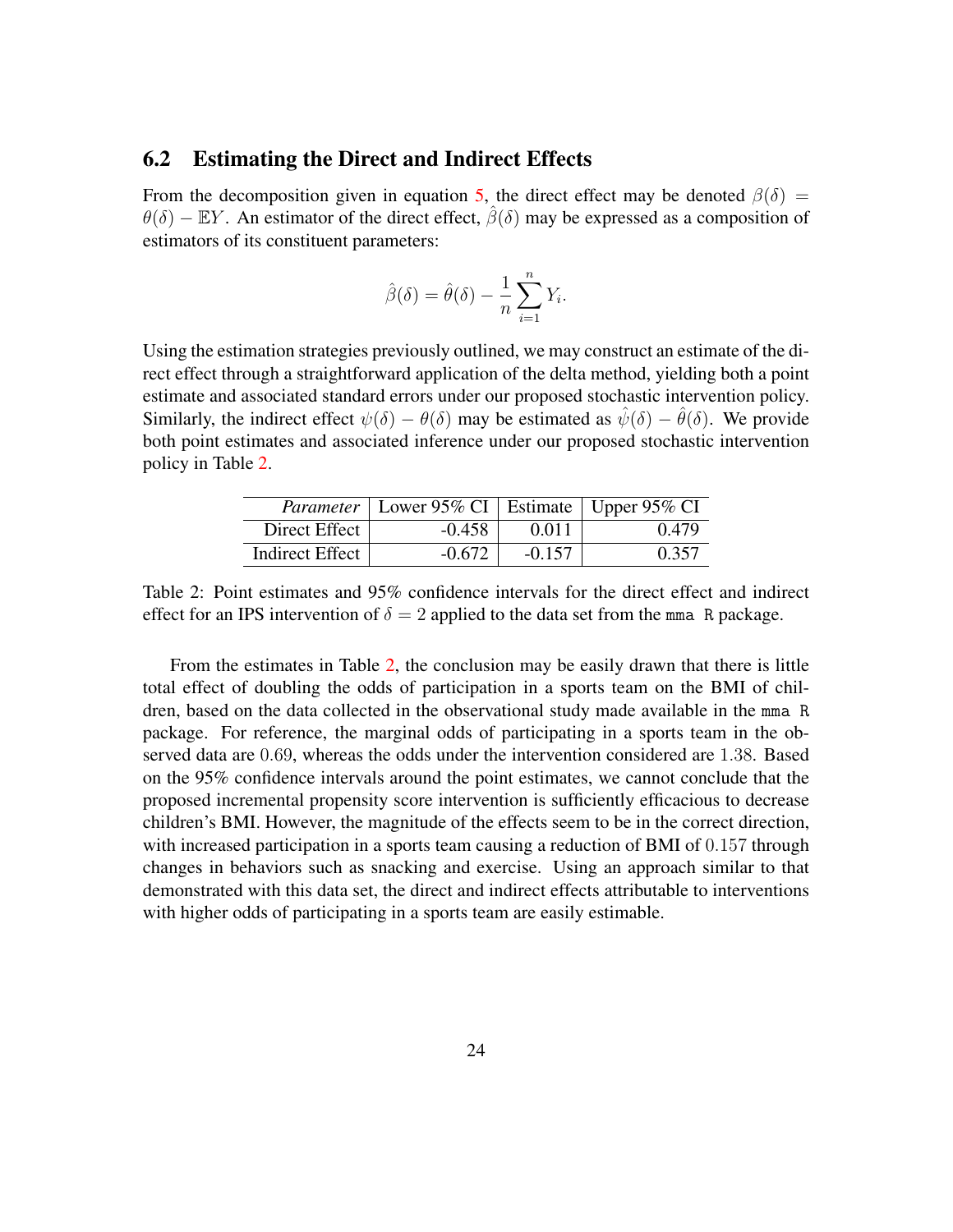## 7 Discussion

We have proposed a novel mediation analysis based on the decomposition of the causal effect of a stochastic intervention on the population, focusing on two types of interventions: modified treatment policies and exponential tilting. Unlike the natural direct effect of [Pearl](#page-36-4) [\(2001\)](#page-36-4), identification of the (in)direct effect proposed here does not require cross-world counterfactual independencies, and is therefore achievable in an experimental setting randomizing both the exposure and the mediator.

We present results for stochastic interventions defined as a modified treatment policy and explicitly defined in terms of the post-intervention distribution (exponential tilting). In addition to the considerations about robustness and smoothness discussed in the present article, the choice between these two options may also be guided by the fact that modified treatment policies are more useful in practical settings as they can be used to inform feasible interventions.

Note that our effect decomposition and estimators allow for multivariate mediators. The interpretation of the (joint) indirect effect in this case is entirely context-dependent. For example, the multivariate mediators may represent an innately multivariate construct (e.g., a psychological construct such as personality, behavior, etc.) in this case the indirect effect could be interpreted as an effect through the construct (e.g., personality). Nonetheless, our approach does not require that the multivariate mediators are part of a single construct; the interpretation in these cases requires more care.

We assume that there is no mediator-outcome confounder affected by exposure. Point identification of natural (in)direct effects in the presence of such variables is not generally possible, and its partial identification is an area of active research [\(Robins and Richardson,](#page-37-5) [2010;](#page-37-5) [Tchetgen and Phiri,](#page-38-1) [2014;](#page-38-1) [Miles et al.,](#page-36-5) [2015\)](#page-36-5).

Lastly, for simplicity we focus on estimators constructed as solutions to the efficient influence function estimating equation; moreover, we have made implementations of each of the proposed estimators available in the free and open source medshift software package (Hejazi and Díaz,  $2019$ ) for the R language and environment for statistical computing [\(R](#page-37-10) [Core Team,](#page-37-10) [2019\)](#page-37-10). Alternative estimation strategies, such as targeted minimum loss-based estimation [\(van der Laan and Rubin,](#page-39-6) [2006;](#page-39-6) [van der Laan and Rose,](#page-38-7) [2011,](#page-38-7) [2018\)](#page-38-8), may have better performance than our propsoed estimators in finite samples. The development of such estimators will be the subject of future research and software development.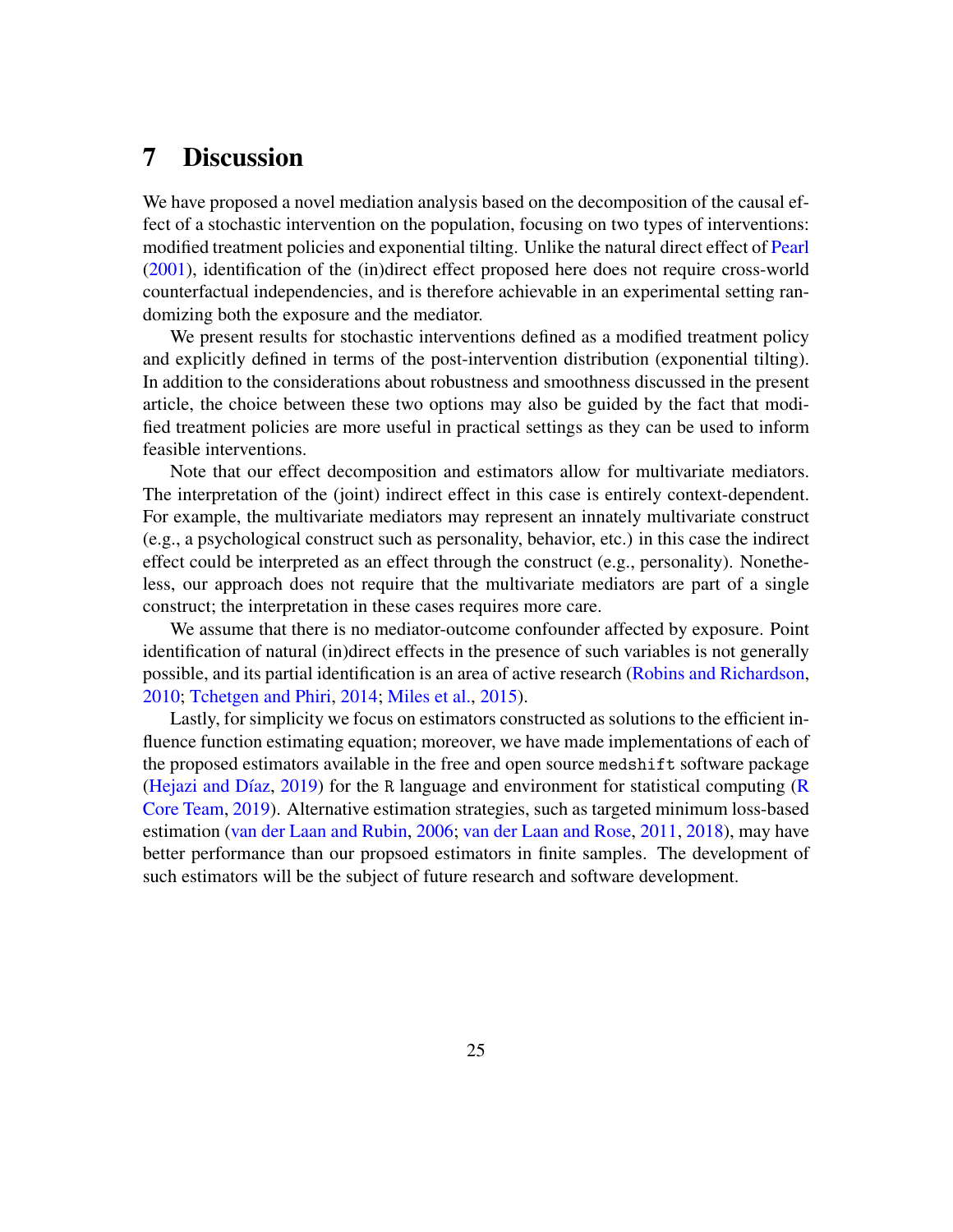### 8 Proofs of results in the main document

#### 8.1 Theorem [1](#page-9-0)

*Proof* We prove the result separately for exponential tilting and for modified treatment policies. First, let  $A_{\delta}$  denote a variable drawn from the exponentially tilted distribution  $g_{\delta}(a \mid w)$ . We have

$$
\mathbb{E}\{Y(A_{\delta}, Z) | A_{\delta} = a, Z = z, W = w\} = \mathbb{E}\{Y(a, z) | A_{\delta} = a, Z = z, W = w\}
$$
  
\n
$$
= \mathbb{E}\{Y(a, z) | Z = z, W = w\}
$$
  
\n
$$
= \mathbb{E}\{Y(a, z) | A = a, Z = z, W = w\}
$$
  
\n
$$
= m(z, a, w).
$$

The first equality follows from the definition of  $Y(A_\delta, Z)$ , the second equality follows because, by definition,  $A_{\delta} \perp \!\!\! \perp Y(a, z) \mid (W, Z)$ , and the third equality follows from [A3.](#page-8-2) Finally, the fourth equality follows from the consistency implied by he NPSEM:  $(A, Z)$  =  $(a, z) \rightarrow Y(a, z) = Y.$ 

Note that, by definition,  $A_{\delta} \perp \!\!\! \perp Z \mid W$ . Thus

$$
\mathbb{E}\{Y(A_{\delta}, Z)\} = \int_{\text{supp}(g_{\delta}) \times \text{supp}(q) \times \text{supp}(p)} m(z, a, w)r(z \mid w)g_{\delta}(a \mid w)p(w)d\nu(a, z, w),
$$

where [A2](#page-8-1) ensures that  $m(z, a, w)$  is defined in the integration set.

If the intervention is a modified treatment policies, such as our Example 1 where  $A_{\delta} = d(A, W)$ , then the proof proceeds as follows. First of all, we have  $A \perp \!\!\!\perp Y(A_{\delta}, Z)$  $(A_\delta, Z, W)$ , so that

$$
\mathbb{E}\{Y(A_{\delta}, Z) \mid A_{\delta} = a, A = a', Z = z, W = w\} = m(z, a, w).
$$

Integrating the above expression with respect to the joint density of  $(A_\delta, A, Z, W)$ , and using

$$
r(z \mid w) = \int_{\text{supp}(g)} q(z \mid a', w) g(a' \mid w) d\nu(a')
$$

 $\Box$ 

yields the desired result.

#### 8.2 DAGs compatible with [A3](#page-8-2)

**Lemma 5.** Define the non-parametric structural equation model in [\(1\)](#page-4-0). If  $(U_A \perp\!\!\!\perp U_Y$  and  $U_W \perp\!\!\!\perp U_Z$  and  $U_Y \perp\!\!\!\perp U_Z$ ) and either  $U_Y \perp\!\!\!\perp U_W$  or  $U_A \perp\!\!\!\perp U_W$ , then [A3](#page-8-2) holds.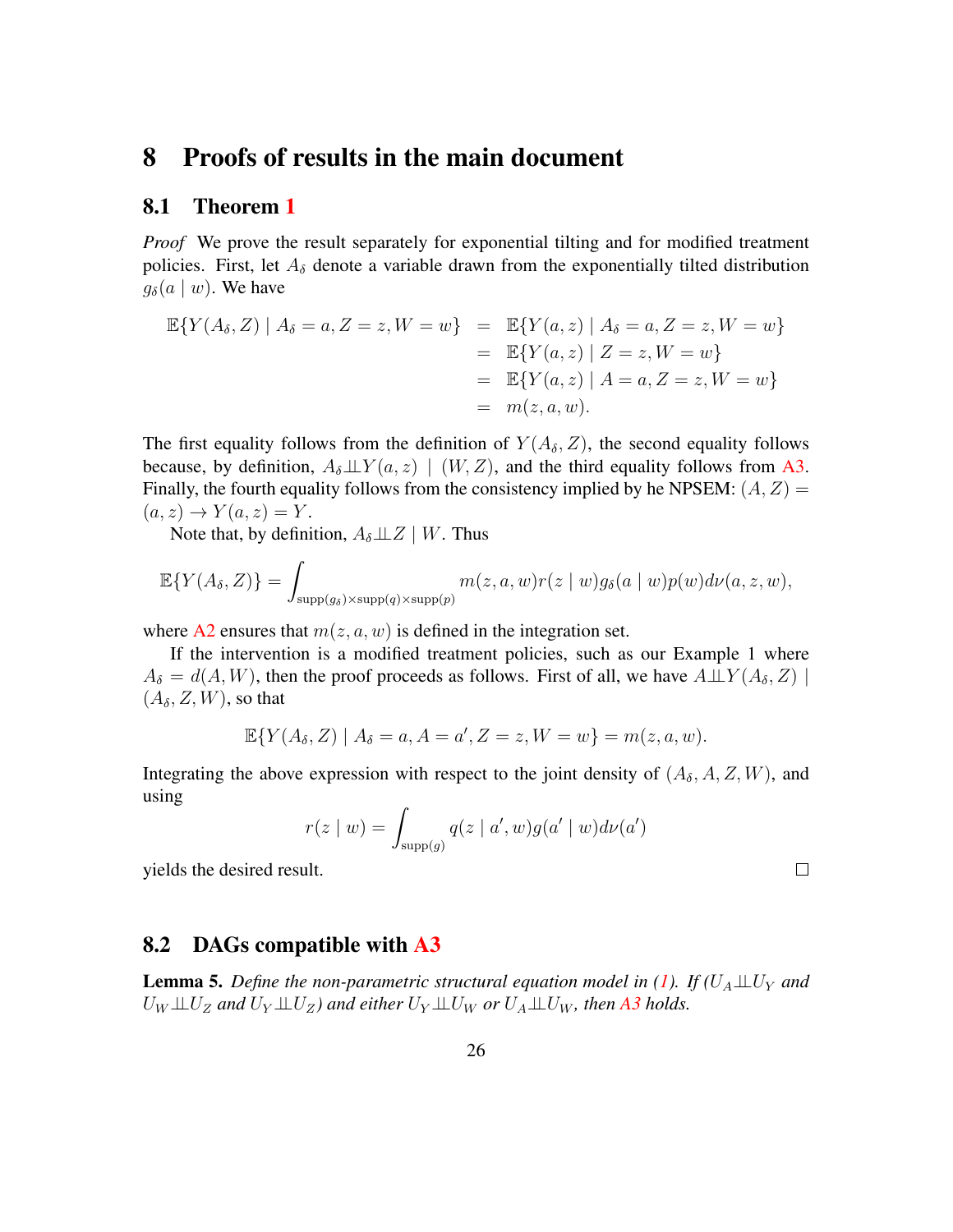<span id="page-26-0"></span>*Proof* For fixed  $(a, z)$ , let  $Y(a, z) = f_Y(W, a, z, U_Y)$ .  $(W, Z)$  d-separates  $Y(a, z)$ from  $\overline{A}$  in Figures [4](#page-26-0) and [5,](#page-26-1) concluding the proof of the lemma.  $\Box$ 



<span id="page-26-1"></span>Figure 4: Directed Acyclic Graph for  $U_A \perp \!\!\! \perp U_Y$  and  $U_W \perp \!\!\! \perp U_Z$  and  $U_Y \perp \!\!\! \perp U_Z$  and  $U_A \perp \!\!\! \perp U_W$ .



Figure 5: Directed Acyclic Graph for  $U_A \perp \!\!\! \perp U_Y$  and  $U_W \perp \!\!\! \perp U_Z$  and  $U_Y \perp \!\!\! \perp U_W$ .

#### 8.3 Theorem [2](#page-10-0) and Lemmas [1](#page-11-0) and [2](#page-11-1)

*Proof* In this proof we will use  $\Theta(\mathbb{P})$  to denote a parameter as a functional that maps the distribution  $\mathbb P$  in the model to a real number. We will assume that the measure v is discrete so that integrals can be written as sums. The resulting influence function will also correspond to the influence function of a general measure  $\nu$ . For example, the true parameter value is given by

$$
\theta(\delta) = \Theta(\mathbb{P}) = \sum_{y,z,a,w} m(a,z,w) g_{\delta}(a \mid w) p(z,w).
$$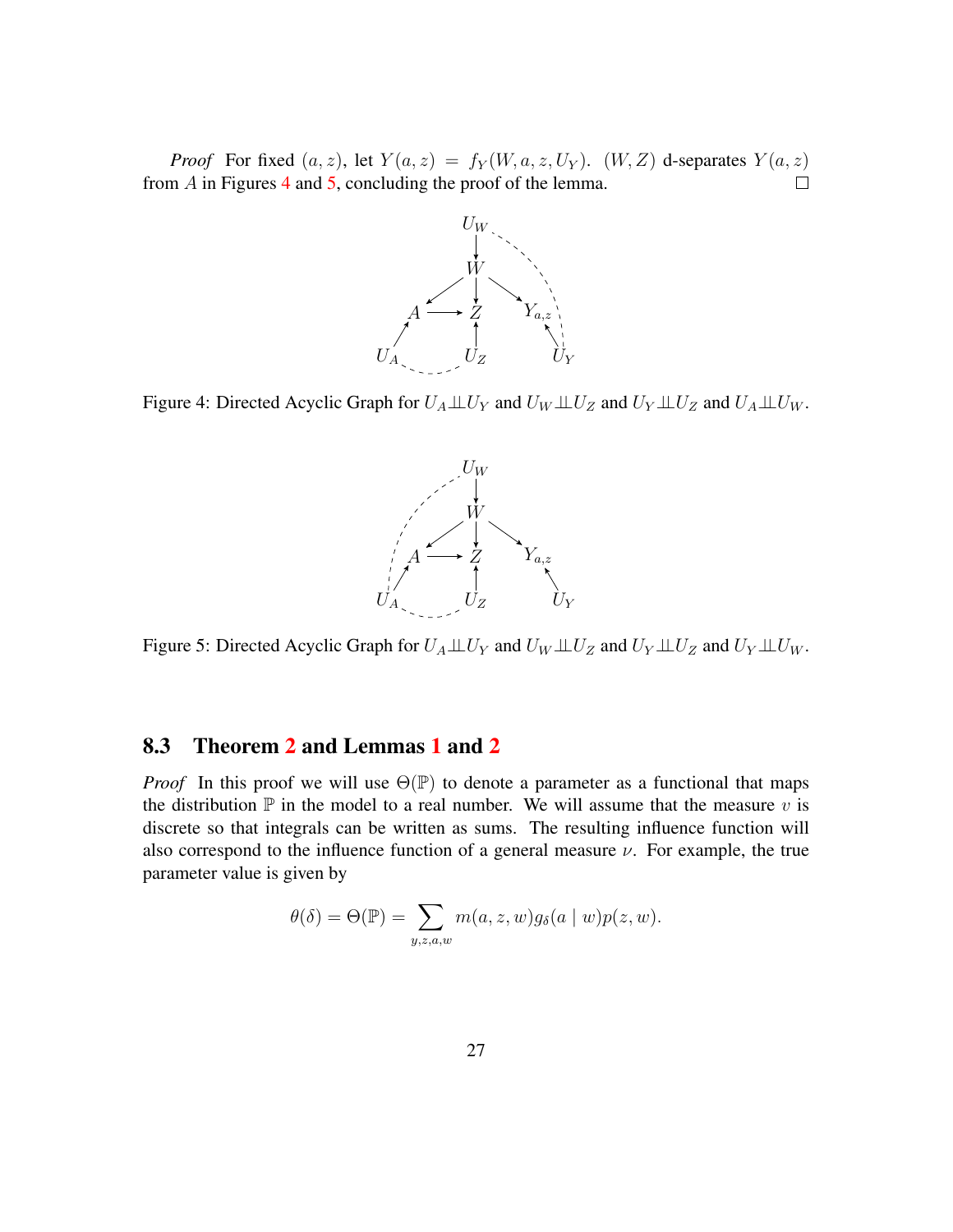Assume that  $g_\delta$  is known. Then the non-parametric MLE of  $\theta(\delta)$  is given by

<span id="page-27-0"></span>
$$
\Theta(\mathbb{P}_n) = \sum_{y,z,a,w} y \mathbb{P}_n(y|a,z,w) g_\delta(a \mid w) \mathbb{P}_n(z,w)
$$

$$
= \sum_{y,z,a,w} y \frac{\mathbb{P}_n f_{y,a,z,w}}{\mathbb{P}_n f_{a,z,w}} g_\delta(a \mid w) \mathbb{P}_n f_{z,w}, \tag{18}
$$

where we remind the reader of the notation  $Pf = \int f dP$ . Here  $f_{y,a,z,w} = I(Y = y, A = z)$  $a, Z = z, W = w$ ),  $f_{a,z,w} = I(A = a, Z = z, W = w)$ ,  $f_{a,w} = I(A = a, W = w)$ ,  $f_{z,w} = I(Z = z, W = w)$ , and  $I(\cdot)$  denotes the indicator function.

We will use the fact that the efficient influence function in a non-parametric model corresponds with the influence curve of the NPMLE. This is true because the influence curve of any regular estimator is also a gradient, and a non-parametric model has only one gradient. Appendix 18 of [van der Laan and Rose](#page-38-7) [\(2011\)](#page-38-7) shows that if  $\Theta(\mathbb{P}_n)$  is a substitution estimator such that  $\theta(\delta) = \hat{\Theta}(\mathbb{P})$ , and  $\hat{\Theta}(\mathbb{P}_n)$  can be written as  $\hat{\Theta}^*(\mathbb{P}_n f : f \in$  $\mathcal F$ ) for some class of functions  $\mathcal F$  and some mapping  $B^*$ , the influence curve of  $\hat\Theta(\mathbb P_n)$  is equal to

$$
IC(\mathbb{P})(O) = \sum_{f \in \mathcal{F}} \frac{d\hat{\Theta}^*(\mathbb{P})}{d\mathbb{P}f} \{f(O) - \mathbb{P}f\}.
$$

Applying this result to [\(18\)](#page-27-0) with  $\mathcal{F} = \{f_{y,a,z,w}, f_{y,a,w}, f_{a,w}, f_{z,w}, f_w\}$  gives an efficient influence function equal to  $D_{\eta,\delta}^{Y}(o) + D_{\eta,\delta}^{Z,W}(o) - \theta(\delta)$ . It remains to find the component  $D_{\eta,\delta}^{A}(o)$  for each specific intervention. This component may be found as the IF of the estimator

$$
\Theta(\mathbb{P}_n) = \sum_{y,z,a,w} y \mathbb{P}(y|a,z,w) \hat{g}_{\delta}(a \mid w) \mathbb{P}(z,w),
$$

where  $\hat{g}_{\delta}$  is the MLE of  $g_{\delta}$ , obtained by substitution of the MLE of g.

The algebraic derivations described here are lengthy and not particularly illuminating, and are therefore omitted from the proof.  $\Box$ 

#### 8.4 Proof of Corollary [1](#page-11-6)

*Proof* In this proof we use the notation  $\pi(w) = g(1 \mid w)$ . From the parameterization  $e(a \mid z, w) = g(a \mid w)q(z \mid a, w)/r(z \mid w)$ , note that

$$
\phi(a, w) = \int m(a, z, w) d\mathbb{P}(z \mid w).
$$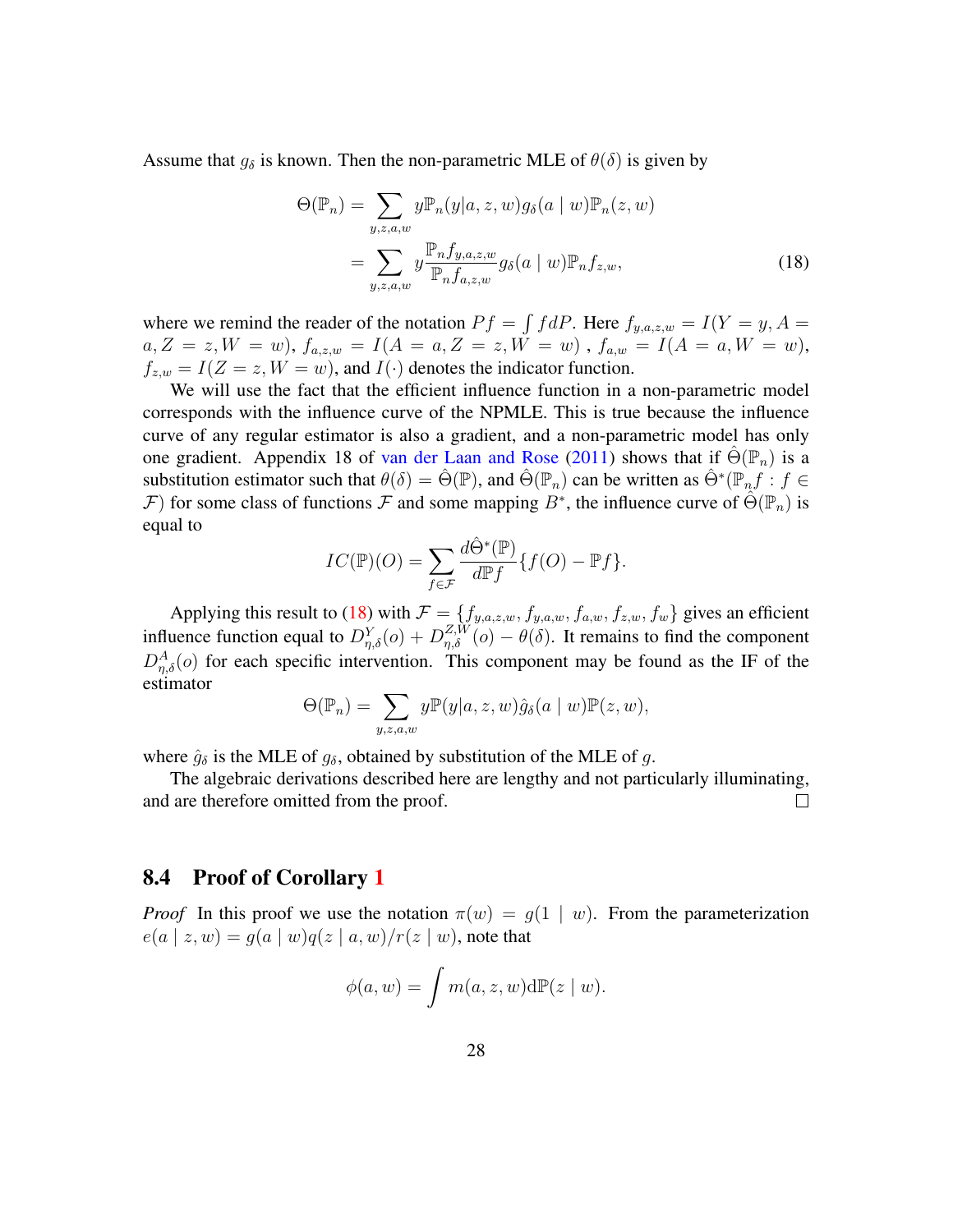Thus,  $D_{\eta,\delta}^{A}(o)$  from Lemma [2](#page-11-1) may be written as follows

$$
D_{\eta,\delta}^{A}(o) = \sum_{t \in \{0,1\}} \frac{g_{\delta}(a \mid w)}{g(a \mid w)} \int m(t, z, w) d\mathbb{P}(z \mid w) \{I(a = t) - g_{\delta}(t \mid w)\}
$$
  
= 
$$
\sum_{t \in \{0,1\}} \int m(t, z, w) d\mathbb{P}(z \mid w) \left[a \frac{\pi_{\delta}(w)}{\pi(w)} \{t - g_{\delta}(t \mid w)\} + (1 - a) \frac{1 - \pi_{\delta}(w)}{1 - \pi(w)} \{1 - t - g_{\delta}(t \mid w)\}\right]
$$

Note that

$$
\pi_{\delta}(w)\{t - g_{\delta}(t \mid w)\} = -\{1 - \pi_{\delta}(w)\}\{1 - t - g_{\delta}(t \mid w)\} = (2t - 1)\pi_{\delta}(w)\{1 - \pi_{\delta}(w)\}.
$$

Thus,

$$
D_{\eta,\delta}^A(o) = \sum_{t \in \{0,1\}} \int m(t,z,w) d\mathbb{P}(z \mid w)(2t-1)\pi_{\delta}(w) \{1-\pi_{\delta}(w)\} \left[\frac{a}{\pi(w)} - \frac{1-a}{1-\pi(w)}\right]
$$

$$
= \frac{\pi_{\delta}(w)\{1-\pi_{\delta}(w)\}}{\pi(w)\{1-\pi(w)\}} \{a-\pi(w)\} \sum_{t \in \{0,1\}} \int m(t,z,w) d\mathbb{P}(z \mid w)(2t-1)
$$

since

$$
\frac{\pi_{\delta}(w)\{1-\pi_{\delta}(w)\}}{\pi(w)\{1-\pi(w)\}} = \frac{\delta}{\{\delta\pi(w)+1-\pi(w)\}^2},
$$

 $\Box$ 

expanding the sum in  $t$  concludes the proof.

### 8.5 Proof of Theorem [3](#page-15-0)

*Proof* Let  $\mathbb{P}_{n,j}$  denote the empirical distribution of the prediction set  $\mathcal{V}_j$ , and let  $\mathbb{G}_{n,j}$ denote the associated empirical process  $\sqrt{n/J}(\mathbb{P}_{n,j} - \mathbb{P})$ . Note that

$$
\hat{\theta}(\delta) = \frac{1}{J} \sum_{j=1}^{J} \mathbb{P}_{n,j} D_{\hat{\eta}_j, \delta}, \ \ \theta(\delta) = \mathbb{P} D_{\eta}.
$$

Thus,

$$
\sqrt{n}\{\hat{\theta}(\delta) - \theta(\delta)\} = \mathbb{G}_n\{D_{\eta,\delta} - \theta(\delta)\} + R_{n,1}(\delta) + R_{n,2}(\delta),
$$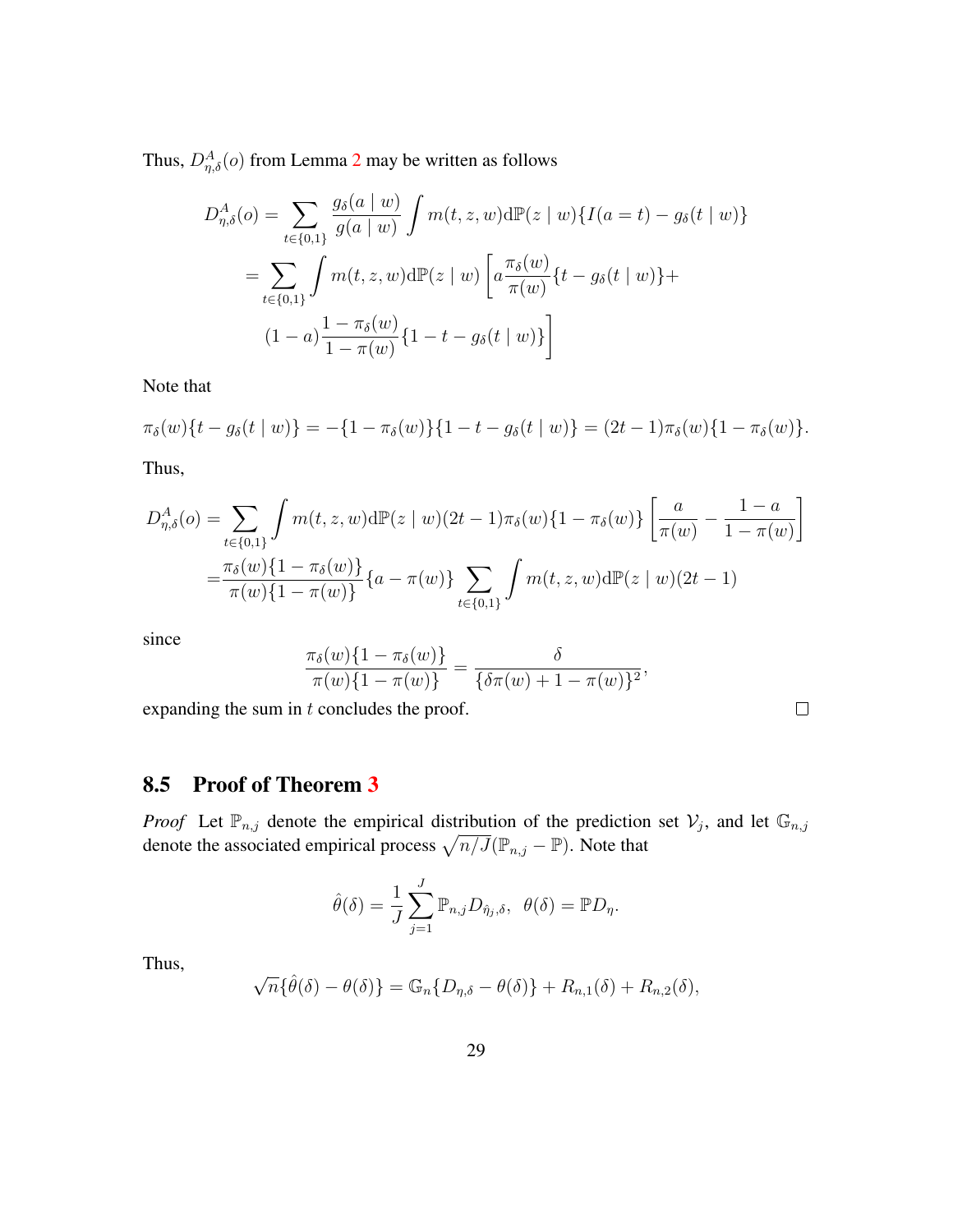where

$$
R_{n,1}(\delta) = \frac{1}{\sqrt{J}} \sum_{j=1}^{J} \mathbb{G}_{n,j} (D_{\hat{\eta}_j, \delta} - D_{\eta, \delta}), \ \ R_{n,2}(\delta) = \frac{\sqrt{n}}{J} \sum_{j=1}^{J} \mathbb{P} \{ D_{\hat{\eta}_j, \delta} - \theta(\delta) \}.
$$

It remains to show that  $R_{n,1}(\delta)$  and  $R_{n,2}(\delta)$  are  $o_P(1)$ . Theorem [5](#page-30-0) together with the Cauchy-Schwartz inequality and assumption [\(i\)](#page-15-1) of the theorem shows that  $||R_{n,2}||_{\Delta} =$  $o_P(1)$ . For  $||R_{n,1}||_{\Delta}$  we use empirical process theory to argue conditional on the training sample  $\mathcal{T}_j$ . In particular, Lemma 19.33 of [van der Vaart](#page-39-12) [\(1998\)](#page-39-12) applied to the class of functions  $\mathcal{F} = \{D_{\hat{\eta}_j,\delta} - D_{\eta,\delta}\}\$  (which consists of one element) yields

$$
E\left\{ \left| \mathbb{G}_{n,j}(D_{\hat{\eta}_j,\delta} - D_{\eta,\delta}) \right| \, \middle| \, \mathcal{T}_j \right\} \lesssim \frac{2C\log 2}{n^{1/2}} + ||D_{\hat{\eta}_j,\delta} - D_{\eta,\delta}||(\log 2)^{1/2}
$$

By assumption [\(i\),](#page-15-1) the left hand side is  $o_P(1)$ . Lemma 6.1 of [Chernozhukov et al.](#page-34-2) [\(2018\)](#page-34-2) may now be used to argue that conditional convergence implies unconditional convergence, concluding the proof.

 $\Box$ 

#### 8.6 Proof of Theorem [4](#page-16-0)

Let  $||f||_{\Delta} = \sup_{\delta \in \Delta} |f(\delta)|$ . Let  $\mathbb{P}_{n,j}$  denote the empirical distribution of the prediction set  $\mathcal{V}_j$ , and let  $\mathbb{G}_{n,j}$  denote the associated empirical process  $\sqrt{n/J}(\mathbb{P}_{n,j}-\mathbb{P})$ . Note that

$$
\hat{\theta}(\delta) = \frac{1}{J} \sum_{j=1}^{J} \mathbb{P}_{n,j} D_{\hat{\eta}_j, \delta}, \ \ \theta(\delta) = \mathbb{P} D_{\eta}.
$$

Thus,

$$
\sqrt{n}\{\hat{\theta}(\delta) - \theta(\delta)\} = \mathbb{G}_n\{D_{\eta,\delta} - \theta(\delta)\} + R_{n,1}(\delta) + R_{n,2}(\delta),
$$

where

$$
R_{n,1}(\delta) = \frac{1}{\sqrt{J}} \sum_{j=1}^{J} \mathbb{G}_{n,j} (D_{\hat{\eta}_j, \delta} - D_{\eta, \delta}), \ \ R_{n,2}(\delta) = \frac{\sqrt{n}}{J} \sum_{j=1}^{J} \mathbb{P} \{ D_{\hat{\eta}_j, \delta} - \theta(\delta) \}.
$$

The map  $\delta \mapsto \bar{D}_{\eta,\delta}$  is Lipschitz, which implies that the class  $\mathcal{F} = \{\bar{D}_{\eta,\delta} : \delta \in \Delta\}$ has bounded bracketing numbers (Theorem 2.7.11 of [van der Vaart and Wellner,](#page-39-9) [1996\)](#page-39-9). Therefore, F is Donsker and  $\mathbb{G}_n\{D_{\eta,\delta} - \theta(\delta)\} \rightsquigarrow \mathbb{G}(\delta)$  in  $\ell^{\infty}(\Delta)$ .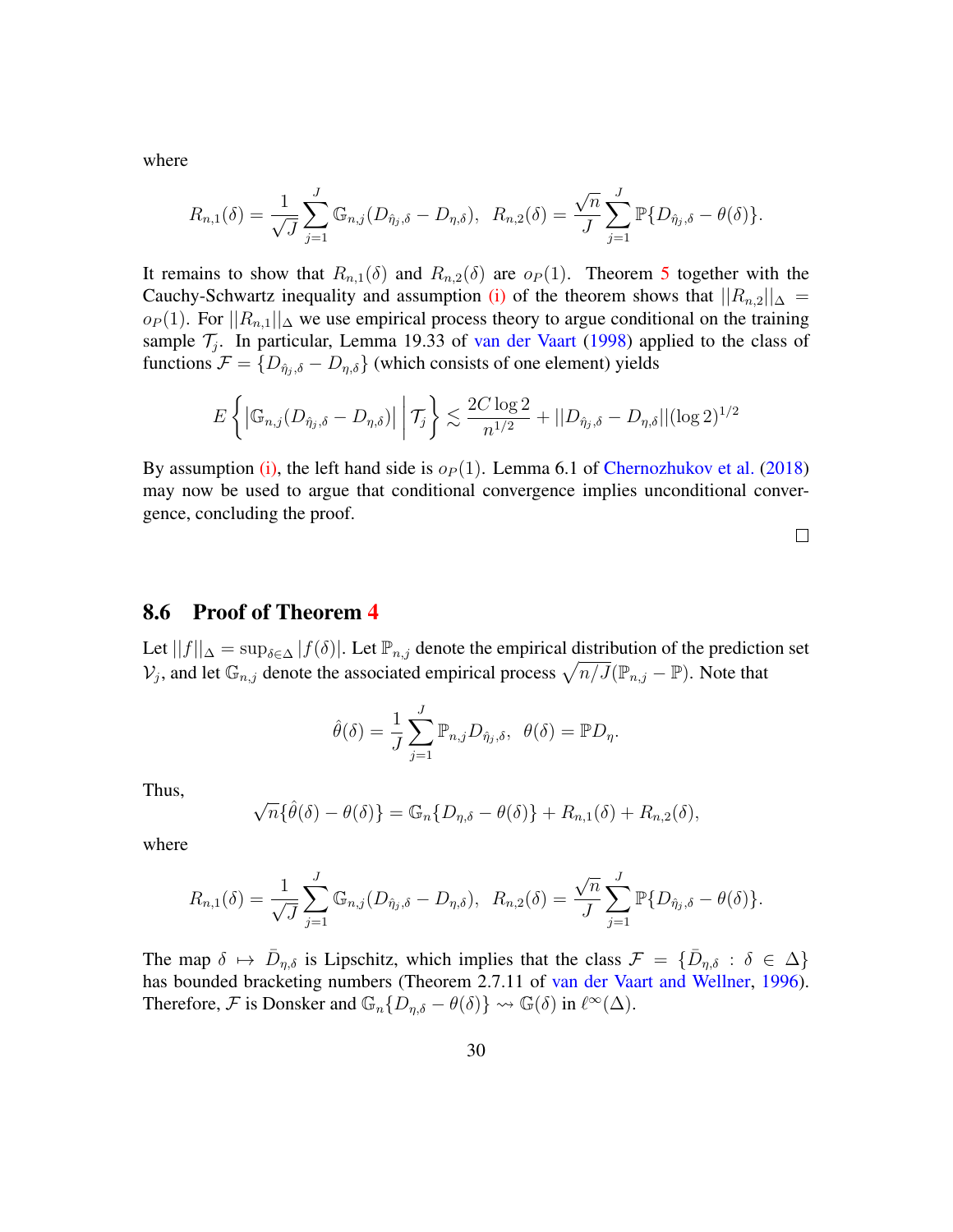It remains to show that  $||R_{n,1}||_{\Delta}$  and  $||R_{n,2}||_{\Delta}$  are  $o_P(1)$ . Theorem [6](#page-32-0) together with the assumptions of the theorem and the Cauchy-Schwartz inequality, show that  $||R_{n,2}||_{\Delta} =$  $o_P(1)$ . For  $||R_{n,1}||_{\Delta}$  we use empirical process theory to argue conditional on the training sample  $\mathcal{T}_j$ . Let  $\mathcal{F}_n^j = \{D_{\hat{\eta}_j,\delta} - D_{\eta,\delta} : \delta \in \Delta\}$ . Because the function  $\hat{\eta}_j$  is fixed given the training data, we can apply Theorem 2.14.2 of [van der Vaart and Wellner](#page-39-9) [\(1996\)](#page-39-9) to obtain

$$
E\left\{\sup_{f\in\mathcal{F}_n^j}|\mathbb{G}_{n,j}f|\middle|\mathcal{T}_j\right\}\lesssim||F_n^j||\int_0^1\sqrt{1+N_{[}(|\epsilon||F_n^j||,\mathcal{F}_n^j,L_2(\mathbb{P}))}\mathrm{d}\epsilon,
$$

where  $N_{[}](\epsilon || F_n^j ||, \mathcal{F}_n^j, L_2(\mathbb{P}))$  is the bracketing number and we take  $F_n^j = \sup_{\delta \in \Delta} |D_{\hat{\eta}_j, \delta} D_{\eta,\delta}$  as an envelope for the class  $\mathcal{F}_n^j$ . Theorem 2.7.2 of [van der Vaart and Wellner](#page-39-9) [\(1996\)](#page-39-9) shows

$$
\log N_{[}(\epsilon || F_n^j ||, \mathcal{F}_n^j, L_2(\mathbb{P})) \lesssim \frac{1}{\epsilon || F_n^j ||}.
$$

This shows

$$
||F_n^j|| \int_0^1 \sqrt{1 + N_{[}](\epsilon ||F_n^j||, \mathcal{F}_n^j, L_2(\mathbb{P}))} d\epsilon \lesssim \int_0^1 \sqrt{||F_n^j||^2 + \frac{||F_n^j||}{\epsilon}} d\epsilon
$$
  

$$
\leq ||F_n^j|| + ||F_n^j||^{1/2} \int_0^1 \frac{1}{\epsilon^{1/2}} d\epsilon
$$
  

$$
\leq ||F_n^j|| + 2||F_n^j||^{1/2}.
$$

Since  $||F_n^j|| = o_P(1)$ , this shows  $\sup_{f \in \mathcal{F}_n^j} \mathbb{G}_{n,j} f = o_P(1)$  for each j, conditional on  $\mathcal{T}_j$ . and thus  $||R_{n,1}||_{\Delta} = o_P(1)$ , concluding the proof of the theorem.

# 9 Second order representation of the expectation of the EIF

<span id="page-30-0"></span>**Theorem 5.** Let  $d(A, W)$  satisfy assumption [A1.](#page-7-0) Denote  $m_d(z, a, w) = m(z, d(a, w), w)$ . *Let*  $q_1(z \mid a, w)$  *denote any density compatible with*  $\phi_1(a, w)$ *. That is, let*  $q_1$  *be such that* 

$$
\phi_1(a, w) = \int \frac{g_1(a \mid w)}{e_1(a \mid z, w)} m_{1,d}(z, a, w) q_1(z \mid a, w) d\nu(z),
$$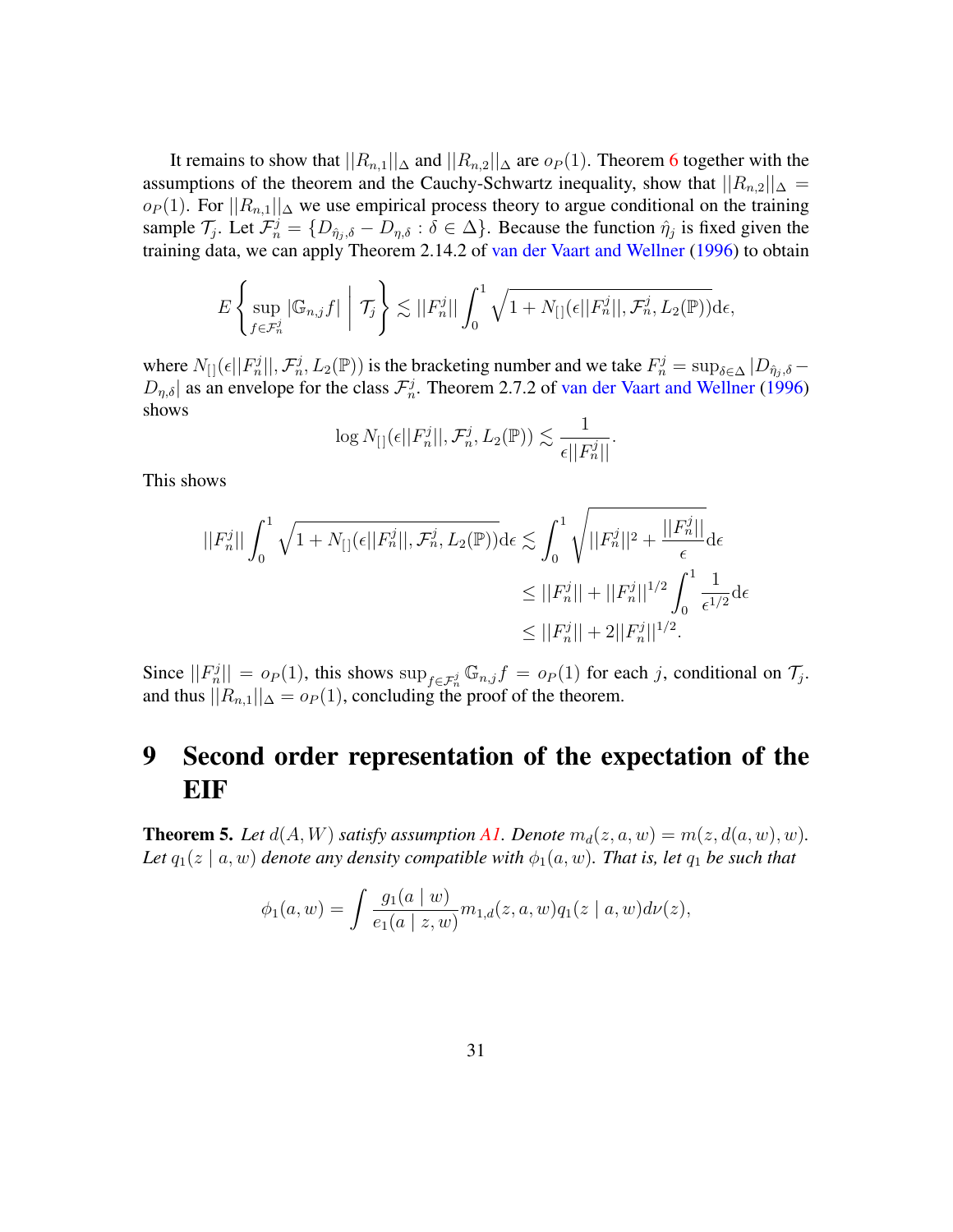*and define*  $r_1 = g_1 q_1/e_1$ *. In this theorem we denote*  $d\xi(w) = d\mathbb{P}(w)$ *. We have* 

$$
\mathbb{P}D_{\eta_1,\delta} - \theta(\delta) = \int g_{\delta}\left(\frac{e}{e_1} - 1\right) (m - m_1) r \, d\kappa \, d\xi
$$

$$
+ \int \frac{e}{e_1} (g_{\delta,1} - g_{\delta}) (m - m_1) r \, d\kappa \, d\xi
$$

$$
+ \int m_{1,d}(r_1 - r)(g - g_1) \, d\kappa \, d\xi
$$

*Proof* Note that

<span id="page-31-1"></span>
$$
\mathbb{P}D_{\eta,\delta}^{Y} + \mathbb{P}D_{\eta,\delta}^{ZW} - \theta(\delta) = \int \frac{g_{\delta}}{e_{1}}(m - m_{1})er d\kappa d\xi - \int g_{\delta}(m - m_{1})r d\kappa d\xi
$$

$$
+ \int \frac{e}{e_{1}}(g_{1,\delta} - g_{\delta})(m - m_{1})r d\kappa d\xi + \int m(g_{1,\delta} - g_{\delta})r d\kappa d\xi
$$

$$
= \int g_{\delta}\left(\frac{e}{e_{1}} - 1\right)(m - m_{1})r d\kappa d\xi
$$

$$
+ \int \frac{e}{e_{1}}(g_{1,\delta} - g_{\delta})(m - m_{1})r d\kappa d\xi
$$

$$
+ \int (g_{1,\delta} - g_{\delta})m_{1}r d\kappa d\xi.
$$
(19)

We have

<span id="page-31-0"></span>
$$
\mathbb{P}D_{\eta_1,\delta}^A = \mathbb{P}\left(\phi_1 - \int \phi_1 g_1 d\nu\right) = \int (g - g_1) m_{1,d} \frac{g_1 q_1}{e_1} d\kappa d\xi.
$$
 (20)

Under [A1,](#page-7-0) we can change variables in the following integral to obtain

$$
\int (g_{1,\delta} - g_{\delta}) m_1 r \, d\kappa \, d\xi = \int (g_1 - g) m_{1,d} r \, d\kappa \, d\xi
$$
\n
$$
= \int (g_1 - g) m_{1,d} \frac{g q}{e} \, d\kappa \, d\xi,
$$

where we used the fact that  $r(z | w) = g(a | w)q(z | a, w)/e(a | z, w)$ . Adding this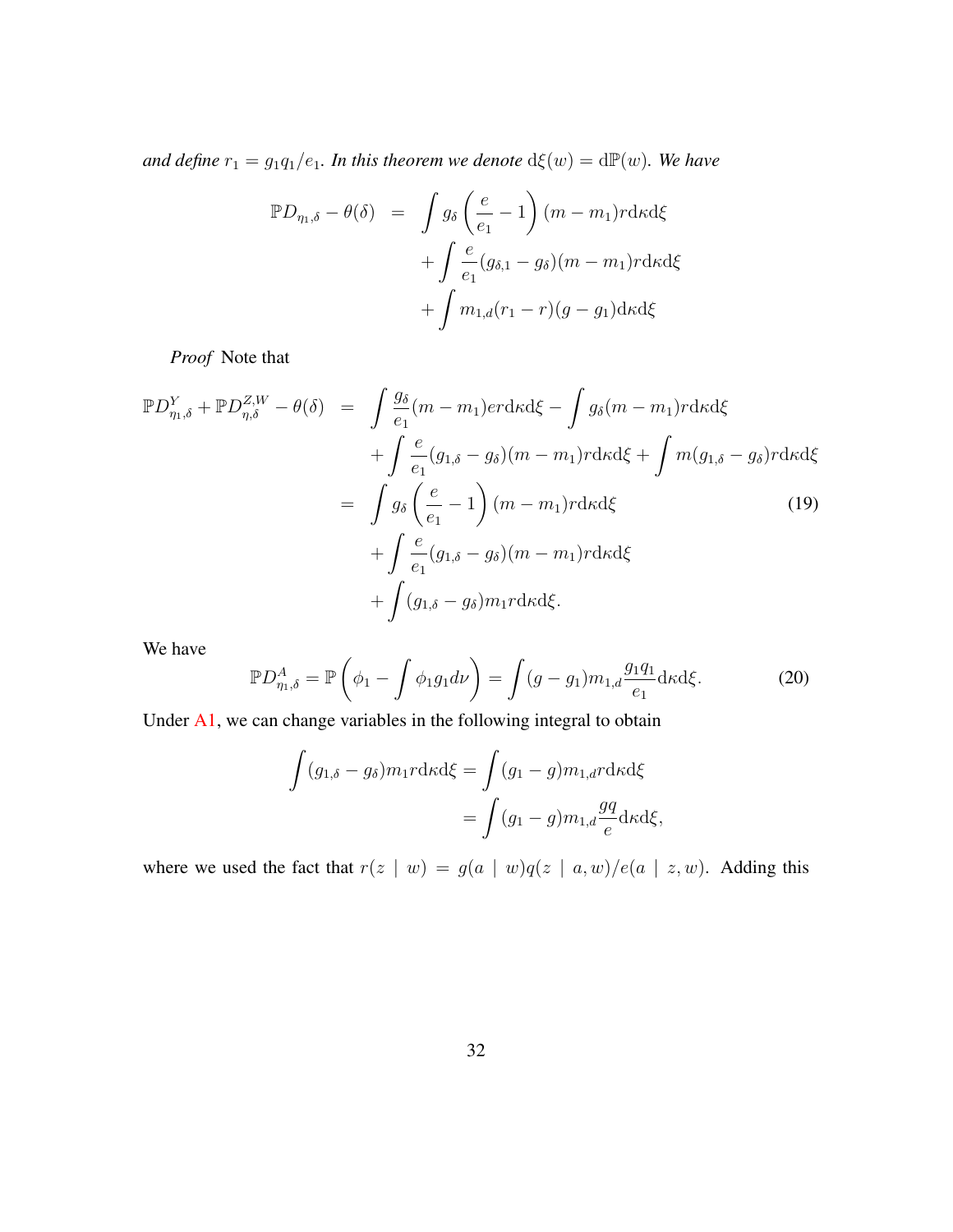quantity in both sides of  $(20)$  we get

$$
\mathbb{P}D_{\eta_{1},\delta}^{A} + \int (g_{1} - g)m_{1,d}r \, dx \, d\xi = \int \frac{e_{1}q_{1}}{g_{1}} m_{1,d}(g_{1} - g) \, dx \, d\xi
$$

$$
- \int \frac{eq}{g} m_{d}(g - g_{1}) \, dx \, d\xi
$$

$$
+ \int \frac{eq}{g} (m_{d} - m_{1,d})(g - g_{1}) \, dx \, d\xi
$$

$$
= \int (\phi_{1} - \phi)(g - g_{1}) \, dx \, d\xi
$$

$$
+ \int \frac{eq}{g} (m_{d} - m_{1,d})(g - g_{1}) \, dx \, d\xi.
$$

<span id="page-32-0"></span>**Theorem 6.** Define  $c(w) = \{ \int_a \exp(\delta a) g(a \mid w) \}^{-1}$ , and let  $c_1(w)$  be defined analo*gously. Let*  $b(a) = \exp(\delta a)$ *. Using the same notation as in Theorem [5,](#page-30-0) we have* 

$$
\mathbb{P}D_{\eta_1,\delta} - \theta(\delta) = \int g_{\delta} \left( \frac{e}{e_1} - 1 \right) (m - m_1) r \, d\kappa d\xi
$$

$$
+ \int \frac{e}{e_1} (g_{1,\delta} - g_{\delta}) (m - m_1) r \, d\kappa d\xi
$$

$$
+ \int (g_{1,\delta} - g_{\delta}) \{ (m_1 - m) r - (\phi_1 - \phi) \} d\kappa d\xi
$$

$$
- \int \left\{ (c_1 - c)^2 \int bg_1 \phi d\kappa \int bg d\kappa \right\} d\xi
$$

$$
+ \int \left\{ (c_1 - c) \int b\phi (g - g_1) d\kappa \right\} d\xi
$$

*Proof* Let  $q_1(z \mid a, w)$  be any density compatible with  $\phi_1$ . That is

$$
\phi_1(a, w) = \int \frac{g_1(a \mid w)}{e_1(a \mid z, w)} m_1(a, z, w) q_1(z \mid a, w) d\nu(z)
$$

Note that display [\(19\)](#page-31-1) is also valid here. Note also that

$$
\int (g_{1,\delta} - g_{\delta}) m_1 r \, d\kappa d\xi = \int (g_{1,\delta} - g_{\delta}) \phi d\kappa d\xi + \int (g_{1,\delta} - g_{\delta}) \{ (m_1 - m)r - (\phi_1 - \phi) \} d\kappa d\xi.
$$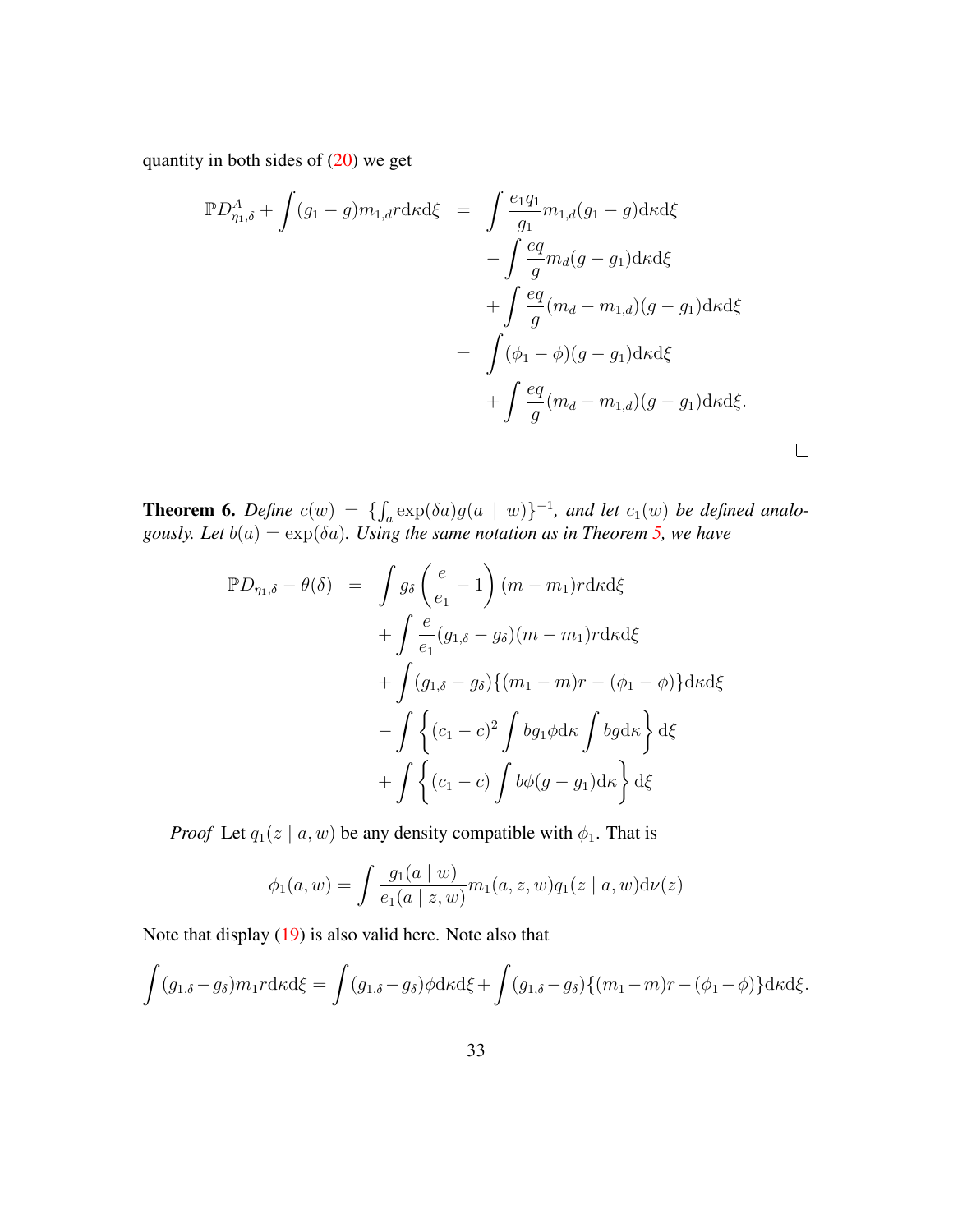Note that  $g_{1,\delta}(a \mid w) = c_1(w)b(a)g_1(a \mid w)$ . We have

$$
\mathbb{P}D_{\eta_1}^A + \int (g_{\delta,1} - g_{\delta})\phi \,d\xi
$$
\n
$$
= \int \left\{ \int \frac{g_{1,\delta}}{g_1} \phi g \,d\kappa - \int \frac{g_{1,\delta}}{g_1} g \,d\kappa \int \phi g_{1,\delta} \,d\kappa + \int (g_{1,\delta} - g_{\delta})\phi \,d\kappa \right\} \,d\xi
$$
\n
$$
= \int \left\{ \frac{g_{1,\delta}}{g_1} g \phi \,d\kappa - \int g_{\delta} \phi \,d\kappa + \int g_{1,\delta} \phi \,d\kappa \left[ 1 - \int \frac{g_{1,\delta}}{g_1} g \,d\kappa \right] \right\} \,d\xi
$$
\n
$$
= \int \left\{ c_1 \int b\phi g \,d\kappa - c_1 \int b\phi g \,d\kappa + c_1 \int b g \phi \,d\kappa \int (c - c_1) b g \,d\kappa \right\} \,d\xi
$$
\n
$$
= \int (c_1 - c) \left\{ \int b\phi g \,d\kappa - c_1 \int b g_1 \phi \,d\kappa \int b g \,d\kappa \right\} \,d\xi
$$
\n
$$
= \int (c_1 - c) \left\{ \int b\phi g \,d\kappa - c \int b g_1 \phi \,d\kappa \int b g \,d\kappa - (c_1 - c) \int b g_1 \phi \,d\kappa \int b g \,d\kappa \right\} \,d\xi
$$
\n
$$
= \int \left\{ -(c_1 - c)^2 \int b g_1 \phi \,d\kappa \int b g \,d\kappa + (c_1 - c) \left[ \int b\phi g \,d\kappa - \int b g_1 \phi \,d\kappa \right] \right\} \,d\xi
$$
\n
$$
= \int \left\{ -(c_1 - c)^2 \int b g_1 \phi \,d\kappa \int b g \,d\kappa + (c_1 - c) \int b \phi (g - g_1) \,d\kappa \right\} \,d\xi
$$
\n
$$
\text{where (21) follows from } c \int b g \,d\kappa = 1
$$

<span id="page-33-3"></span>where [\(21\)](#page-33-3) follows from  $c \int bg \, dx = 1$ 

# References

- <span id="page-33-2"></span>Chen Avin, Ilya Shpitser, and Judea Pearl. Identifiability of path-specific effects. In *IJCAI International Joint Conference on Artificial Intelligence*, pages 357–363, 2005.
- <span id="page-33-0"></span>Reuben M Baron and David A Kenny. The moderator–mediator variable distinction in social psychological research: Conceptual, strategic, and statistical considerations. *Journal of personality and social psychology*, 51(6):1173, 1986.
- <span id="page-33-1"></span>Janet M Begun, WJ Hall, Wei-Min Huang, Jon A Wellner, et al. Information and asymptotic efficiency in parametric-nonparametric models. *The Annals of Statistics*, 11(2): 432–452, 1983.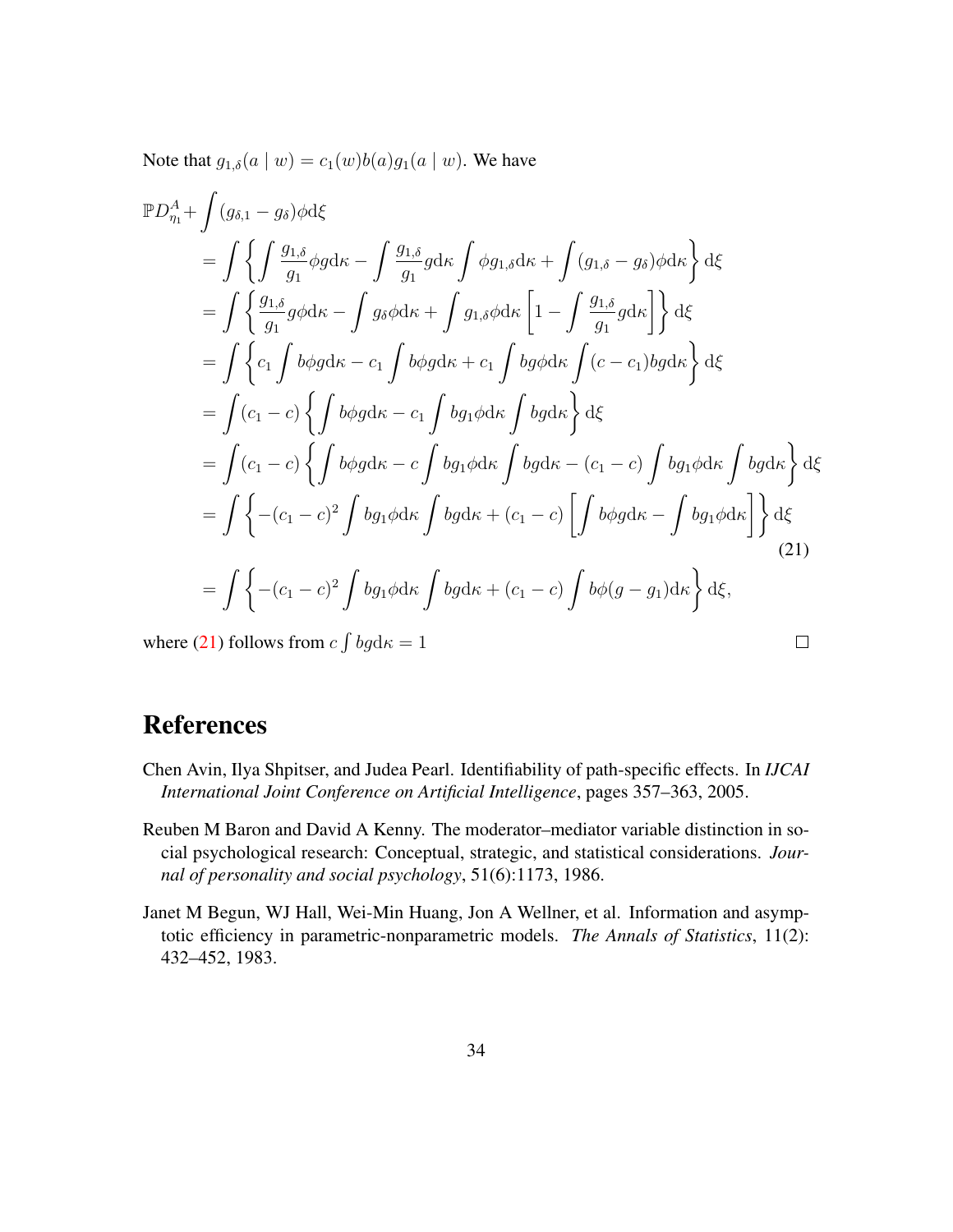- <span id="page-34-6"></span>Alexandre Belloni, Victor Chernozhukov, Denis Chetverikov, and Ying Wei. Uniformly valid post-regularization confidence regions for many functional parameters in z-estimation framework. *arXiv preprint arXiv:1512.07619*, 2015.
- <span id="page-34-7"></span>David Benkeser and Mark van der Laan. The highly adaptive lasso estimator. In *2016 IEEE International Conference on Data Science and Advanced Analytics (DSAA)*, pages 689–696. IEEE, 2016.
- <span id="page-34-1"></span>Peter J Bickel, Chris AJ Klaassen, YA'Acov Ritov, and Jon A Wellner. *Efficient and Adaptive Estimation for Semiparametric Models*. Springer-Verlag, 1997.
- <span id="page-34-3"></span>Leo Breiman. Stacked regressions. *Machine learning*, 24(1):49–64, 1996.
- <span id="page-34-9"></span>Leo Breiman. Random forests. *Machine learning*, 45(1):5–32, 2001.
- <span id="page-34-8"></span>James R Carpenter, Michael G Kenward, and Stijn Vansteelandt. A comparison of multiple imputation and doubly robust estimation for analyses with missing data. *Journal of the Royal Statistical Society: Series A (Statistics in Society)*, 169(3):571–584, 2006.
- <span id="page-34-10"></span>Tianqi Chen and Carlos Guestrin. Xgboost: A scalable tree boosting system. In *Proceedings of the 22nd acm sigkdd international conference on knowledge discovery and data mining*, pages 785–794. ACM, 2016.
- <span id="page-34-5"></span>Victor Chernozhukov, Denis Chetverikov, Kengo Kato, et al. Gaussian approximations and multiplier bootstrap for maxima of sums of high-dimensional random vectors. *The Annals of Statistics*, 41(6):2786–2819, 2013.
- <span id="page-34-4"></span>Victor Chernozhukov, Denis Chetverikov, Mert Demirer, Esther Duflo, Christian Hansen, et al. Double machine learning for treatment and causal parameters. *arXiv preprint arXiv:1608.00060*, 2016.
- <span id="page-34-2"></span>Victor Chernozhukov, Denis Chetverikov, Mert Demirer, Esther Duflo, Christian Hansen, Whitney Newey, and James Robins. Double/debiased machine learning for treatment and structural parameters. *The Econometrics Journal*, 21(1):C1–C68, 2018.
- <span id="page-34-0"></span>Stephen R Cole and Miguel A Hernán. Fallibility in estimating direct effects. *International journal of epidemiology*, 31(1):163–165, 2002.
- <span id="page-34-11"></span>Jeremy R Coyle and Nima S Hejazi. *hal9001: The Scalable Highly Adaptive LASSO*, 2018. URL <https://github.com/tlverse/hal9001>. R package version 0.2.1.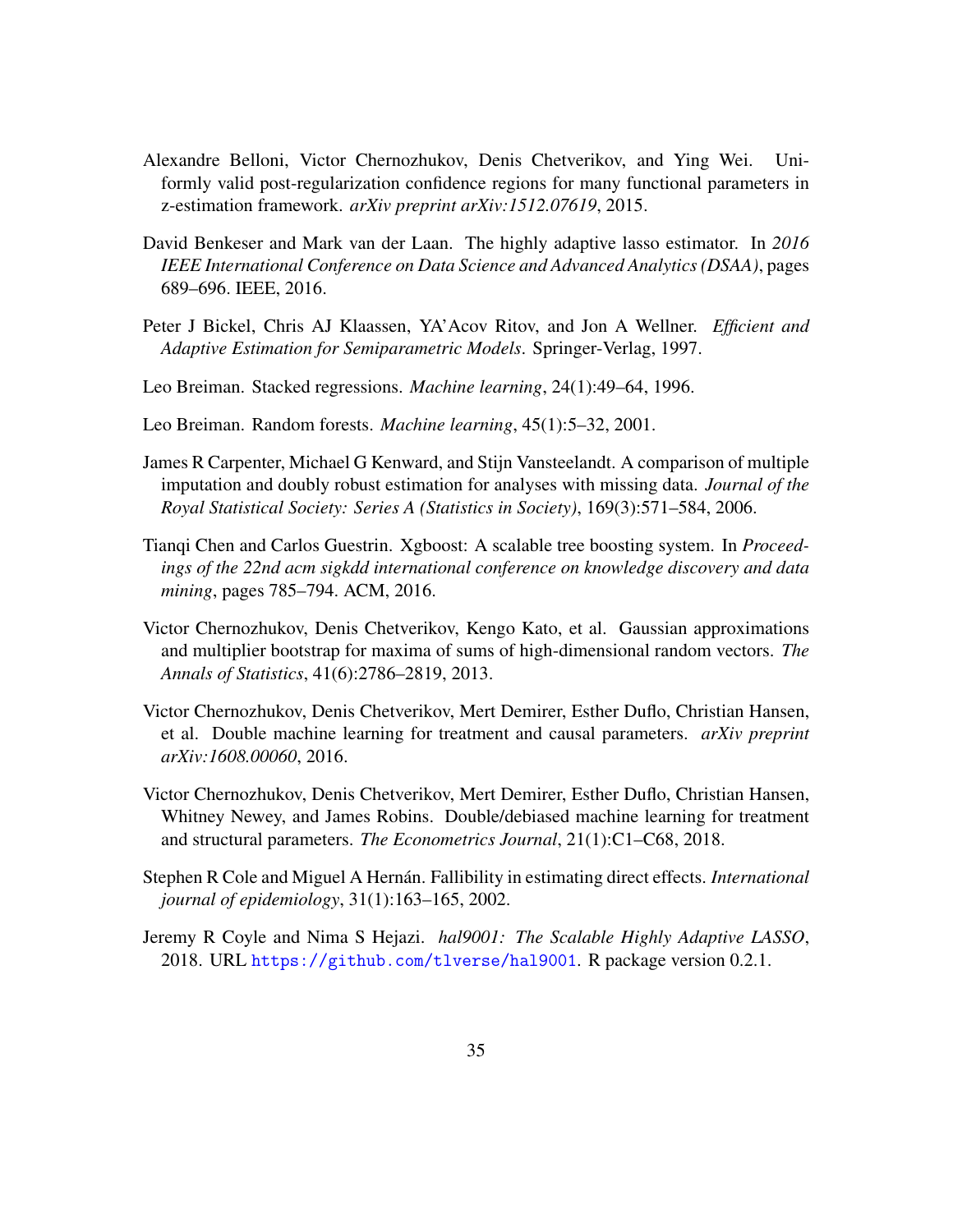- <span id="page-35-11"></span>Jeremy R Coyle, Nima S Hejazi, Ivana Malenica, and Oleg Sofrygin. sl3: Modern pipelines for machine learning and Super Learning. [https://github.com/tlverse/](https://github.com/tlverse/sl3) [sl3](https://github.com/tlverse/sl3), 2018. URL <https://doi.org/10.5281/zenodo.1342294>. R package version 1.1.0.
- <span id="page-35-1"></span>A Philip Dawid. Causal inference without counterfactuals. *Journal of the American Statistical Association*, 95(450):407–424, 2000.
- <span id="page-35-7"></span>Iván Díaz and Mark J van der Laan. Population intervention causal effects based on stochastic interventions. *Biometrics*, 68(2):541–549, 2012.
- <span id="page-35-4"></span>Iván Díaz and Mark J van der Laan. Assessing the causal effect of policies: an example using stochastic interventions. *The international journal of biostatistics*, 9(2):161–174, 2013.
- <span id="page-35-8"></span>Iván Díaz and Mark J van der Laan. Stochastic treatment regimes. In *Targeted Learning in Data Science*, pages 219–232. Springer, 2018.
- <span id="page-35-3"></span>Vanessa Didelez, A Philip Dawid, and Sara Geneletti. Direct and indirect effects of sequential treatments. In *Proceedings of the Twenty-Second Conference on Uncertainty in Artificial Intelligence*, pages 138–146. AUAI Press, 2006.
- <span id="page-35-5"></span>Miroslav Dudík, Dumitru Erhan, John Langford, Lihong Li, et al. Doubly robust policy evaluation and optimization. *Statistical Science*, 29(4):485–511, 2014.
- <span id="page-35-12"></span>Jerome Friedman, Trevor Hastie, and Rob Tibshirani. *glmnet: Lasso and elastic-net regularized generalized linear models*, 2009.
- <span id="page-35-9"></span>Evarist Gine and Joel Zinn. Some limit theorems for empirical processes. ´ *The Annals of Probability*, pages 929–989, 1984.
- <span id="page-35-0"></span>Arthur S Goldberger. Structural equation methods in the social sciences. *Econometrica: Journal of the Econometric Society*, pages 979–1001, 1972.
- <span id="page-35-6"></span>Sebastian Haneuse and Andrea Rotnitzky. Estimation of the effect of interventions that modify the received treatment. *Statistics in Medicine*, 2013.
- <span id="page-35-10"></span>Nima S Hejazi and Iván Díaz. *medshift: Causal mediation analysis for stochastic interventions in R*, 2019. URL <https://github.com/nhejazi/medshift>. R package version 0.0.8.
- <span id="page-35-2"></span>Kosuke Imai, Luke Keele, and Dustin Tingley. A general approach to causal mediation analysis. *Psychological methods*, 15(4):309, 2010.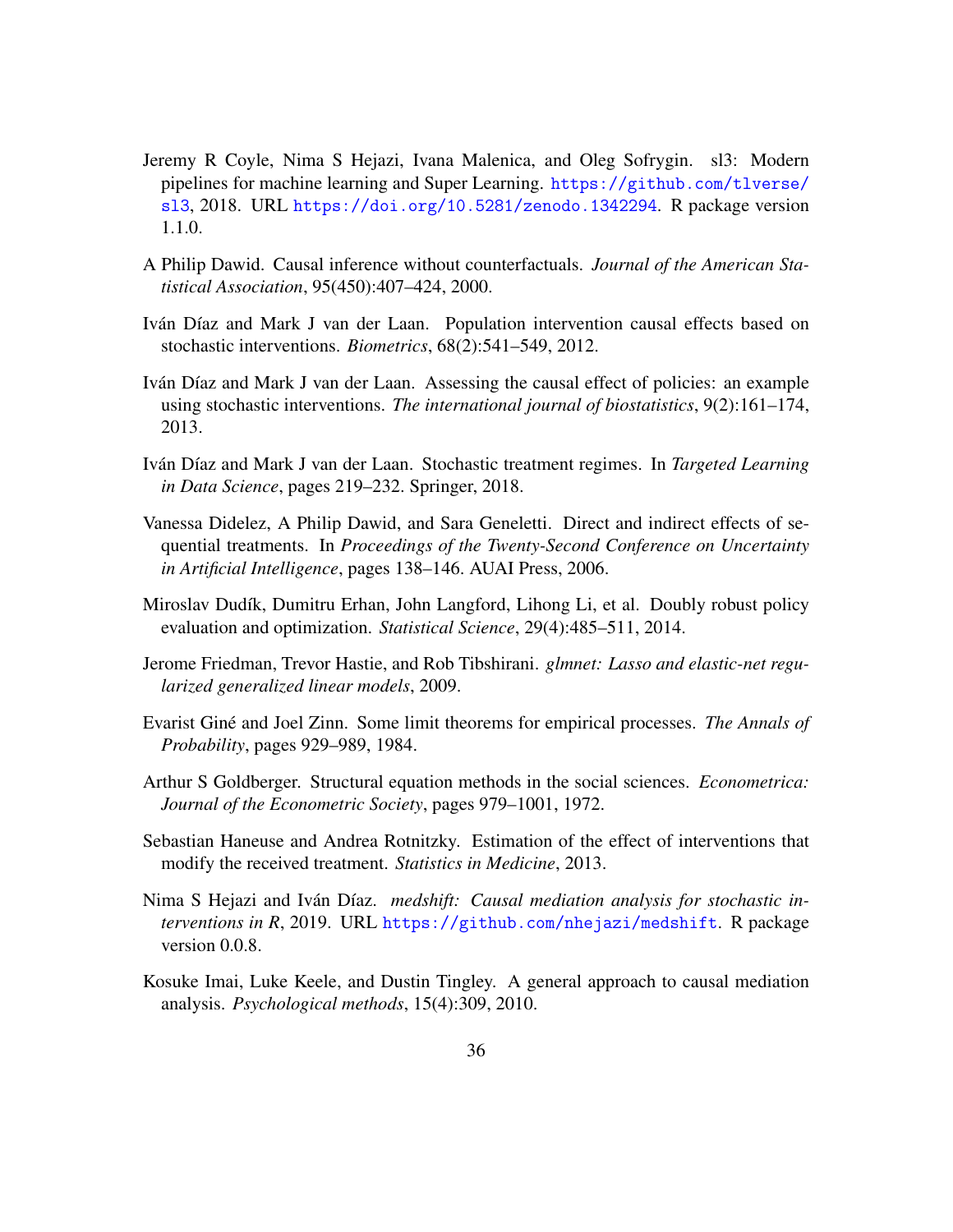- <span id="page-36-7"></span>Edward H Kennedy. Nonparametric causal effects based on incremental propensity score interventions. *Journal of the American Statistical Association*, pages 1–12, 2018a.
- <span id="page-36-12"></span>Edward H Kennedy. *npcausal: Nonparametric causal inference methods*, 2018b. URL <https://github.com/ehkennedy/npcausal>. R package version 0.1.0.
- <span id="page-36-8"></span>Judith J Lok. Defining and estimating causal direct and indirect effects when setting the mediator to specific values is not feasible. *Statistics in medicine*, 35(22):4008–4020, 2016.
- <span id="page-36-9"></span>Judith J Lok. Causal organic direct and indirect effects: closer to baron and kenny. *arXiv preprint arXiv:1903.04697*, 2019.
- <span id="page-36-5"></span>Caleb H Miles, Phyllis Kanki, Seema Meloni, and Eric J Tchetgen Tchetgen. On partial identification of the pure direct effect. *arXiv preprint arXiv:1509.01652*, 2015.
- <span id="page-36-11"></span>Whitney K Newey. The asymptotic variance of semiparametric estimators. *Econometrica: Journal of the Econometric Society*, pages 1349–1382, 1994.
- <span id="page-36-0"></span>J. Neyman. Sur les applications de la thar des probabilites aux experiences agaricales: Essay des principle (1923). excerpts reprinted (1990) in english (d. dabrowska and t. speed), trans. *Statistical Science*, 5:463–472, 1923.
- <span id="page-36-10"></span>Trang Quynh Nguyen, Ian Schmid, and Elizabeth A Stuart. Clarifying causal mediation analysis for the applied researcher: Defining effects based on what we want to learn. *arXiv preprint arXiv:1904.08515*, 2019.
- <span id="page-36-1"></span>Judea Pearl. Causal diagrams for empirical research. *Biometrika*, 82(4):669–688, 1995.
- <span id="page-36-3"></span>Judea Pearl. Graphs, causality, and structural equation models. *Sociological Methods & Research*, 27(2):226–284, 1998.
- <span id="page-36-2"></span>Judea Pearl. *Causality: Models, Reasoning, and Inference*. Cambridge University Press, Cambridge, 2000.
- <span id="page-36-4"></span>Judea Pearl. Direct & indirect effects. In *Proceedings of the 17th Conference in Uncertainty in Artificial Intelligence*, UAI '01, pages 411–420, San Francisco, CA, USA, 2001. Morgan Kaufmann Publishers Inc. ISBN 1-55860-800-1. URL [http:](http://dl.acm.org/citation.cfm?id=647235.720084) [//dl.acm.org/citation.cfm?id=647235.720084](http://dl.acm.org/citation.cfm?id=647235.720084).
- <span id="page-36-6"></span>Judea Pearl. Myth, Confusion, and Science in Causal Analysis. Technical Report R-348, Cognitive Systems Laboratory, Computer Science Department University of California, Los Angeles, Los Angeles, CA, May 2009.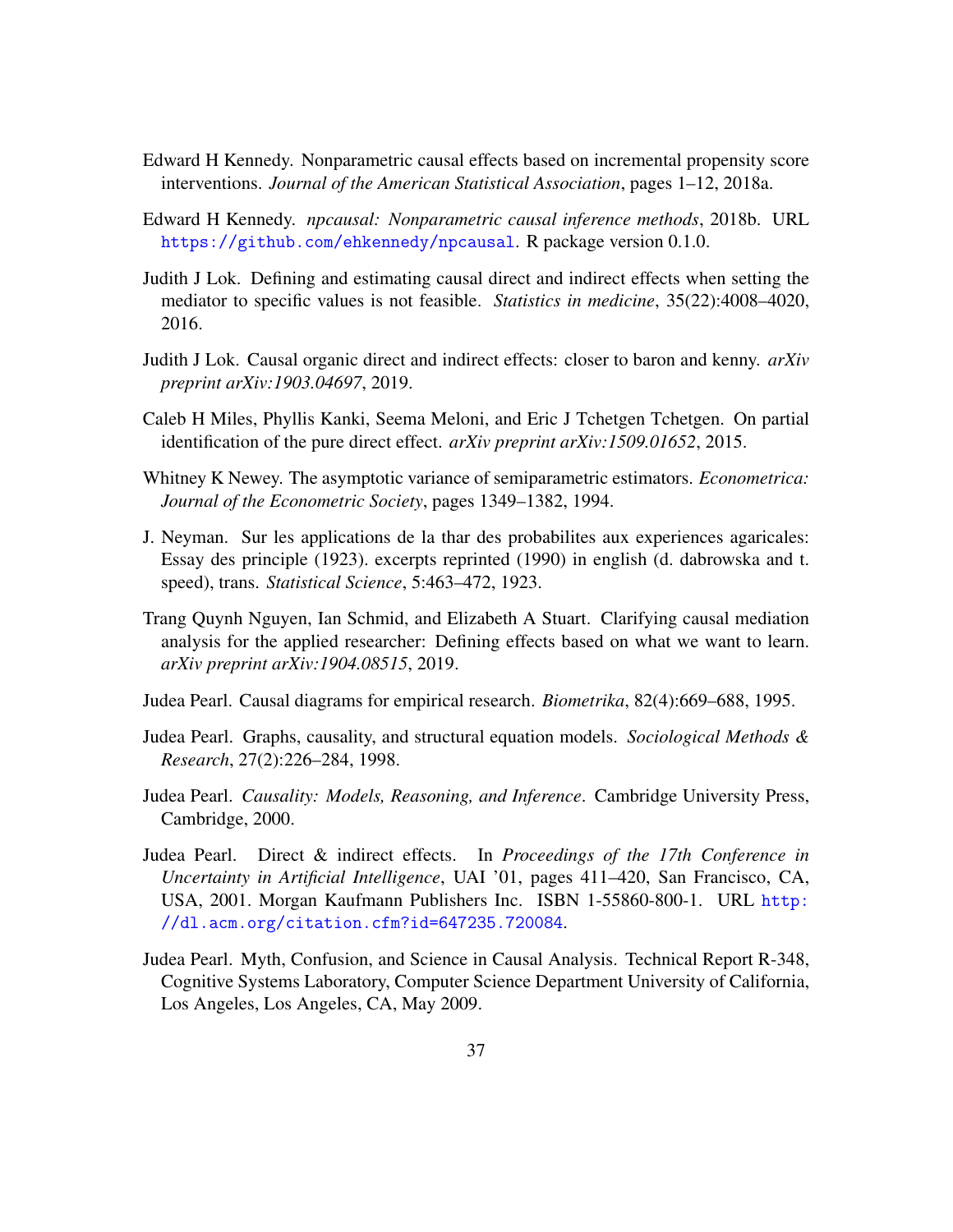- <span id="page-37-6"></span>Maya L Petersen, Sandra E Sinisi, and Mark J van der Laan. Estimation of direct causal effects. *Epidemiology*, pages 276–284, 2006.
- <span id="page-37-9"></span>J Pfanzagl and W Wefelmeyer. Contributions to a general asymptotic statistical theory. *Statistics & Risk Modeling*, 3(3-4):379–388, 1985.
- <span id="page-37-4"></span>K. R. Popper. *The Logic of Scientific Discovery*. Hutchinson, London, 1934.
- <span id="page-37-10"></span>R Core Team. *R: A Language and Environment for Statistical Computing*. R Foundation for Statistical Computing, Vienna, Austria, 2019. URL [https://www.R-project.](https://www.R-project.org/) [org/](https://www.R-project.org/).
- <span id="page-37-2"></span>Thomas S Richardson and James M Robins. Single world intervention graphs (swigs): A unification of the counterfactual and graphical approaches to causality. *Center for the Statistics and the Social Sciences, University of Washington Series. Working Paper*, 128 (30):2013, 2013.
- <span id="page-37-1"></span>James M Robins. A new approach to causal inference in mortality studies with sustained exposure periods - application to control of the healthy worker survivor effect. *Mathematical Modelling*, 7:1393–1512, 1986.
- <span id="page-37-3"></span>James M Robins and Sander Greenland. Identifiability and exchangeability for direct and indirect effects. *Epidemiology*, 3(0):143–155, 1992.
- <span id="page-37-5"></span>James M Robins and Thomas S Richardson. Alternative graphical causal models and the identification of direct effects. *Causality and psychopathology: Finding the determinants of disorders and their cures*, pages 103–158, 2010.
- <span id="page-37-7"></span>James M Robins, Miguel A Hernán, and UWE SiEBERT. Effects of multiple interventions. *Comparative quantification of health risks: global and regional burden of disease attributable to selected major risk factors*, 1:2191–2230, 2004.
- <span id="page-37-0"></span>D. B. Rubin. Estimating Causal Effects of Treatments in Randomized & Nonrandomized Studies. *Journal of Educational Psychology*, 1974. URL [http://www.eric.ed.gov/](http://www.eric.ed.gov/ERICWebPortal/detail?accno=EJ118470) [ERICWebPortal/detail?accno=EJ118470](http://www.eric.ed.gov/ERICWebPortal/detail?accno=EJ118470).
- <span id="page-37-8"></span>Kara E Rudolph, Oleg Sofrygin, Wenjing Zheng, and Mark J Van Der Laan. Robust and flexible estimation of stochastic mediation effects: a proposed method and example in a randomized trial setting. *Epidemiologic Methods*, 7(1), 2017.
- <span id="page-37-11"></span>Shaun R Seaman, Ian R White, Andrew J Copas, and Leah Li. Combining multiple imputation and inverse-probability weighting. *Biometrics*, 68(1):129–137, 2012.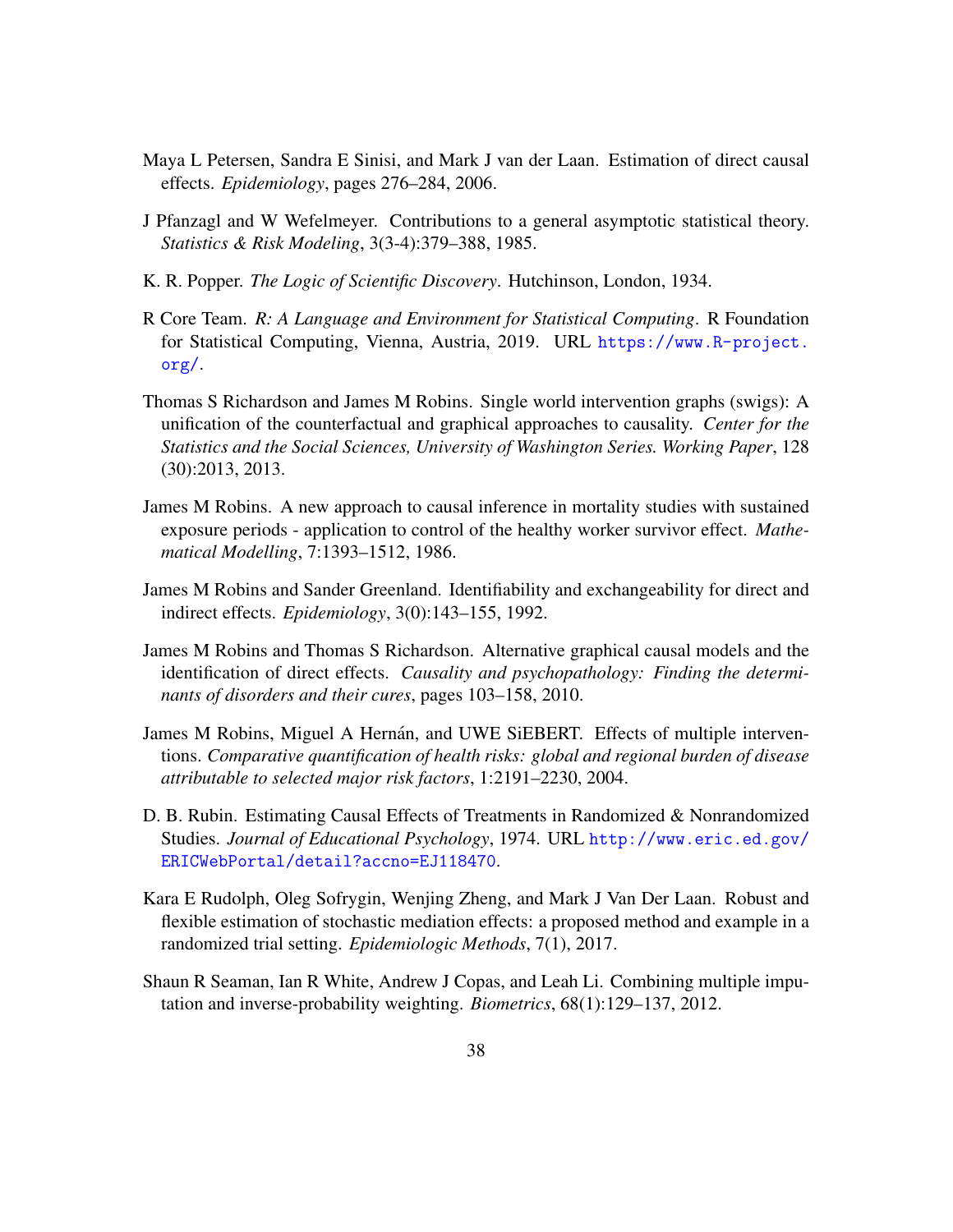- <span id="page-38-0"></span>Peter Spirtes, Clark N Glymour, Richard Scheines, David Heckerman, Christopher Meek, Gregory Cooper, and Thomas Richardson. *Causation, prediction, and search*. MIT press, 2000.
- <span id="page-38-6"></span>Ori M Stitelman, Alan E Hubbard, and Nicholas P Jewell. The impact of coarsening the explanatory variable of interest in making causal inferences: Implicit assumptions behind dichotomizing variables. 2010.
- <span id="page-38-3"></span>James H Stock. Nonparametric policy analysis. *Journal of the American Statistical Association*, 84(406):567–575, 1989.
- <span id="page-38-5"></span>Sarah L Taubman, James M Robins, Murray A Mittleman, and Miguel A Hernán. Intervening on risk factors for coronary heart disease: an application of the parametric g-formula. *International journal of epidemiology*, 38(6):1599–1611, 2009.
- <span id="page-38-1"></span>Eric J. Tchetgen Tchetgen and Kelesitse Phiri. Bounds for pure direct effect. *Epidemiology (Cambridge, Mass.)*, 25(5):775, 2014.
- <span id="page-38-10"></span>Eric J Tchetgen Tchetgen and Ilya Shpitser. Semiparametric theory for causal mediation analysis: efficiency bounds, multiple robustness, and sensitivity analysis. *Annals of Statistics*, 40(3):1816, 2012.
- <span id="page-38-4"></span>Jin Tian. Identifying dynamic sequential plans. In *Proceedings of the Twenty-Fourth Conference on Uncertainty in Artificial Intelligence*, pages 554–561. AUAI Press, 2008.
- <span id="page-38-11"></span>Mark J van der Laan. A generally efficient targeted minimum loss based estimator based on the highly adaptive lasso. *The International Journal of Biostatistics*, 13(2), 2017.
- <span id="page-38-12"></span>Mark J van der Laan and David Benkeser. Highly adaptive lasso (hal). In *Targeted Learning in Data Science*, pages 77–94. Springer, 2018.
- <span id="page-38-2"></span>Mark J van der Laan and Maya L Petersen. Direct effect models. *The international journal of biostatistics*, 4(1), 2008.
- <span id="page-38-9"></span>Mark J van der Laan and James M Robins. *Unified Methods for Censored Longitudinal Data and Causality*. Springer, New York, 2003.
- <span id="page-38-7"></span>Mark J van der Laan and Sherri Rose. *Targeted Learning: Causal Inference for Observational and Experimental Data*. Springer, New York, 2011.
- <span id="page-38-8"></span>Mark J van der Laan and Sherri Rose. *Targeted Learning in Data Science: Causal Inference for Complex longitudinal Studies*. Springer, New York, 2018.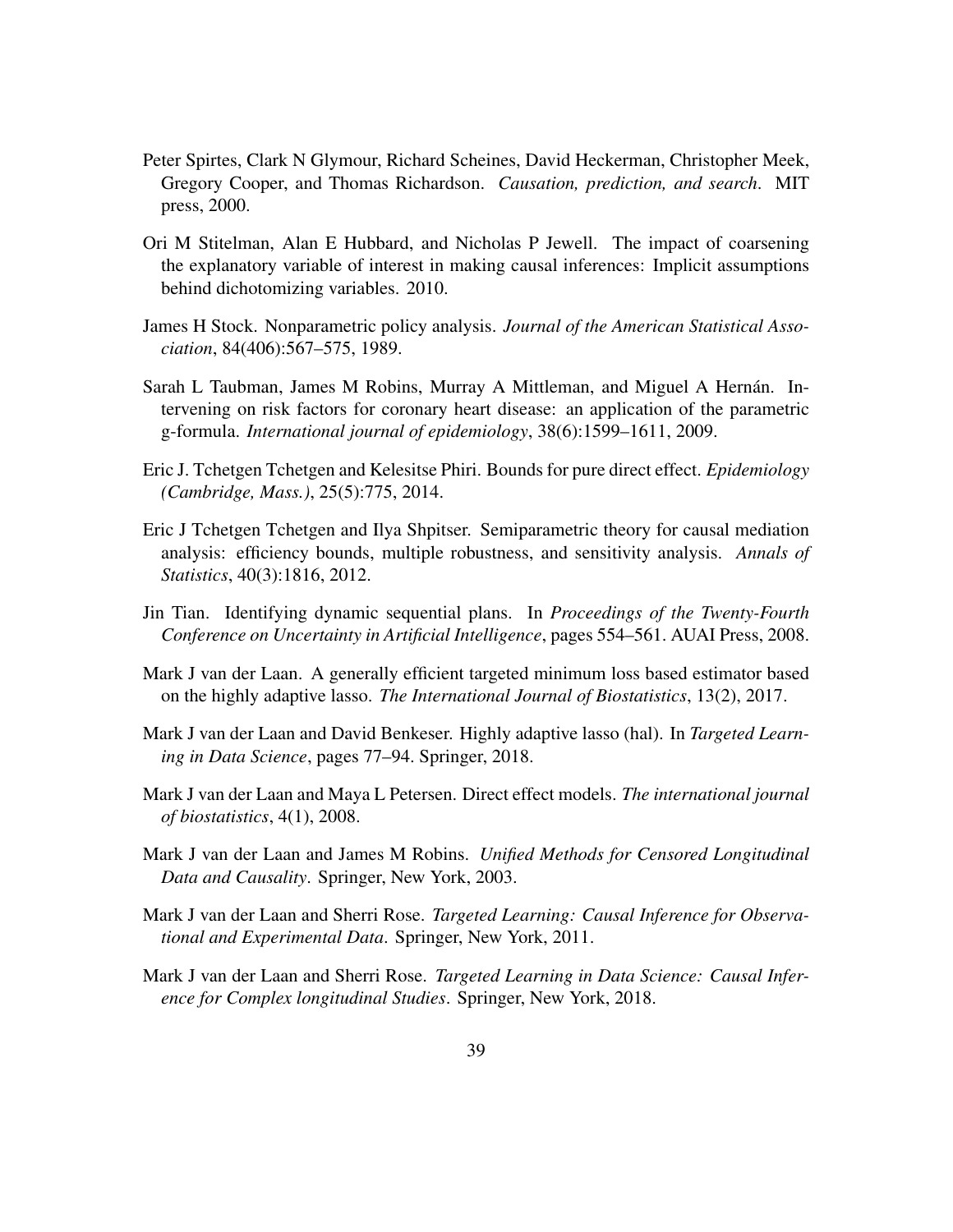- <span id="page-39-6"></span>Mark J van der Laan and Daniel Rubin. Targeted maximum likelihood learning. *The International Journal of Biostatistics*, 2(1), 2006.
- <span id="page-39-8"></span>M.J. van der Laan, E. Polley, and A. Hubbard. Super learner. *Statistical Applications in Genetics & Molecular Biology*, 6(25):Article 25, 2007.
- <span id="page-39-12"></span>A. W. van der Vaart. *Asymptotic Statistics*. Cambridge University Press, 1998.
- <span id="page-39-7"></span>Aad van der Vaart. Semiparameric statistics. *Lectures on Probability Theory and Statistics*, pages 331–457, 2002.
- <span id="page-39-5"></span>Aad W van der Vaart. On differentiable functionals. *Annals of Statistics*, 19:178–204, 1991.
- <span id="page-39-9"></span>Aad W van der Vaart and Jon A Wellner. *Weak Convergence and Emprical Processes*. Springer-Verlag New York, 1996.
- <span id="page-39-2"></span>Tyler J VanderWeele, Stijn Vansteelandt, and James M Robins. Effect decomposition in the presence of an exposure-induced mediator-outcome confounder. *Epidemiology (Cambridge, Mass.)*, 25(2):300, 2014.
- <span id="page-39-3"></span>Stijn Vansteelandt and Rhian M Daniel. Interventional effects for mediation analysis with multiple mediators. *Epidemiology (Cambridge, Mass.)*, 28(2):258, 2017.
- <span id="page-39-1"></span>Stijn Vansteelandt and Tyler J VanderWeele. Natural direct and indirect effects on the exposed: effect decomposition under weaker assumptions. *Biometrics*, 68(4):1019– 1027, 2012.
- <span id="page-39-10"></span>Stijn Vansteelandt, James Carpenter, and Michael G Kenward. Analysis of incomplete data using inverse probability weighting and doubly robust estimators. *Methodology*, 2010.
- <span id="page-39-4"></span>Stijn Vansteelandt, Maarten Bekaert, and Theis Lange. Imputation strategies for the estimation of natural direct and indirect effects. *Epidemiologic Methods*, 1(1):131–158, 2012.
- <span id="page-39-11"></span>Marvin N Wright and Andreas Ziegler. Ranger: a fast implementation of random forests for high dimensional data in c++ and r. *arXiv preprint arXiv:1508.04409*, 2015.
- <span id="page-39-0"></span>Sewall Wright. Correlation and causation. *Journal of agricultural research*, 20(7):557– 585, 1921.